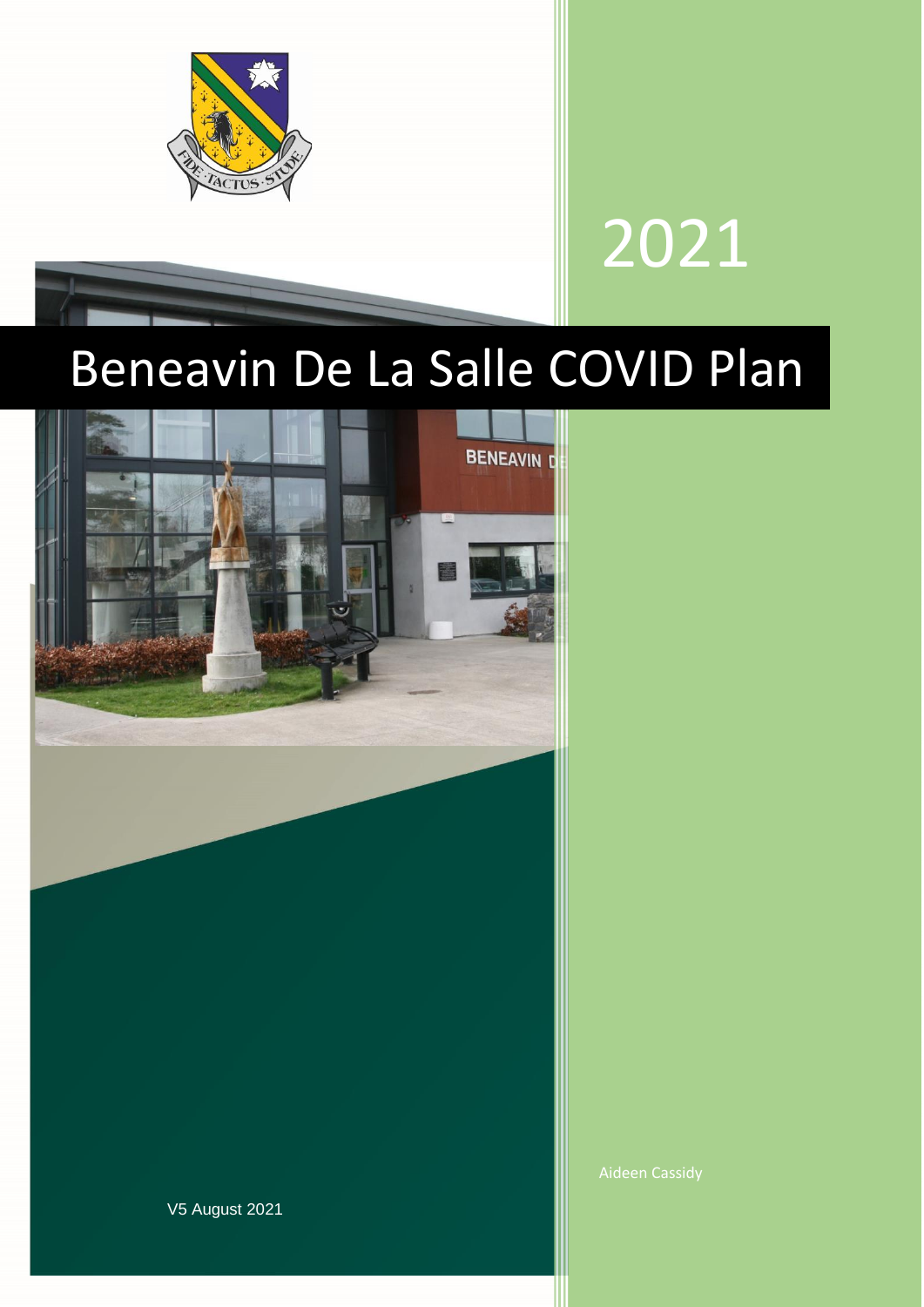## **COVID-19 Response Plan for the safe and sustainable operation of Post Primary Schools**

 $\frac{1}{1}$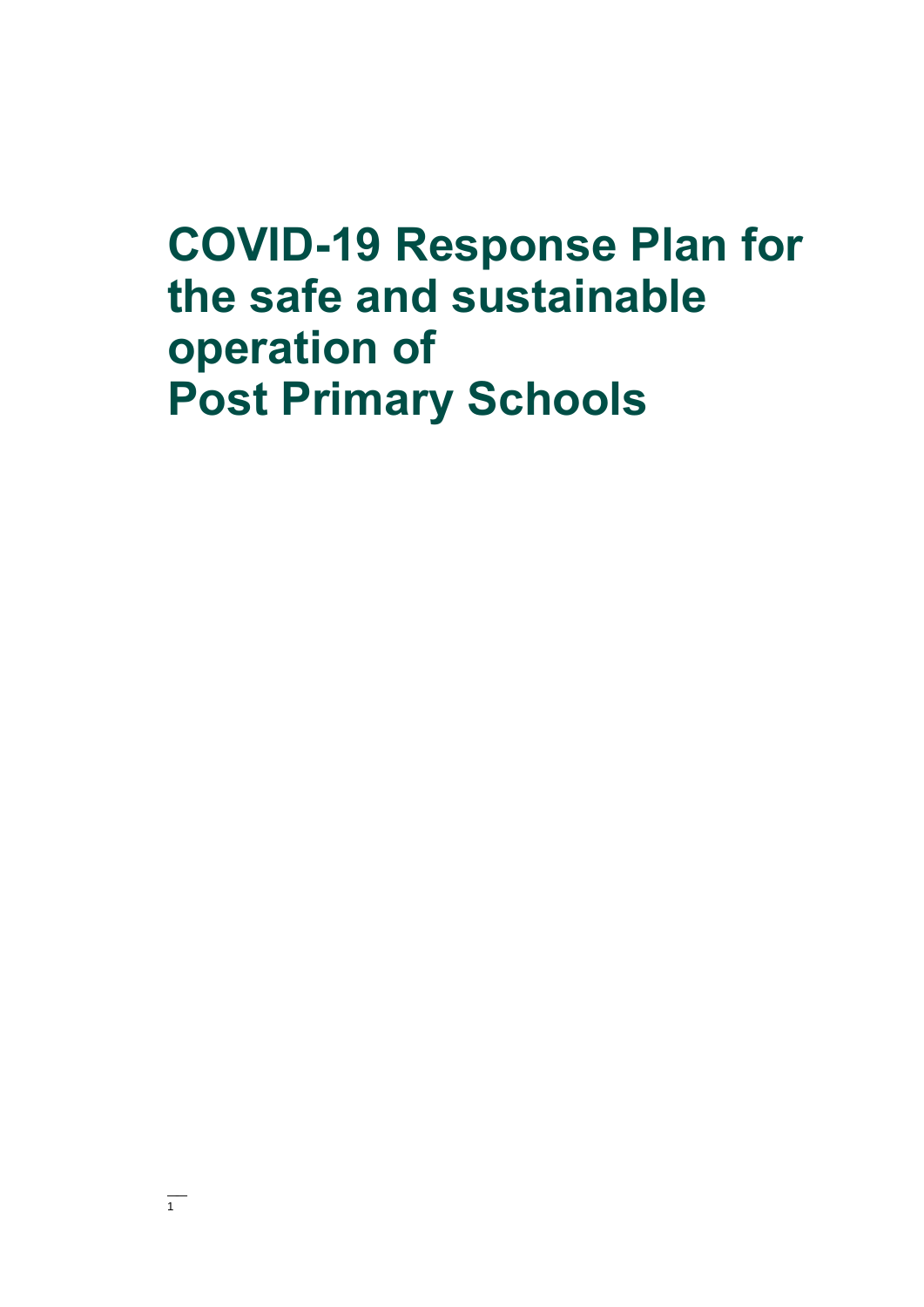## **Table of Contents:**

- 1) Introduction
- 2) What is a School COVID-19 Response Plan?
- 3) School COVID-19 Policy
- 4) Planning and Preparing for Return to School
	- 4.1) Induction Training
	- 4.2) Procedure for Returning to Work (RTW)
	- 4.3) Lead Worker Representative (LWR)
	- 4.4) Display signage
	- 4.5) Making changes to school layout
	- 4.6) Update Safety and Risk Assessment
	- 4.7) Access to the School and Contact Log
- 5) Control Measures To prevent Introduction and Spread of COVID-19 in Schools
	- 5.1) Know the Symptoms of COVID-19
	- 5.2) Respiratory Hygiene
	- 5.3) Hand Hygiene
	- 5.4) Physical Distancing
	- 5.5) Use of PPE in Schools
- 6) Impact of COVID-19 on certain school activities
- 7) Hygiene and Cleaning in School
- 8) Dealing with a suspected case
- 9) Staff Duties
- 10) Absence Management
- 11) Employee Assistance and Wellbeing Programme

This is a living document and may be reviewed and amended to take into account new guidance from [www.Gov.ie,](http://www.gov.ie/) [www.dbei.ie,](http://www.dbei.ie/) [www.hse.ie,](http://www.hse.ie/) [www.hpsc.ie,](http://www.hpsc.ie/) [www.hsa.ie;](http://www.hsa.ie/) [www.education.ie](http://www.education.ie/) or agreements with education partners as appropriate for post primary schools.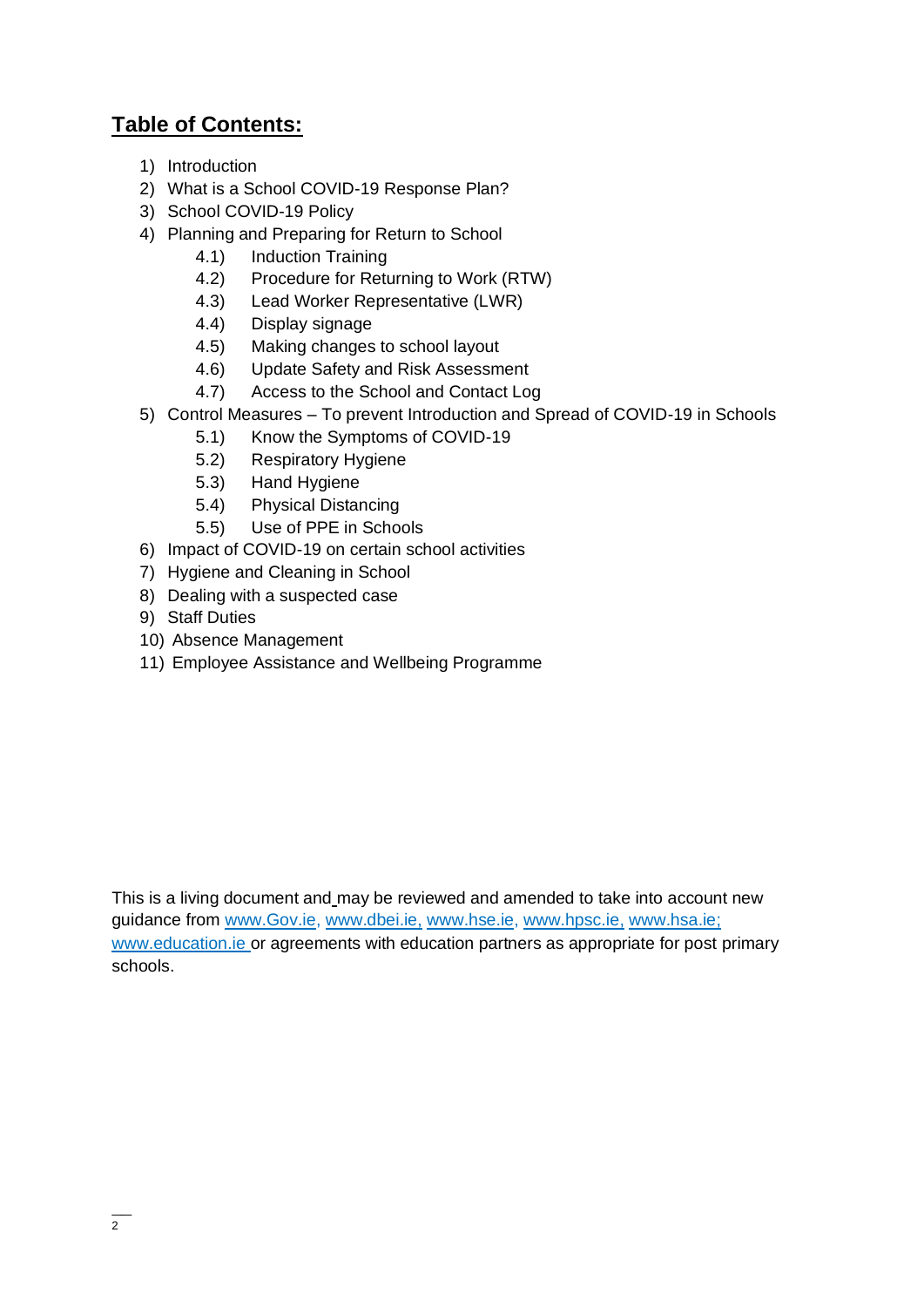## **Appendices**

| <b>Appendix 1</b> | Template COVID-19 School Policy Statement           |
|-------------------|-----------------------------------------------------|
| <b>Appendix 2</b> | <b>Return to Work Form</b>                          |
| <b>Appendix 3</b> | <b>Lead Worker Representative</b>                   |
| <b>Appendix 4</b> | <b>Risk Assessment</b>                              |
| <b>Appendix 5</b> | <b>School Contact Tracing Log</b>                   |
| <b>Appendix 6</b> | <b>Checklist for School Managers</b>                |
| <b>Appendix 7</b> | Checklist for Managing a Suspected Case of COVID-19 |
| <b>Appendix 8</b> | <b>Checklist for Lead Worker Representative</b>     |
| <b>Appendix 9</b> | <b>Checklist for Cleaning</b>                       |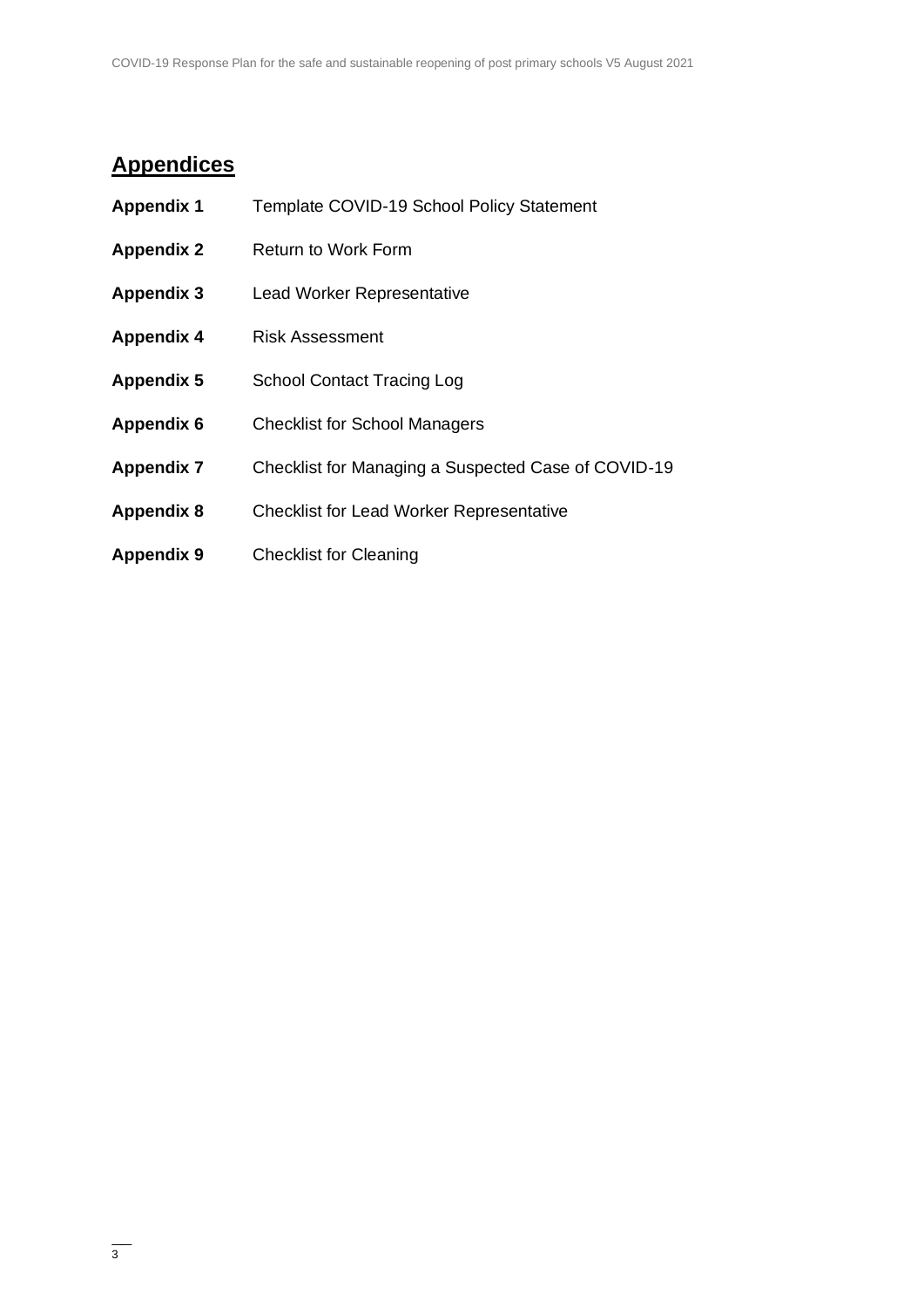## **1) Introduction**

In accordance with the Work Safety Protocol each workplace is required to have a COVID-19 Response Plan. In addition to being places of learning, schools are also places of work.

The purpose of this document is to provide clear and helpful guidance for the safe operation through the prevention, early detection and control of COVID-19 in post primary schools. It provides key messages to minimise the risk of COVID-19 for staff, students, families and the wider community while recognising the importance of education for the health and wellbeing of students and society as a whole.

This document focuses on the practical steps which can be taken in post primary schools to minimise the risk of the introduction of the infection into schools while recognising that no interpersonal activity is without risk of transmission of infection at any time. The documentation and templates in this booklet are supported by the public health advice provided by the Health Protection Surveillance Centre (HPSC) for the safe reopening of schools and educational facilities.

That report is available [here.](https://assets.gov.ie/82096/38b543b3-3245-4227-8f6a-7a167e684adb.pdf)

One of the key challenges is to balance the need for a practical and sensible level of caution with the need to provide a supportive environment for teaching and learning. This document identifies the steps schools can take to do everything practical to avoid the introduction of COVID-19 into the school and the steps that can be taken to reduce the likelihood of the spread within the school itself.

The Department has worked intensively with the education partners to develop consistent plans, advice, protocols and guidance for schools, including the School COVID-19 Response plan. There is a suite of documentation available to support schools to continue to operate safely and fully including guidance on learning, school programmes and wellbeing for the 2021/22 school year. There is also information on funding, staffing and resources to schools to support COVID-19 measures. Schools are advised to familiarise themselves with these documents. All of the documents will be available at **[gov.ie/backtoschool](http://www.gov.ie/backtoschool)**

## **2) What is a COVID-19 Response Plan?**

A COVID-19 Response Plan is designed to support the staff and Board of Management (BOM) in putting measures in place that aim to prevent the spread of COVID-19 in the school environment

The COVID-19 Response Plan details the policies and practices necessary for a school to meet the Government's '*Work Safely Protocol'*, to prevent the introduction and spread of COVID-19 in the school environment.

It is important that school-based teaching and learning and the operation of school facilities complies with the public health advice and guidance documents prepared by the Department. Doing so minimises the risk to students, staff and others. The response plan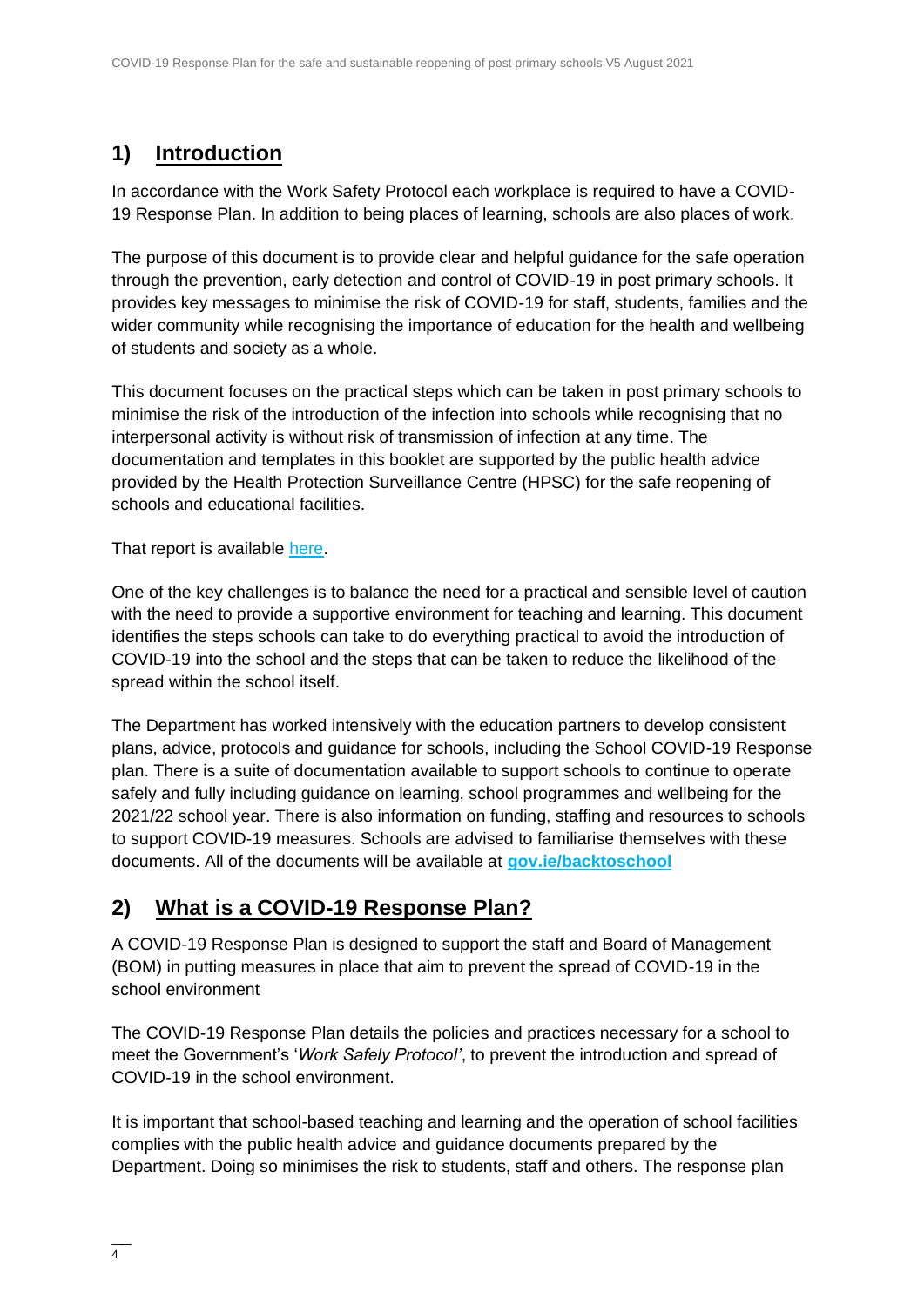supports the sustainable operation of schools where the overriding objective is to protect the health of staff and students while promoting the educational and development needs of the students in the school. The COVID-19 response plan is a living document and will be updated in line with the public health advice as appropriate for post primary schools.

In line with the Work Safely Protocol, the key to maintaining a safe school requires strong communication and a shared collaborative approach between the board of management of Beneavin De La Salle College, staff, students and parents.

The assistance and cooperation of all staff, students, parents, contractors and visitors is critical to the success of the plan.

*Every effort is made to ensure the accuracy of the information provided in this document. However, should errors or omissions be identified, please notify us so that appropriate measures can be taken to rectify same.*

## **3) School COVID-19 Policy**

A COVID-19 policy outlines the ongoing commitment of the school to implementing the plan and help prevent the introduction and spread of the virus. The revised updated policy has been signed and dated by the chairperson and principal of the board of management and brought to the attention of the staff, students, parents and others. A template of a School COVID-19 policy can be found at *Appendix 1.*

## **4) Reviewing the safe operation of schools**

The board aims to facilitate the continuation of school based teaching and learning and a safe working environment for staff. The operation of schools must be done safely and in strict adherence to the public health advice and any guidance issued by the Department of Education.

Details for the safe operation of a school facility and the applicable controls are outlined in this document. Each school will need to review their current processes to ensure that they include the following:

- Arrangements to keep up to date with public health advice and Department of Education updates;
- Arrangements to pass on this information in a timely manner to staff, students, parents and others as required;
- Ensured that staff have reviewed the training materials provided by the Department of Education *(details at Section 4.1);*
- Provided staff with access to the Return to Work (RTW) form (*details at Section 4.2);*
- Identified a Lead Worker representative(s) *(details at Section 4.3);*
- Displayed posters and other signage to prevent introduction and spread of COVID-19 *(details at Section 4.4);*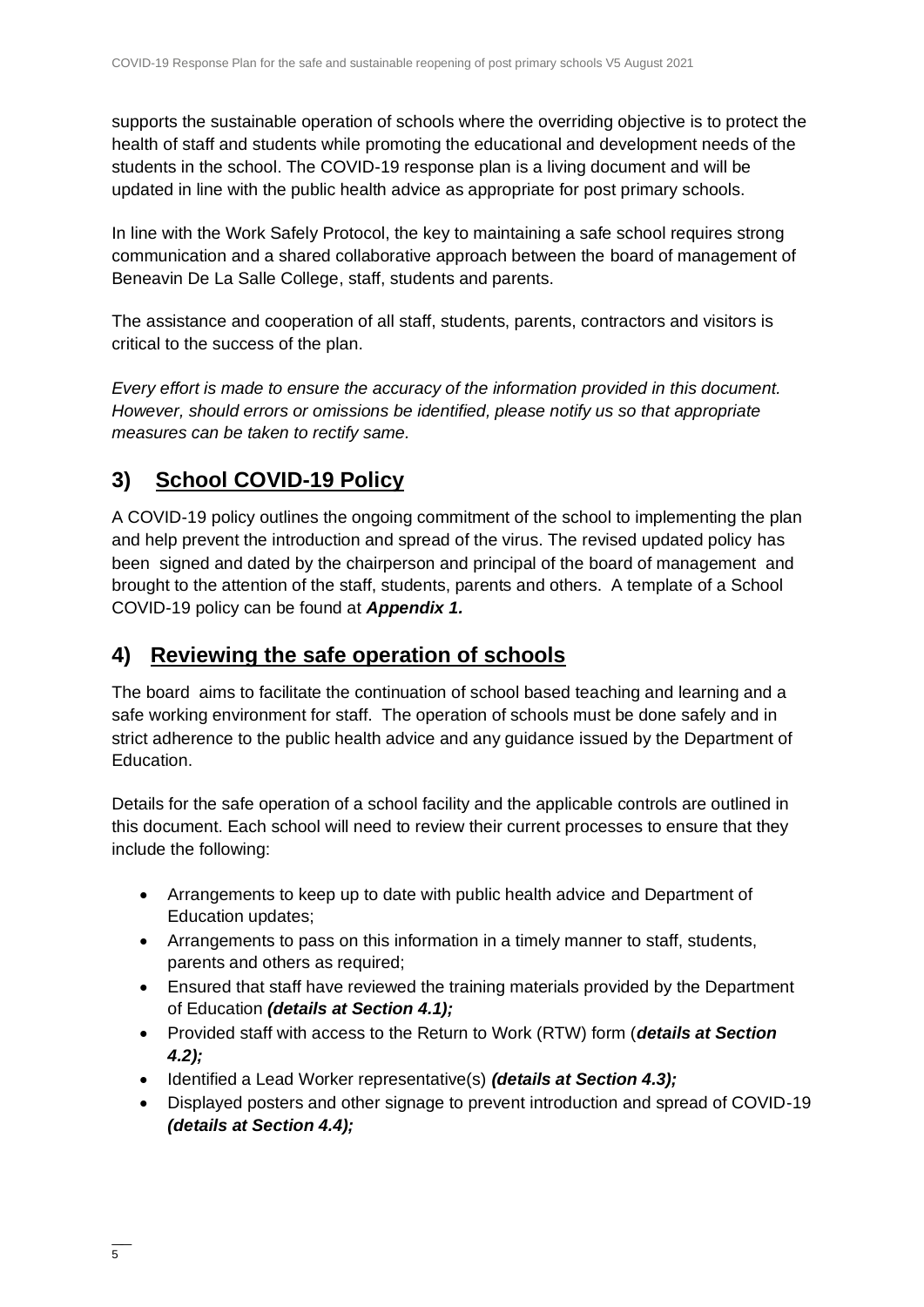- Made the necessary changes to the school or classroom layout if necessary to support the redesign of classrooms to support physical distancing *(details at Section 4.5);*
- Removed unnecessary clutter to facilitate ongoing cleaning of the school taking into account the importance of having educational materials to create a stimulating learning environment;
- Updated the health and safety risk assessment *(details at Section 4.6);*
- Made necessary arrangements to limit access to the school to necessary visitors and maintain records of contacts to the school *(details at 4.7)*;
- Reviewed the school buildings to check the following after any period of closure:
	- Does the water system need flushing at outlets following low usage to prevent Legionella disease?
	- Has school equipment and mechanical ventilation been checked for signs of deterioration or damage before being used again?
	- Have bin collections and other essential services resumed?

There are checklists in place to assist schools on the details of what is needed for these arrangements in the Appendices of this plan.

## **4.1) Induction Training (to be completed by new staff)**

All new staff will undertake and complete COVID-19 Induction Training prior to returning to the school building. The aim of such training is to ensure that staff have full knowledge and understanding of the following:

- Latest up to-date advice and guidance on public health
- COVID-19 symptoms
- What to do if a staff member or pupil develops symptoms of COVID-19 while at school
- Outline of the COVID-19 response plan

Staff will be kept fully informed of the control measures in place in the school and their duties and responsibilities in preventing the spread of COVID-19 and will be updated with any changes to the control measures or guidance available from the public health authorities.

If a staff member is unsure about any aspect of the COVID-19 Response Plan, the associated control measures, or his/her duties, he/she should immediately seek guidance from the Principal who is supported in this role by the Board of Management.

## **4.2) Procedure for Returning to Work (RTW)**

In order to return to the workplace, staff must complete a **Return to Work (RTW)** form, which is available online or from the principal. A copy is attached also at *Appendix 2.*

A RTW form should be completed and returned to the school before returning to work. Schools should request staff to confirm that the details in the Return to Work Form remain unchanged following subsequent periods of closure such as school holidays.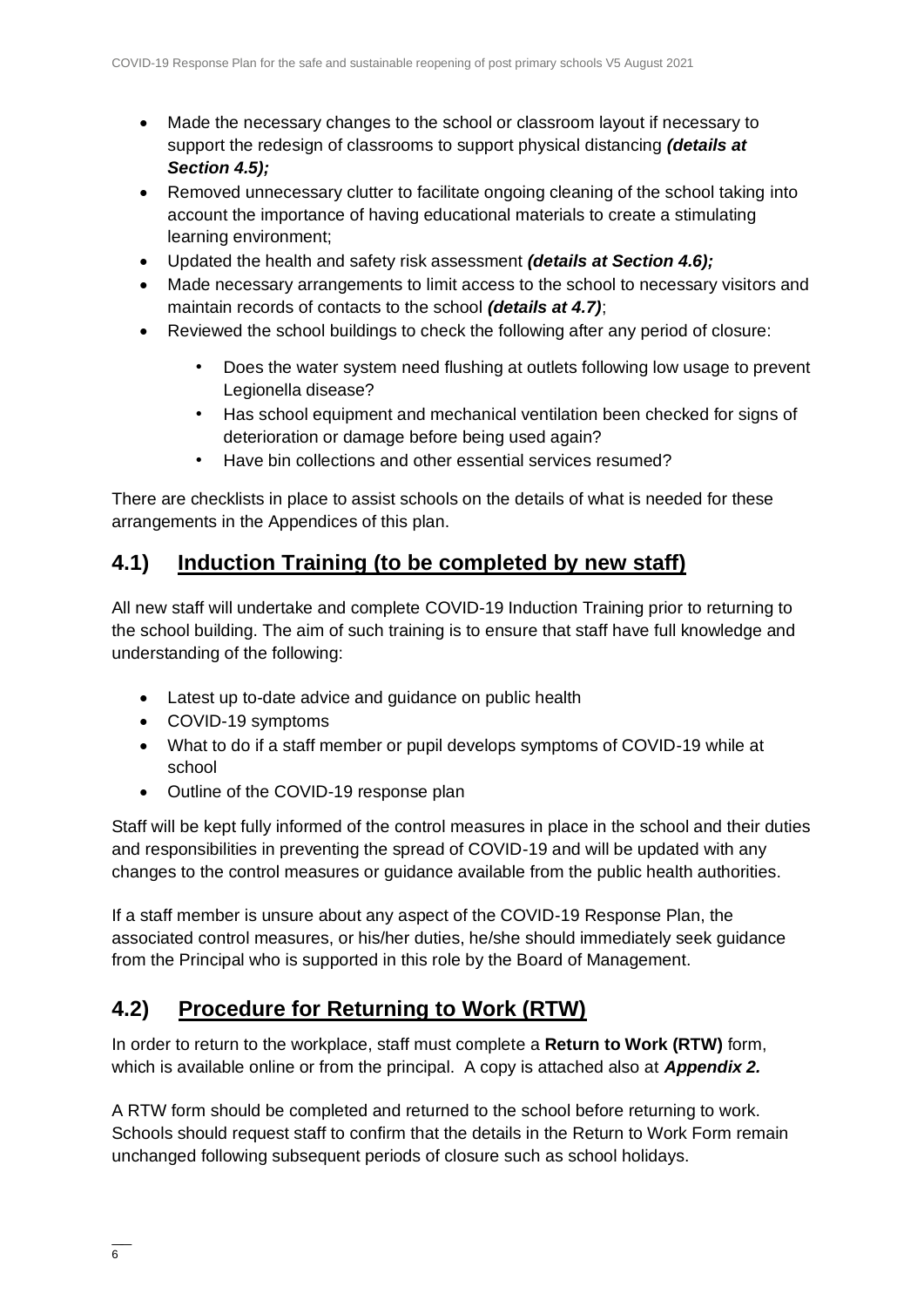The principal will also provide details of the **Induction Training** for completion by staff and details of any additional health and safety measures in place in the school to facilitate the staff member's return to the school facility.

Details of the working arrangements that apply to the very high risk school staff, is in accordance with those applying for the public service generally, and is detailed in the relevant Department of Education circulars available on the Department's website.

## **4.3) Lead Worker Representative**

The protocol provides for the appointment of a Lead Worker Representative (LWR) in each workplace. The LWR will work in collaboration with the employer to assist in the implementation of measures to prevent the spread of COVID -19 and monitor adherence to those measures and to be involved in communicating the health advice around COVID-19 in the workplace.

This section sets out how the provisions will operate in schools. The process for appointment of the lead worker representative in schools has been agreed centrally between the Department of Education and the education partners.

Responsibility for the development, updating and implementation of the COVID-19 Response Plan and the associated control measures lies primarily with the Board of Management/ Education and Training Board and school management.

Strong communication and a shared collaborative approach is key to protecting against the spread of COVID-19 in schools, and looking after the health, safety and wellbeing of staff and students. Adherence to the Work Safely Protocol will only be achieved if everyone has a shared responsibility in implementing the measures contained within the Protocol in their place of work.

If a staff member has any concerns or observations in relation to the COVID-19 Response Plan, control measures or the adherence to such measures by staff, students or others he/she should contact the lead worker(s) who will engage with the principal/BOM.

#### **Role of the Lead Worker Representative**

In summary, the role of the LWR is to:

- Represent all staff in the workplace regardless of role, and be aware of specific issues that may arise in respect of different staff cohorts;
- Work collaboratively with school management to ensure, so far as is reasonably practicable, the safety, health and welfare of employees in relation to COVID-19;
- Keep up to date with the latest COVID-19 public health advice;
- In conjunction with school management, promote good hygiene practices such as washing hands regularly and maintaining good respiratory etiquette along with maintaining social distancing in accordance with public health advice;
- Assist school management with implementing infection prevention control measures to suppress COVID-19 in the workplace in line with the Work Safely Protocol and current public health advice;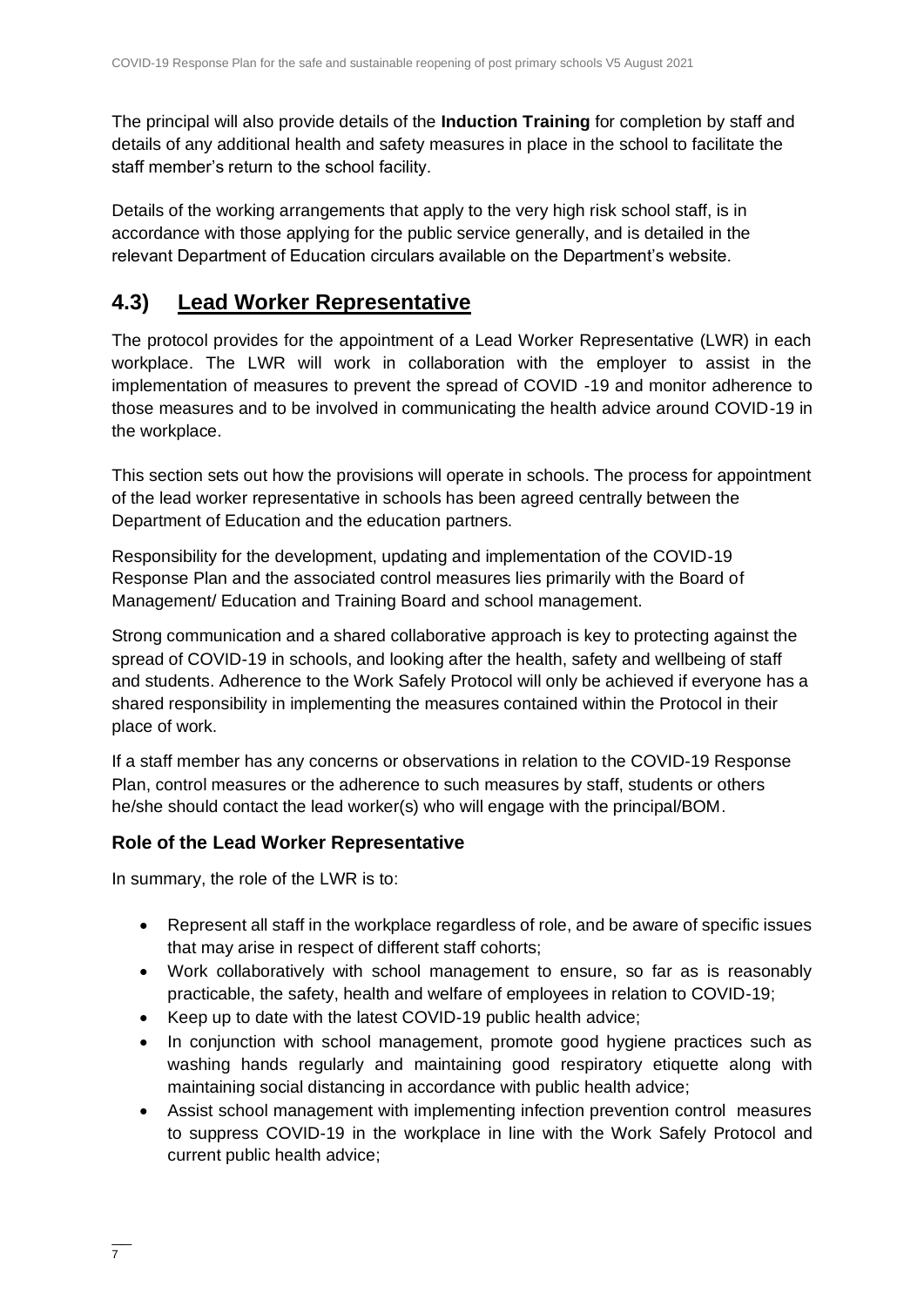- In conjunction with school management, monitor adherence to measures put in place to prevent the spread of COVID-19;
- Conduct regular reviews of safety measures;
- Report any issues of concern immediately to school management and keep records of such issues and actions taken to rectify them;
- Consult with the school management on the school's COVID-19 Response Plan in the event of someone developing COVID-19 while in school including the location of an isolation area and a safe route to that area;
- Following any incident, assess with the school management any follow up action that is required;
- Consult with colleagues on matters relating to COVID-19 in the workplace;
- Make representations to school management on behalf of their colleagues on matters relating to COVID-19 in the workplace.

Every school will appoint one Lead Worker Representative

| Name(s) of lead worker representative: | <b>Contact details:</b>        |
|----------------------------------------|--------------------------------|
| Colm O'Neill                           | Mr.oneill@staff.beneavin.com   |
| David Murphy                           | Mr.dwmurphy@staff.beneavin.com |

All staff, students, parents, contractors and visitors have a responsibility both as individuals and collectively to have due regard for their own health and safety and that of others and to assist with the implementation of the COVID-19 Response Plan and associated infection prevention control measures.

Full details of the arrangements which apply for the LWR in post primary schools is set out at *Appendix 3***.**

## **4.4) Signage**

Schools are required to display signage outlining the signs and symptoms of COVID-19 and to support good hand and respiratory hygiene.

Please see link below to these posters. Any such supply can be sourced locally.

[https://www.education.ie/en/The-Department/Announcements/information-for-schools](https://www.education.ie/en/The-Department/Announcements/information-for-schools-preschools-and-third-level-institutions-on-the-coronavirus.html#1)[preschools-and-third-level-institutions-on-the-coronavirus.html#1](https://www.education.ie/en/The-Department/Announcements/information-for-schools-preschools-and-third-level-institutions-on-the-coronavirus.html#1)

Schools can arrange to display the posters in prominent areas such as offices, corridors, staffroom area, classrooms and toilets.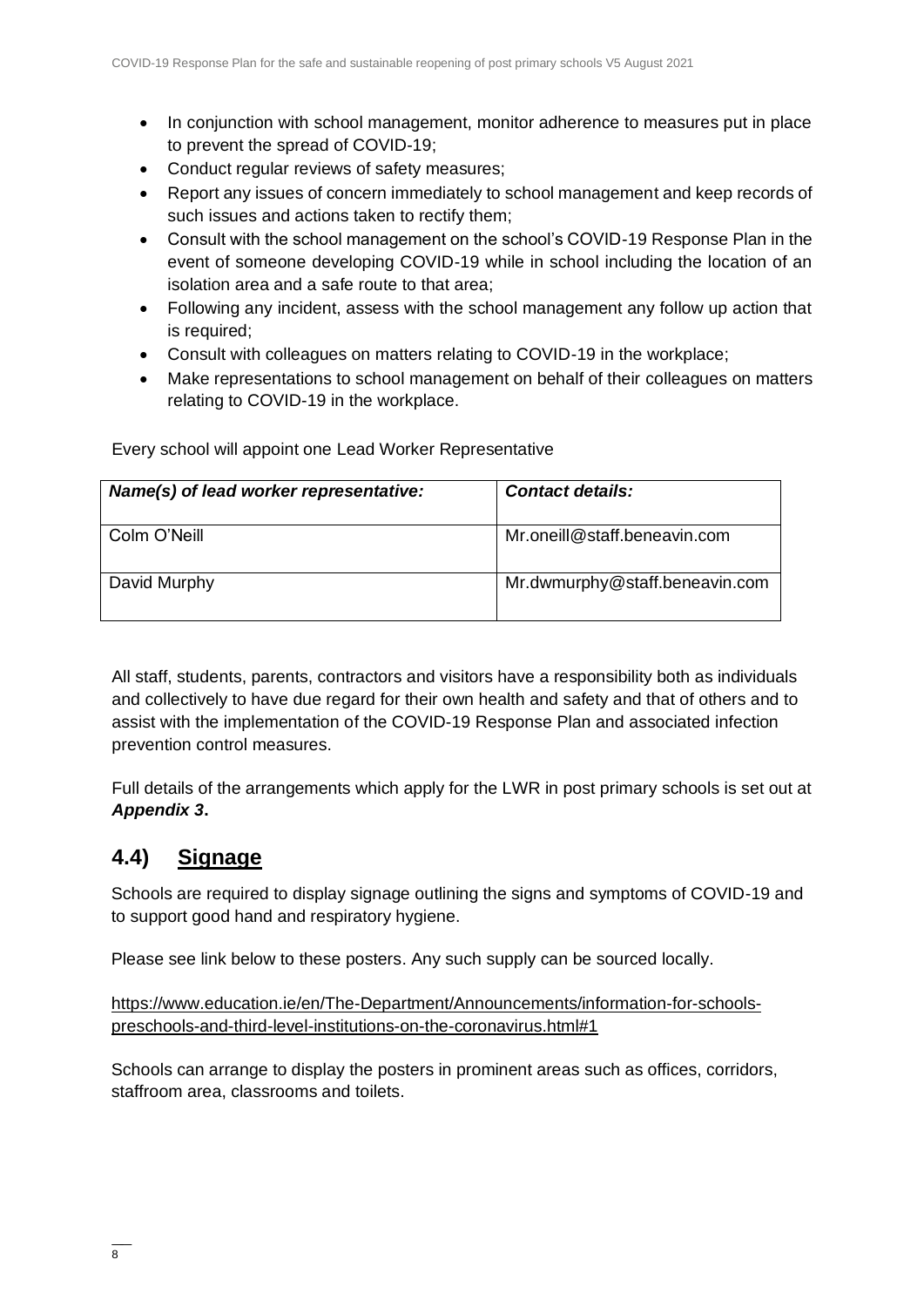## **4.5) Making Changes to School Layout**

Maintaining physical distancing in the school environment is recommended as one of the key infection prevention control measures to minimize the risk of the introduction and spread of COVID-19. Information on how physical distancing can be used in the school environment is found at *Section 5.4* below including a link to the suite of illustrative post primary classroom layouts.

Schools can reconfigure classrooms and other areas as necessary to support physical distancing in line with the guidance.

## **4.6) Health and Safety Risk Assessment**

COVID-19 represents a hazard in the context of health and safety in the school environment. A template risk assessment to identify the control measures required to mitigate the risk of COVID-19 in school settings is attached at *Appendix 4.*

It is important that schools review their emergency procedures involving, fire safety, first aid, accidents and dangerous occurrences to consider any new risks that arise due to the school's COVID-19 Response Plan. Any changes to the schools existing emergency procedures should be documented and incorporated into the school's safety statement.

Schools should also review their existing risk assessments to consider any new risks that arise due to the school's COVID-19 Response Plan. Any changes to the school's current risk assessments should also be documented and be incorporated into the schools safety statement.

#### **First Aid/emergency procedure**

The standard First Aid/emergency procedure shall continue to apply in schools. In an emergency or in case of a serious incident, schools should call for an ambulance or the fire brigade on 112/999 giving details of location and type of medical incident.

## **4.7) Access to School and Contact Log**

Access to the school building will be in line with agreed school procedures. All visitors will report to the front reception office and complete a contact tracing form.

Arrangement for necessary visitors such as contractors and parents will be restricted to essential purposes and limited to those who have obtained prior approval from the principal. The Department of Education Inspectorate may also need to visit schools and centres for education to support them as appropriate in the implementation of public health advice relating to creating a safe learning and working environment for all.

The prompt identification and isolation of potentially infectious individuals is a crucial step in restricting the spread of the virus and protecting the health and safety of the individuals themselves and other staff, contractors and visitors at the workplace. A detailed sign in/sign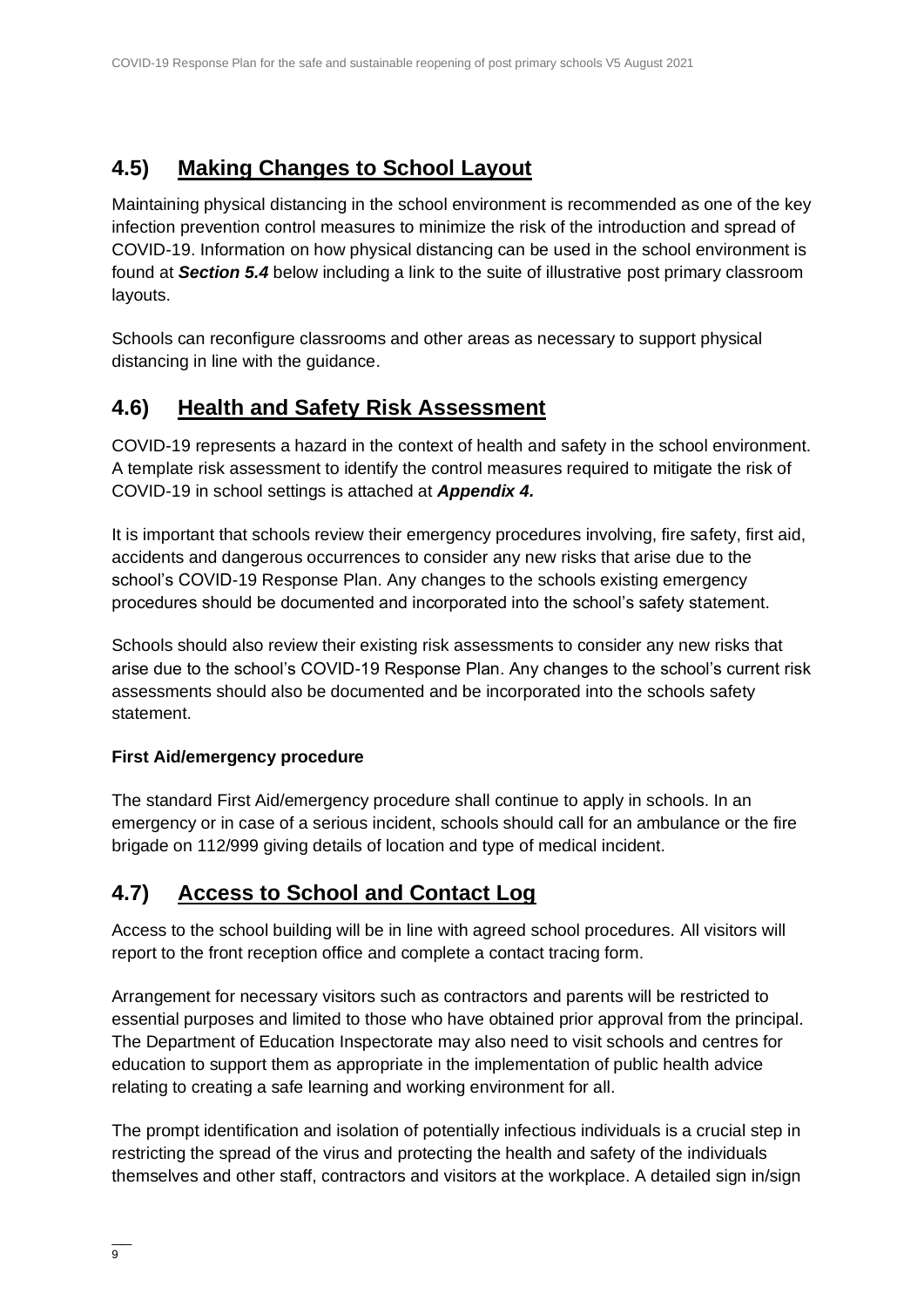out log of those entering the school facilities should be maintained. The school should maintain a log of staff and students contacts. A sample contact log is available at *Appendix 5***.** 

The Data Protection Commission has provided guidance on the data protection implications of the return to work protocols. This advice can be found here:

[https://www.dataprotection.ie/sites/default/files/uploads/2020-](https://www.dataprotection.ie/sites/default/files/uploads/2020-07/Data%20Protection%20implications%20of%20the%20Return%20to%20Work%20Safely%20Protocol.pdf) [07/Data%20Protection%20implications%20of%20the%20Return%20to%20Work%20Safely](https://www.dataprotection.ie/sites/default/files/uploads/2020-07/Data%20Protection%20implications%20of%20the%20Return%20to%20Work%20Safely%20Protocol.pdf) [%20Protocol.pdf](https://www.dataprotection.ie/sites/default/files/uploads/2020-07/Data%20Protection%20implications%20of%20the%20Return%20to%20Work%20Safely%20Protocol.pdf)

Schools are reminded that all school records and data must be maintained and processed in compliance with the GDPR and the Data Protection Acts. The responsibility for compliance with the legislation rests with each school (or ETB) in their role as data controller.

## **5) Infection Prevention Control Measures - To prevent Introduction and Spread of COVID-19 in Schools**

One of the key messages to manage the risks of COVID-19 is to do everything practical to avoid the introduction of COVID-19 into the school. If infection is not introduced it cannot be spread. The risk of spreading the infection once introduced exists in all interpersonal interactions; student - student, teacher - teacher and teacher- student, and must be managed in all settings.

A range of essential control measures have been implemented to reduce the risk of the spread of COVID -19 virus and to protect the safety, health and welfare of staff, students, parents and visitors as far as possible within the school. The control measures shall continue to be reviewed and updated as required on an ongoing basis.

It is critical that staff, students, parents and visitors are aware of, and adhere to, the control measures outlined and that they fully cooperate with all health and safety requirements.

The best ways to prevent the spread of COVID-19 in a workplace or any setting is to practice physical distancing, adopt proper hand hygiene, follow respiratory etiquette and increase ventilation.

*Staff, should note that they have a legal obligation under Section 13 of the Safety, Health and Welfare at Work Act 2005 to comply with health and safety requirements and to take reasonable care for the health and safety of themselves, their colleagues and other parties within the workplace.* 

#### *How to Minimise the Risk of Introduction of COVID-19 into schools:*

Promote awareness of COVID-19 symptoms (*details at Section 5.1*);

• Advise staff and students that have symptoms not to attend school, to phone their doctor and to follow HSE guidance on self-isolation;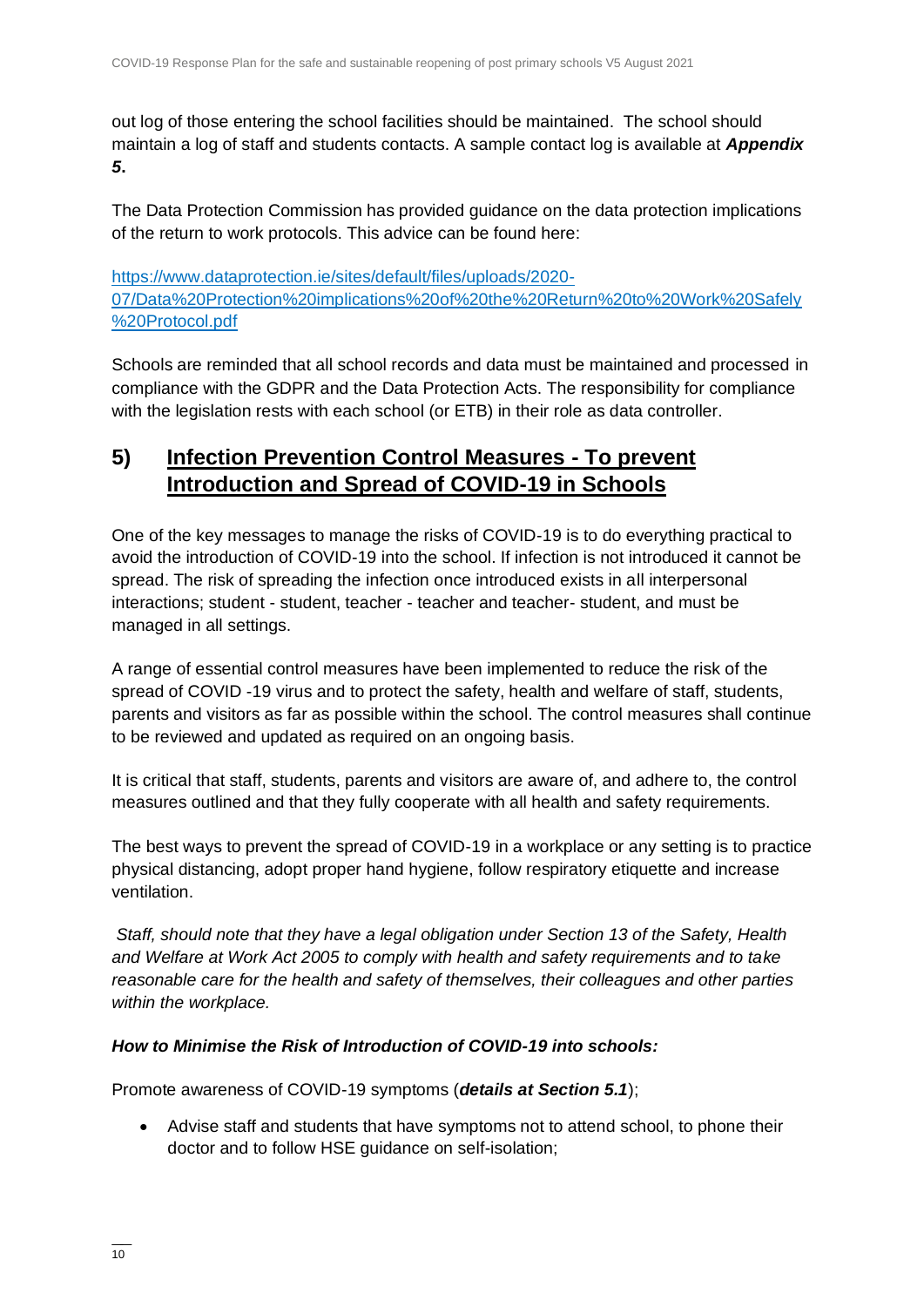- Advise staff and students to self-isolate or restrict their movements at home if they display any signs or symptoms of COVID-19 and contact their family doctor to arrange a test
- Advise staff and students, to follow the HSE advice if they are a close contact of a suspected/ confirmed case of Covis-19
- If they have travelled outside of Ireland; in such instance staff and students are advised to consult and follow latest Government advice in relation to foreign travel.
- Advise staff and students that develop symptoms at school to bring this to the attention of the Principal promptly;
- Ensure that staff and students know the protocol for managing a suspected case of COVID-19 in school *(details at Section 8);*
- Advise staff and students to cooperate with any public health officials and the school for contact tracing purposes and follow any public health advice in the event of a case or outbreak in the school;
- Everyone entering the school building needs to perform hand hygiene with a hand sanitiser;
- Visitors to the school during the day should be by prior arrangement and should be received at a specific contract point;
- Physical distancing of 2 metres should be maintained between staff and visitors where possible.

## **5.1) Know the Symptoms of COVID-19**

In order to prevent the spread of COVID-19 it is important to know and recognise the symptoms. They are:

- $\checkmark$  High temperature
- $\checkmark$  Cough
- $\checkmark$  Shortness of breath or breathing difficulties
- $\checkmark$  Loss of smell, of taste or distortion of taste

Infection with the virus that causes COVID-19 can cause illness, ranging from mild to severe, and, in some cases, can be fatal. It can take up to 14 days for symptoms to show. They can be similar to symptoms of [cold](https://www2.hse.ie/conditions/common-cold.html) and [flu.](https://www2.hse.ie/conditions/flu/flu-symptoms-and-diagnosis.html)

Common symptoms of coronavirus include:

- a fever (high temperature 38 degrees Celsius or above).
- a new cough this can be any kind of cough, not just dry.
- shortness of breath or breathing difficulties.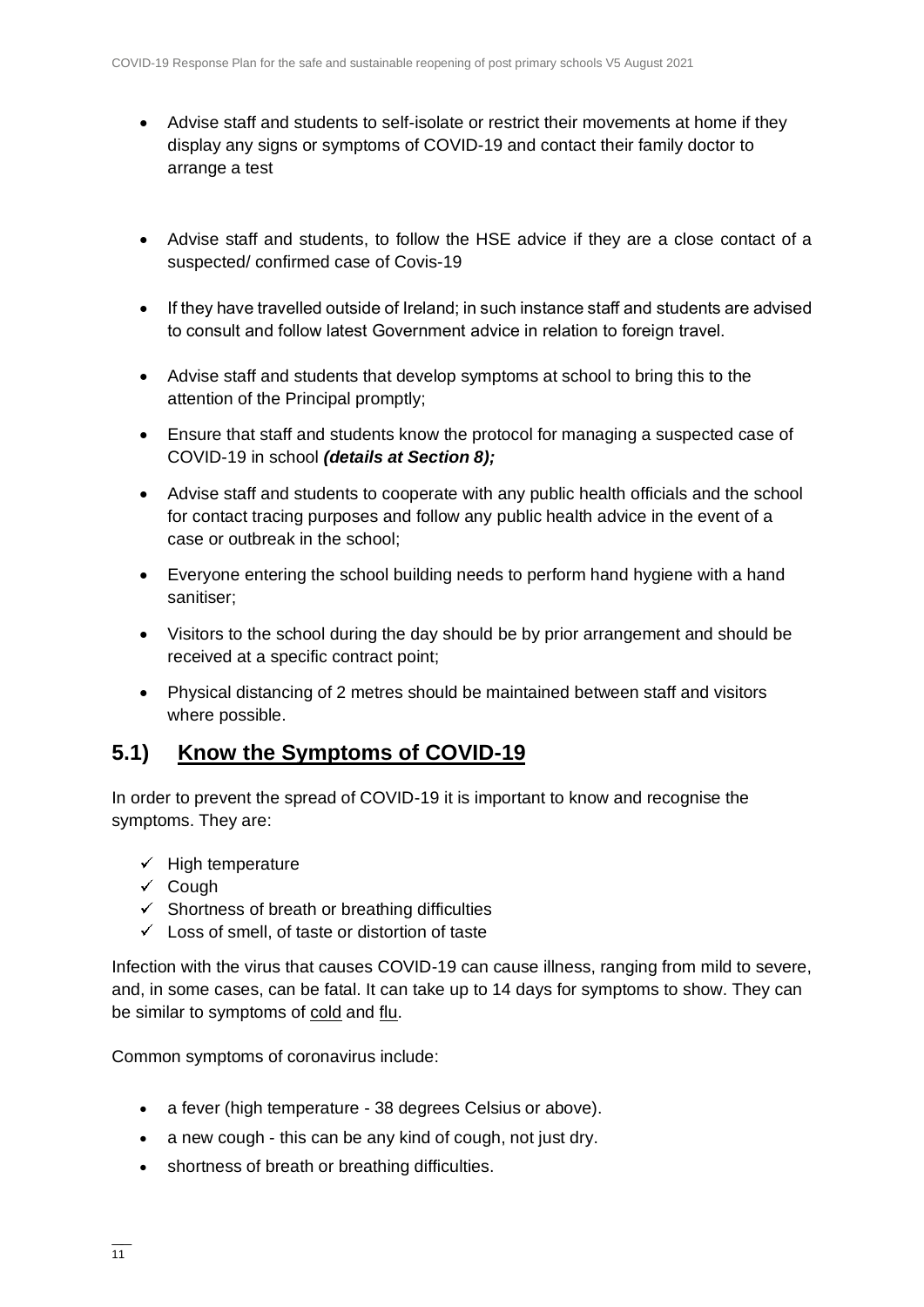• loss or change in your sense of smell or taste – this means you've noticed you cannot smell or taste anything, or things smell or taste different to normal

If you have any common symptoms of COVID-19 (coronavirus), [self-isolate](https://www2.hse.ie/conditions/coronavirus/self-isolation/how-to-self-isolate.html) (stay in your room) and phone your family doctor straight away to see if you need a free [COVID-19 test.](https://www2.hse.ie/conditions/coronavirus/testing/how-to-get-tested.html)

Getting an early diagnosis means, you can get the help you need and take steps to avoid spreading the virus, if you have it.

For the complete list of symptoms, please refer to the HSE [Website.](https://www2.hse.ie/conditions/coronavirus/symptoms.html) If you **do not** have symptoms, you can get a free COVID-19 (coronavirus) test at a [COVID-19 walk-in test centre.](https://www2.hse.ie/conditions/coronavirus/testing/covid-19-walk-in-test-centres.html)

#### **COVID-19 Tracker App**

COVID Tracker app is a free and easy-to-use mobile phone app that will:

- alert you if you have been in [close contact](https://www2.hse.ie/conditions/coronavirus/close-contact-and-casual-contact.html) with someone who has tested positive for COVID-19 (coronavirus)
- keep other app users safe by alerting them if you test positive for COVID-19
- give you advice on what to do if you have symptoms

You can download the free app from [Apple's AppStore](https://apps.apple.com/ie/app/covid-tracker-ireland/id1505596721) or the [GooglePlay store](https://play.google.com/store/apps/details?id=com.covidtracker.hse)

**Employers and workers must keep themselves up to date on Public Health information as this can be updated on a regular basis.** Public Health information on [close contacts, casual contacts and testing](https://www2.hse.ie/conditions/coronavirus/close-contact-and-casual-contact.html) is available from the HSE website.

## **5.2) Respiratory Hygiene**

Make sure you, and the people around you, follow good respiratory hygiene. This means covering your mouth and nose with a tissue or your bent elbow when you cough or sneeze. Then dispose of the used tissue immediately and safely into a nearby bin.

By following good respiratory hygiene, you protect the people around you from viruses such as cold, flu and COVID-19.

## **5.3) Hand Hygiene**

Staff and students should understand why hand hygiene is important as well as when and how to wash their hands.

Schools should promote good hygiene and display posters throughout the schools on how to wash your hands. Follow the HSE guidelines on handwashing:

<https://www2.hse.ie/wellbeing/how-to-wash-your-hands.html>

Hand hygiene can be achieved by hand washing or use of a hand sanitiser (when hands look clean).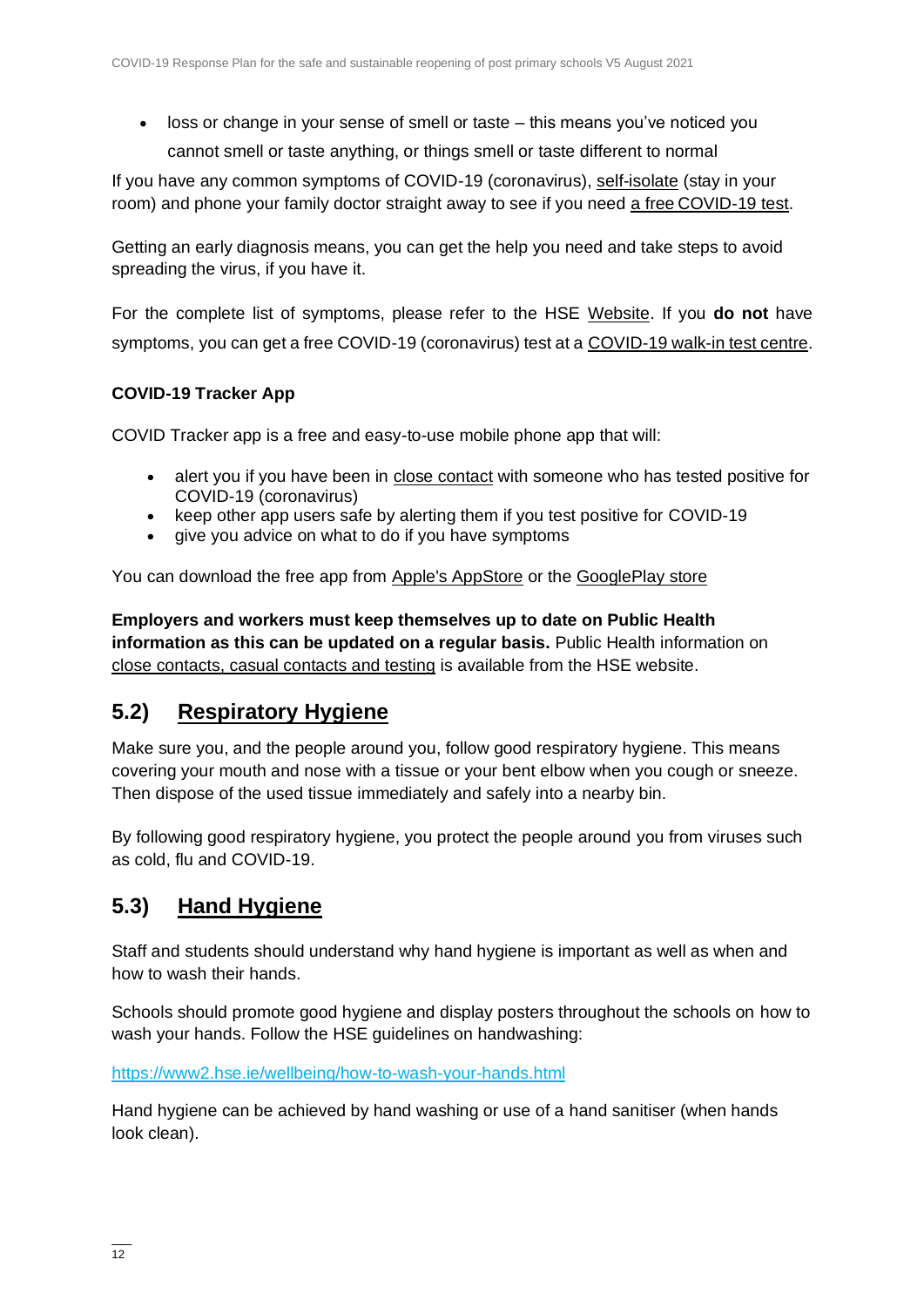Use of hand hygiene facilities including wash hand basins needs to be managed so as to avoid congregation of students and staff waiting to use wash hand basins and hand sanitisers.

There is a requirement for access to hand washing facilities after activities that are likely to soil hands, for example playing outside or certain sporting activities as hand sanitiser does not work on dirty hands.

Hand sanitiser dispensers can be deployed more readily at exit and entry points of schools and classrooms and care should be taken to clean up any hand sanitizer spills to prevent risks of falls.

Warm water is preferable to hot or cold water for hand washing but if the plumbing system only supplies cold water, a soap that emulsifies easily in cold water should be used.

Wash hand basins, running water, liquid soap and hand drying facilities should be provided in all toilets, kitchens and any food preparation areas.

Hand washing facilities should be maintained in good condition and supplies of soap and towels should be topped up regularly to encourage everyone to use them.

Hot air dryers are an acceptable alternative for hand drying but must be regularly maintained. There is no evidence that hand dryers are associated with increased risk of transmission of COVID-19.

Posters displaying hand washing techniques and promoting hand washing should be placed on walls adjacent to washing facilities and can be laminated or placed in a plastic sleeve.

Hand sanitiser is suitable for use for hand hygiene when hands are not visibly soiled (look clean).

Evidence of effectiveness is best for alcohol based hand rubs but non-alcohol based hand rubs can be used too.

When hand rubs/gels are being used in school care should be taken to ensure that students do not ingest them as they are flammable and toxic. Alcohol-based sanitiser must not be stored or used near heat or naked flame

#### **Choosing a Hand Sanitiser**

Hand sanitising gels are biocides and fall under the Biocidal Products Regulation (BPR) – Regulation (EU) 528/2012. The Pesticide Registration and Control Division (PRCD) of the Department of Agriculture, Food and the Marine (DAFM) is the competent authority for biocides in Ireland. Only biocidal products listed on the DAFM biocide product register are legal to market and use in Ireland. Schools should ensure that all sanitisers and disinfectants they have carry a PCS 9xxxx, PCS 1xxxxx, IE/BPA 7xxxx or an EU-000xxx-xx registration number on the label. Each product registered by DAFM will carry a unique registration number specific to that particular product. If the product label does not contain any of these number formats, Schools should not purchase or use the product. To confirm the biocide can be used on the Irish market, Schools can check the registers of products online at [Biocidal](https://www.pcs.agriculture.gov.ie/registers/biocidalproductregisters/)  [Product Registers.](https://www.pcs.agriculture.gov.ie/registers/biocidalproductregisters/) Further information from DAFM on Sanitisers and Disinfectants is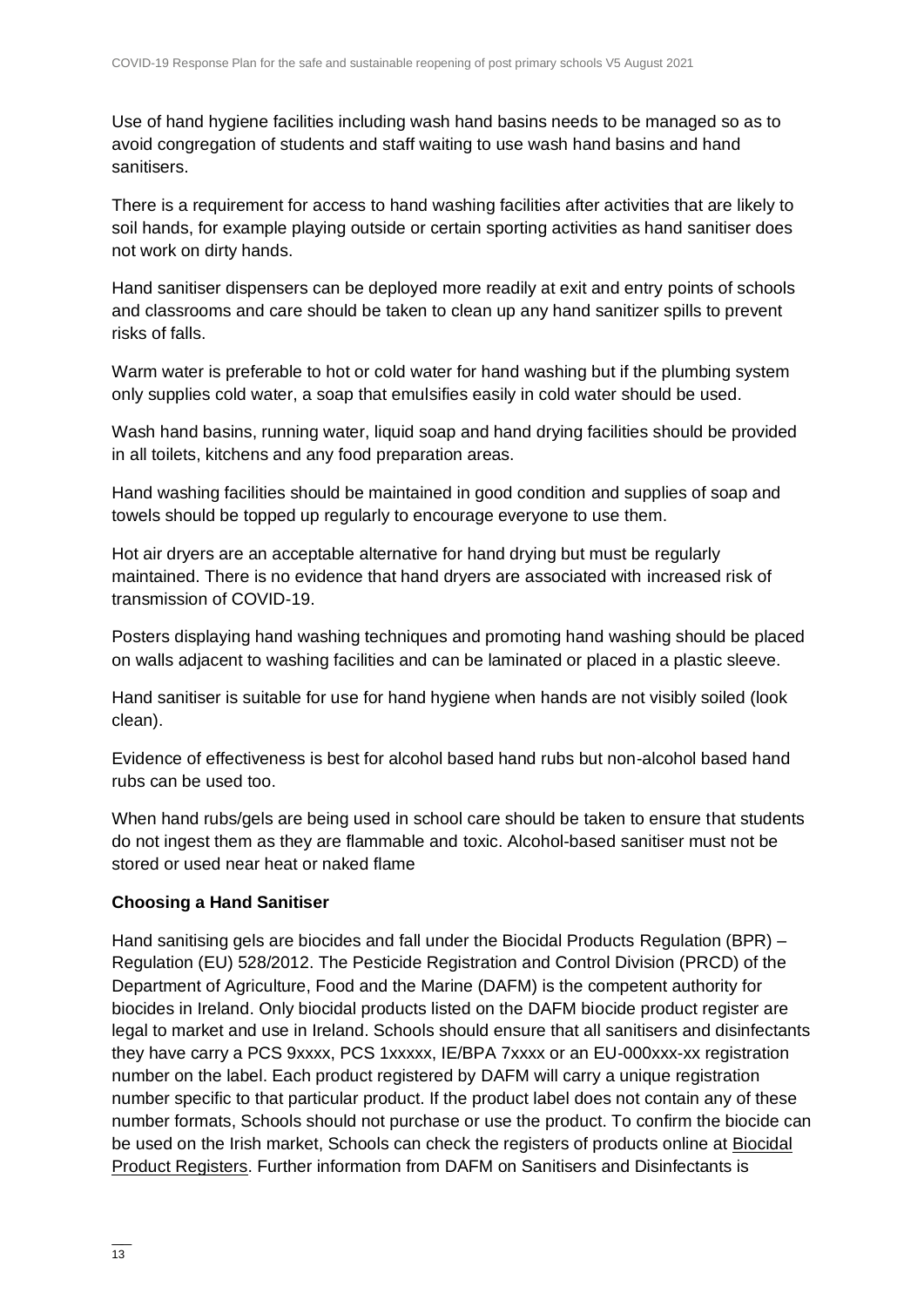available by contacting them at [biocide-enforcement@agriculture.gov.ie](mailto:biocide-enforcement@agriculture.gov.ie) or at the [Department of Agriculture, Food and the Marine](https://www.agriculture.gov.ie/customerservice/coronaviruscovid-19/handsanitisersanddisinfectants/) website.

Hand sanitisers for use against COVID-19 must contain a minimum of 60% alcohol. Nonalcohol based hand sanitiser may also be used. However, in choosing a hand sanitiser, it is important to ensure that it is effective against Coronavirus.

#### **Frequency of Hand Hygiene**

Students and staff should perform hand hygiene:

- On arrival at school:
- Before eating or drinking;
- After using the toilet;
- After playing outdoors;
- When their hands are physically dirty;
- When they cough or sneeze.

A drawdown framework which was established for the 2020/21 school year will continue to remain in place for the 2021/22 school year to enable schools to purchase necessary supplies of hand-sanitisers and PPE requirements. The Department will provide funding for the costs associated with the hand sanitising and PPE requirements in schools.

## **5.4) Physical Distancing**

Physical distancing can be usefully applied in a post primary school setting allowing for some flexibility when needed. It must be applied in a practical way to recognise that the learning environment cannot be dominated by a potentially counterproductive focus on this issue. Care should be taken to avoid generating tension or potential conflict and some flexibility in the implementation of measures may be required at time.

It is also recognised that it is not always possible for staff to maintain physical distance from students and it is not appropriate that they would always be expected to do so where this could have a detrimental impact on the student i.e. if a student sustains an injury and requires first aid.

**However where possible staff should maintain a minimum of 1 m distance and where possible 2m. They should also take measures to avoid close contact at face to face level such as remaining standing rather than sitting beside/crouching down**.

Physical distancing falls into two categories:

- Increasing separation
- Decreasing interaction

#### *Increasing separation*

Given that each school setting is different in terms of (i) location; (ii) physical layout (iii) available space within the school; and (iv) student numbers; schools themselves are best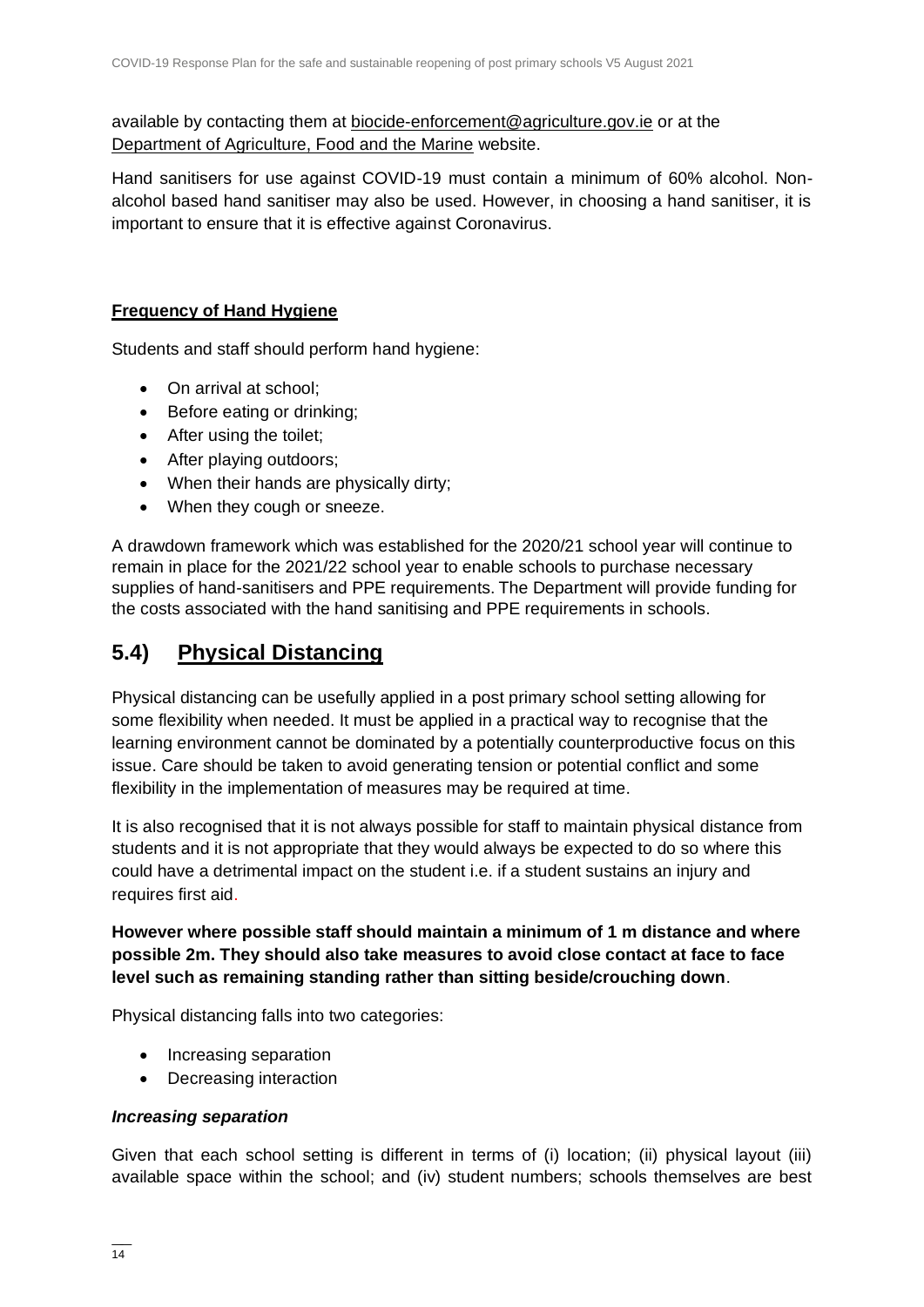placed to decide on the appropriate reconfigurations / operational changes necessary to maintain physical distancing.

In recognition that a 'one size fits all' approach would not be appropriate as schools themselves are best placed to decide on the appropriate configuration for their school, the Department has developed a *Framework to maintain Physical Distancing in the Classroom in*  Post Primary Schools with a full return of all Students for the 2020/21 School Year. This remains in place for the 2021/ 2022 School Year.The Framework sets out a suite of available measures that must be implemented at individual school level to the greatest possible extent.

The suite of measures set out in the Framework are:

- 1. Reconfigure class spaces to maximise physical distancing;
- 2. Utilising and reconfiguring all available space in the school in order to maximise physical distancing;
- 3. Review Timetables;
- 4. Reconfiguring Classes;
- 5. Consider Use of Live Streaming within the School; and
- 6. Accessing available spaces within the local community

A link to the "Framework to maintain Physical Distancing in the Classroom in Post Primary Schools with a full return of all Students for the 2020/21 School Year" is provided [here.](https://assets.gov.ie/83472/ca0e3029-2d43-4e77-8181-bc3dc89455d2.pdf)

You can see a link to illustrated classroom layouts to maintain social distancing [here.](https://s3-eu-west-1.amazonaws.com/govieassets/81947/e89b3523-78ee-45cb-ae14-c13d143b889b.pdf)

#### *Decreasing interaction*

The extent to which decreasing interaction is possible in a post primary school will depend on the school setting and a common-sense approach is required recognising the limits to which this can be achieved between students.

In post primary schools physical distancing of 2m where possible or at least 1m should be maintained between desks or between individual students or staff.

As far as possible and practical, students would remain in the classroom and teachers would move between rooms.

As far as possible and practical students would be assigned to a main class cohort which would remain in the classroom for most subjects, with teachers moving between rooms.

Where possible and practical double classes should be planned to minimise movement during the day.

Where students have an elective subject they would move quickly into the new class and would be seated with members of their class cohort, observing as much physical distance as possible.

Hand washing and/or sanitising would be required when moving between classes by teachers and students.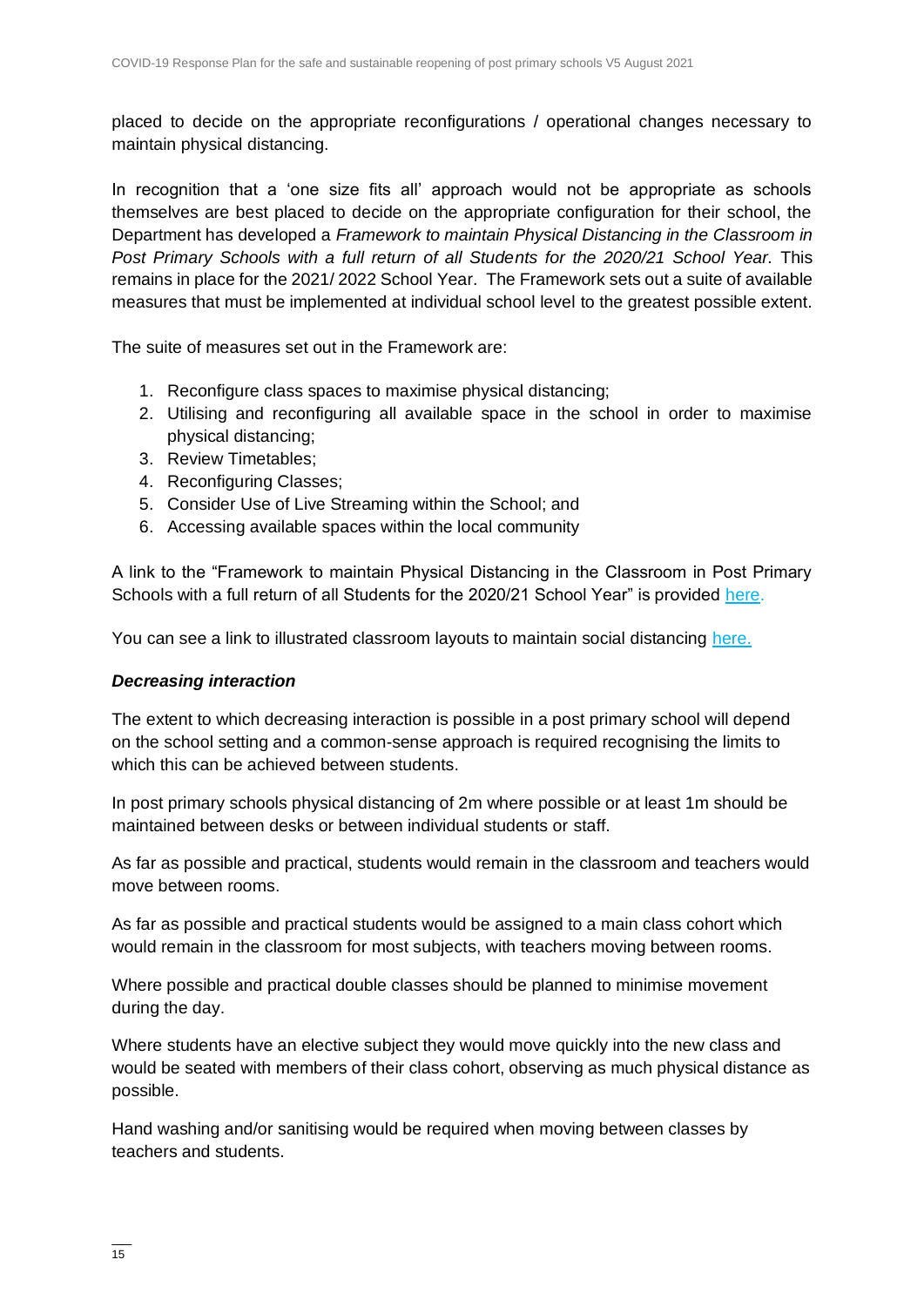Physical distancing between the teacher and class would be observed.

Where movement of class groups between rooms is required it should be planned to minimise interaction with other class groups.

Limit interaction on arrival and departure and in hallways and other shared areas.

Social physical contact (hand to hand greetings, hugs) should be discouraged.

Where students need to move about within the classroom to perform activities (access to a shared resource) it should be organized to the greatest degree possible to minimise congregation at the shared resource.

Staff and students should avoid sharing of personal items.

Where teaching and learning involves use of keyboards or tablets, the contact surface of the device should be cleaned regularly and hand hygiene encouraged.

#### **Physical Distancing outside of the classroom and within the school**

#### *School drop off/collection*

Arrangements for dropping off/collecting students should be arranged to maintain physical distancing of 2m where possible.

Walking/cycling to school should be encouraged as much as possible.

Aim of any arrangements is to avoid congregation of people at the school gates where physical distancing requirements may not be respected.

Staggered drop off/pick up should be considered where practical and feasible.

If schools have additional access points, consideration may be given to whether they can be used to reduce congestion.

Students should head straight to their designated learning space/classroom.

#### *Staff*

A distance of 2m is recommended for physical distancing by staff. This is particularly relevant to distancing between adults when they are not engaged in teaching such as the staff room and arriving to work.

If 2m cannot be maintained in staff groups, as much as distance as is possible and updated guidance on face covering should be observed.

Physical distancing should be observed between staff members within the staff room through the use of staggered breaks etc.

At post primary level consideration could be given to formation of staff "pods" or teams who work together and take breaks together.

Staff meetings should be held remotely or in small groups or in large spaces to facilitate physical distancing.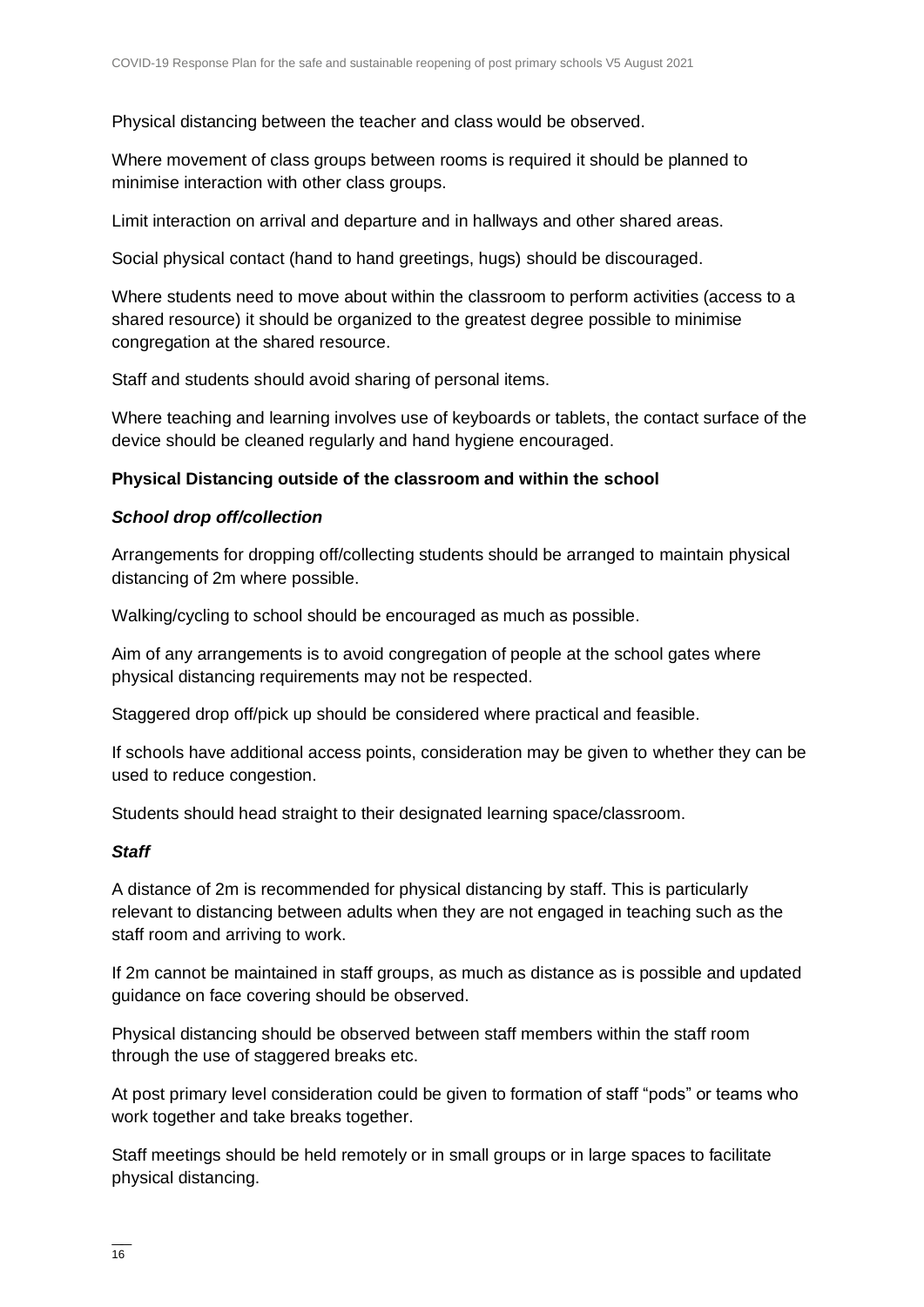Implement no hand shaking policy.

Minimise gathering of school staff at the beginning or end of the school day.

Staff can rotate between areas/classes but this should be minimized where possible.

#### *Canteen*

Ensure physical distancing is applied in canteen facilities

Stagger canteen use and extend serving times to align with class groupings.

Implement a queue management system.

Make sure students clean their hands before and after entering the canteen area.

#### *Corridors and Stairwells*

Briefly passing someone in a hall is very unlikely to contribute significantly to the spread of infection if people do not have physical contact and avoid informal group discussions.

#### *Ventilation*

The Department has published guidance setting out the practical steps for good ventilation in accordance with public health advice '*Practical Steps for the Deployment of Good Ventilation Practices in Schools'* The guidance sets out an overall approach for schools that windows should be open as fully as possible when classrooms are not in use (e.g. during break-times or lunch-times (assuming not in use) and also at the end of each school day) and partially open when classrooms are in use. The guidance provides that good ventilation can be achieved in classrooms without causing discomfort, particularly during cold weather. The Department has also published guidance on how these practical steps measures can be supplemented and enhanced by the use of Carbon Dioxide (CO<sub>2</sub>) monitors. Links to all aforementioned guidance can be accessed [here.](https://www.gov.ie/en/publication/ad236-guidance-on-ventilation-in-schools/)

## **5.5) Use of PPE in Schools**

The Department has published "Guidance to Post Primary Schools on PPE consumables and equipment" on **[gov.ie/backtoschool.](http://www.gov.ie/backtoschool)** This provides schools with the information needed on the appropriate quantities of PPE consumables and equipment to support the safe and sustainable operations of schools.

The updated advice from the HPSC to the Department of Education has recommended that face coverings should be worn by staff members where it is not possible to maintain a physical distance of 2 metres from other staff, parents, essential visitors or students. The Department has accepted this recommendation. Accordingly, it is now a requirement for face coverings to be worn by staff members where it is not possible to maintain a physical distance of 2 metres from other staff, parents, essential visitors or students. Please see note re medical grade masks on page 20.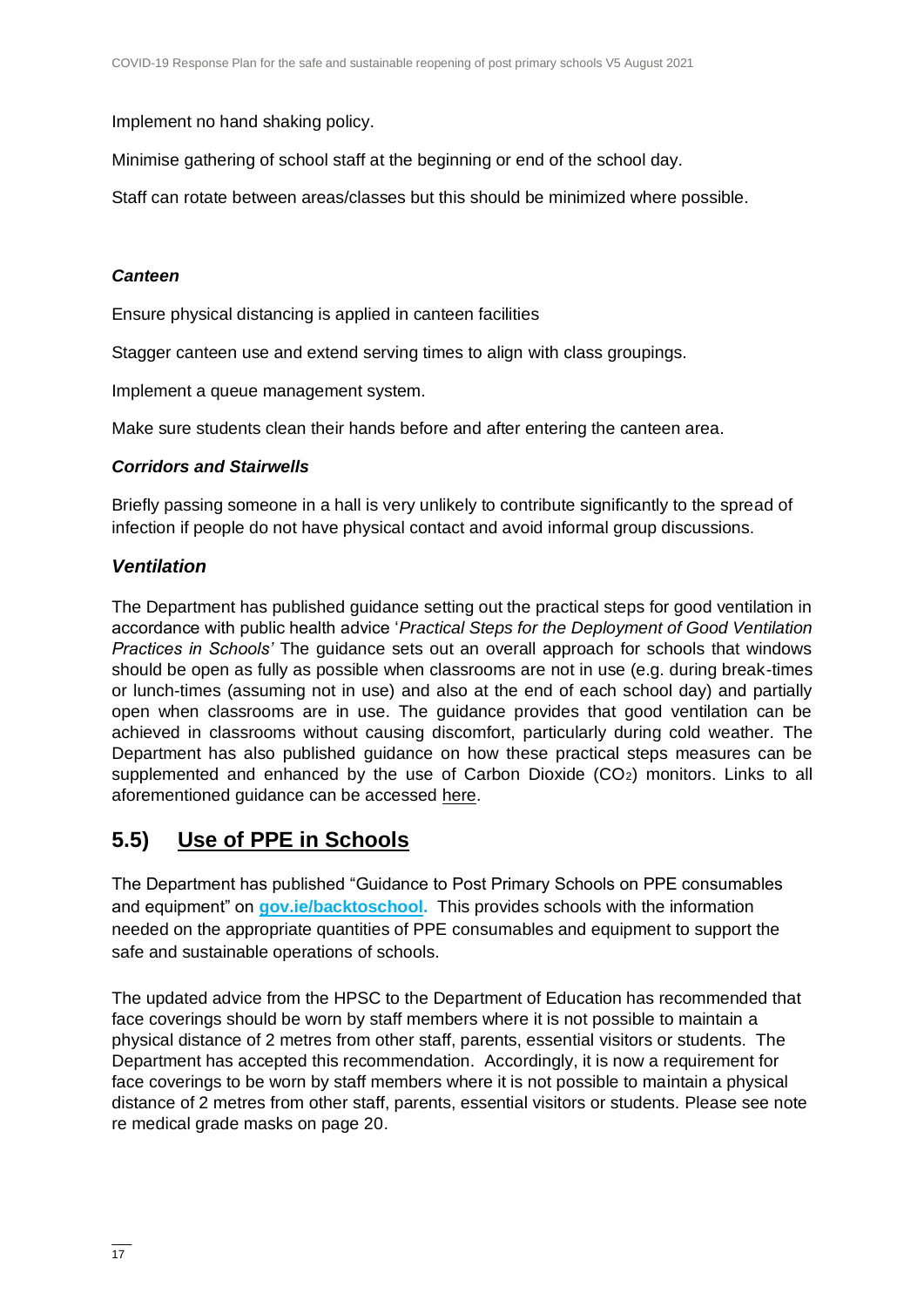Workers should be trained in the proper use, donning/doffing, cleaning, storing and disposal of PPE. The HPSC has produced posters and videos on the correct donning and doffing of PPE available on the HPSC and HSA websites [https://www.hsa.ie/eng/topics/covid-](https://www.hsa.ie/eng/topics/covid-19_coronavirus_information_and_resources/covid-19_business_supports/business_supports/hse-hpsc_posters_and_videos/)

19 coronavirus information and resources/covid-

19 business supports/business supports/hse-hpsc posters and videos/

PPE will also need to be used at certain work activities or work areas. These might include roles such as:

- Performing intimate care
- Where a suspected case of COVID-19 is identified while the school is in operation
- Where staff are particularly vulnerable to infection but are not in the list of those categorised as people in very high risk groups, or may be living with people who are in a very high risk category;
- Administering first aid

Where staff provide healthcare to children with medical needs in the school environment they should apply standard precautions as per usual practice.

#### **Reception Areas**

Consideration should be given to the use of Perspex in reception areas where it is not possible for staff to maintain a physical distance of 2m from other staff or students. Minor works funding grant can be used for this purpose.

#### **Masks/Face Coverings**

The wearing of face masks in general is not a substitute for other measures outlined below (physical distancing, hand hygiene, respiratory etiquette, adequate ventilation, minimising contacts) but they are to be used in addition to these protective measures, especially where maintaining physical/social distancing is difficult.

Face masks act as a barrier to help prevent respiratory droplets from travelling into the air and onto other people when the person wearing the face mask coughs, sneezes, talks or raises their voice. Face masks are therefore intended to prevent transmission of the virus from the wearer (who may not know that they are infected) to those with whom they come into close contact.

It is therefore a requirement that teachers, staff and students attending post primary schools wear a face mask when a physical distance of 2m from other staff or students cannot be maintained.

In certain situations the use of clear visors should be considered, for example staff interacting with students with hearing difficulties or learning difficulties.

All students on the post primary transport scheme should be asked to wear face mask unless there is a good reason not to do so.

Face masks should not be worn by any of the following groups: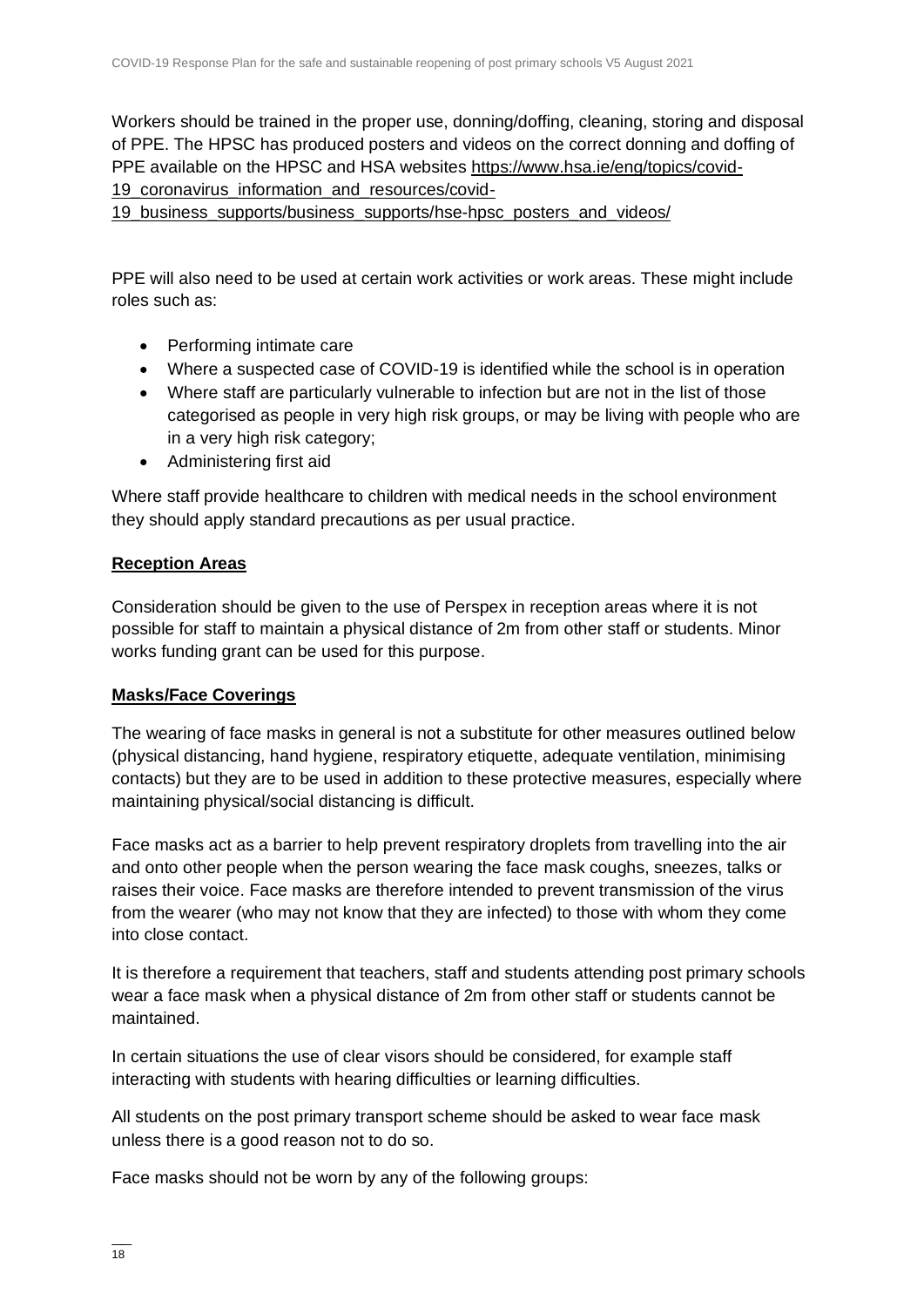- Any person with difficulty breathing
- Any person who is unconscious or incapacitated
- Any person who is unable to remove the face-covering without assistance
- Any person who has special needs and who may feel upset or very uncomfortable wearing the face mask, for example persons with intellectual or developmental disabilities, mental health conditions, sensory concerns or tactile sensitivity.

Further advice from the HPSC on the use of face masks in educational settings was received on the 6th August 2020. This advice is available [here.](https://assets.gov.ie/83506/86fba2a7-26da-4c19-bce3-b0d01aaaf59b.pdf)

All staff and students wearing face masks should be reminded to not touch the face covering and to wash or sanitise their hands (using hand sanitiser) before putting on and after taking off the face mask.

Information should be provided on the proper use, removal, and washing of cloth face coverings

#### <https://www.youtube.com/watch?v=T6ZqdpLfSqw>

All teachers and staff should be aware that they should wash or sanitize hands (using a hand sanitizer) before and after helping a student put on or adjust a face mask.

Face masks should be stored in a space designated for each student that is separate from others when not being worn (e.g., in individually labelled containers or bags).

Face masks should be washed after every day of use and/or before being used again, or if visibly soiled.

Face masks should not be worn if they are wet. A wet cloth face covering may make it difficult to breathe.

Schools should consider having additional disposable face coverings available for students, teachers, and staff in case a back-up face mask is needed during the day.

Whilst staff may wish to utilize their own face mask on a day-to-day basis, schools should have available a stock of additional disposable or multi-use face masks, or if appropriate face visors, available for staff in case a back-up face covering is needed throughout the day or where required on an ongoing basis.

#### **Medical Grade Masks**

Schools must provide medical grade masks in the EN14683 category to all SNAs and teachers in special schools and special classes and those staff by necessity that need to be in close and continued proximity with pupils with intimate care needs including School Bus Escorts.

Wearing a face mask does not negate the need to stay at home if symptomatic.

#### **Gloves**

The use of disposable gloves in the school by students or staff is not generally appropriate but may be necessary for matters such as cleaning, intimate care settings or when administering first aid. Routine use does not protect the wearer and may expose others to risk from contaminated gloves.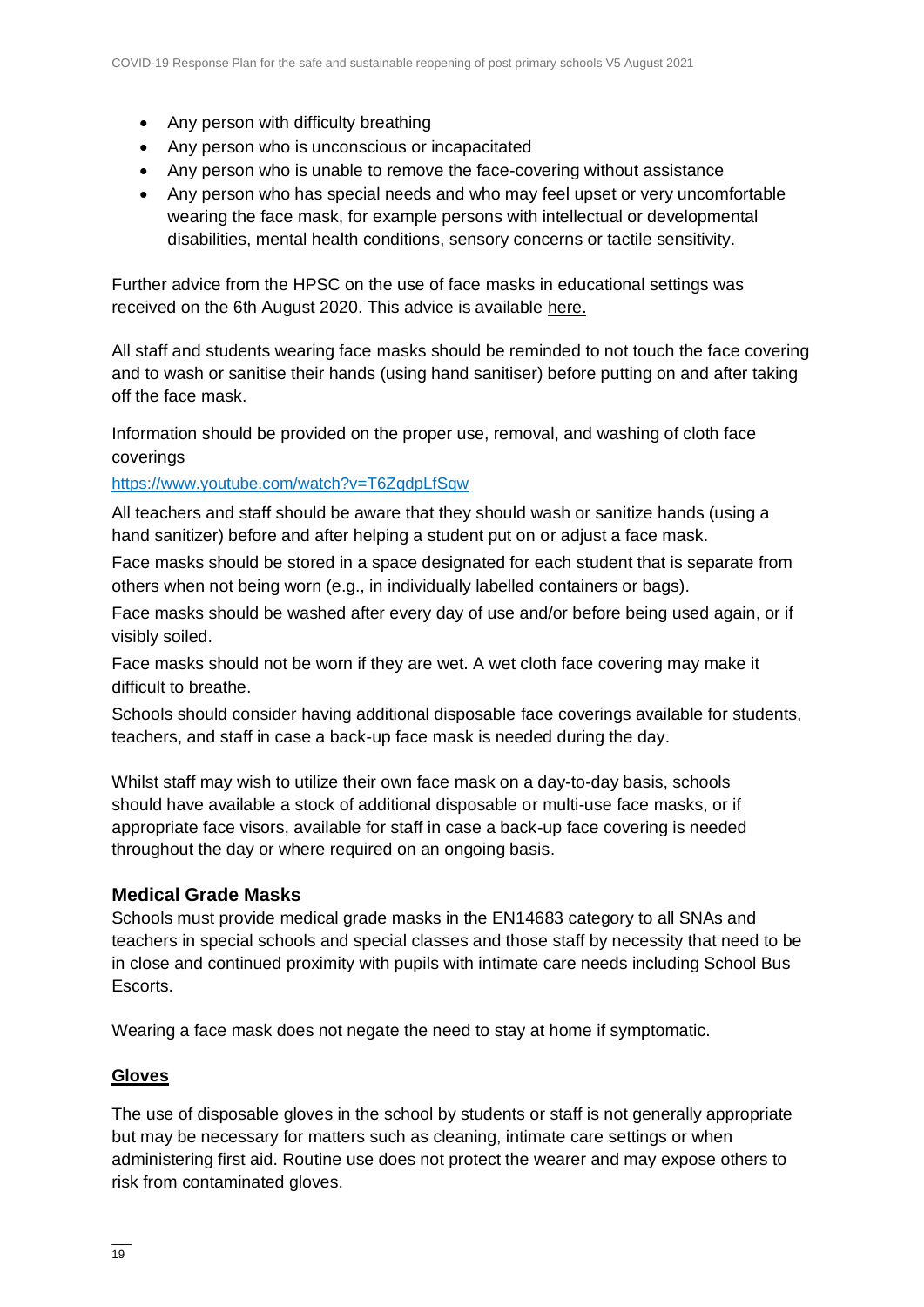Routine use of disposable gloves is not a substitute for hand hygiene.

#### **Aprons**

Aprons may also be appropriate in certain circumstances including for intimate care needs or for staff assigned to cleaning an area where a suspected or confirmed case of COVID-19 was present.

### **6) Impact of COVID-19 on certain school activities**

#### *Choir/Music Performance*

Choir practices/performances and music practices/performances involving wind instruments may pose a higher level of risk and special consideration should be given to how they are held ensuring that the room is well-ventilated and the distance between performers is maintained.

#### *Sport Activities*

Schools should refer to the HPSC guidance on Return to Sport. Link to return to sport protocols is found here.

#### <https://www.gov.ie/en/publication/07253-return-to-sport-protocols/>

#### *Shared Equipment*

Art - Where possible students should be encouraged to have their own individual art and equipment supplies.

Electronics – Shared electronic devices such as tablets, touch screens, keyboards should be cleaned between use and consideration could be given to the use of wipeable covers for electronics to facilitate cleaning.

Musical Equipment/Instruments - To the greatest extent possible, instruments should not be shared between students and if sharing is required, the instruments should be

Library Policy – Where practical students should have their own books. Textbooks that are shared should be covered in a wipeable plastic covering that can be wiped with a suitable household cleaning agent between uses. Students should be encouraged to perform hand hygiene after using any shared item.

Shared Sports Equipment – Minimise equipment sharing and clean shared equipment between uses by different people.

## **7) Hygiene and Cleaning in Schools**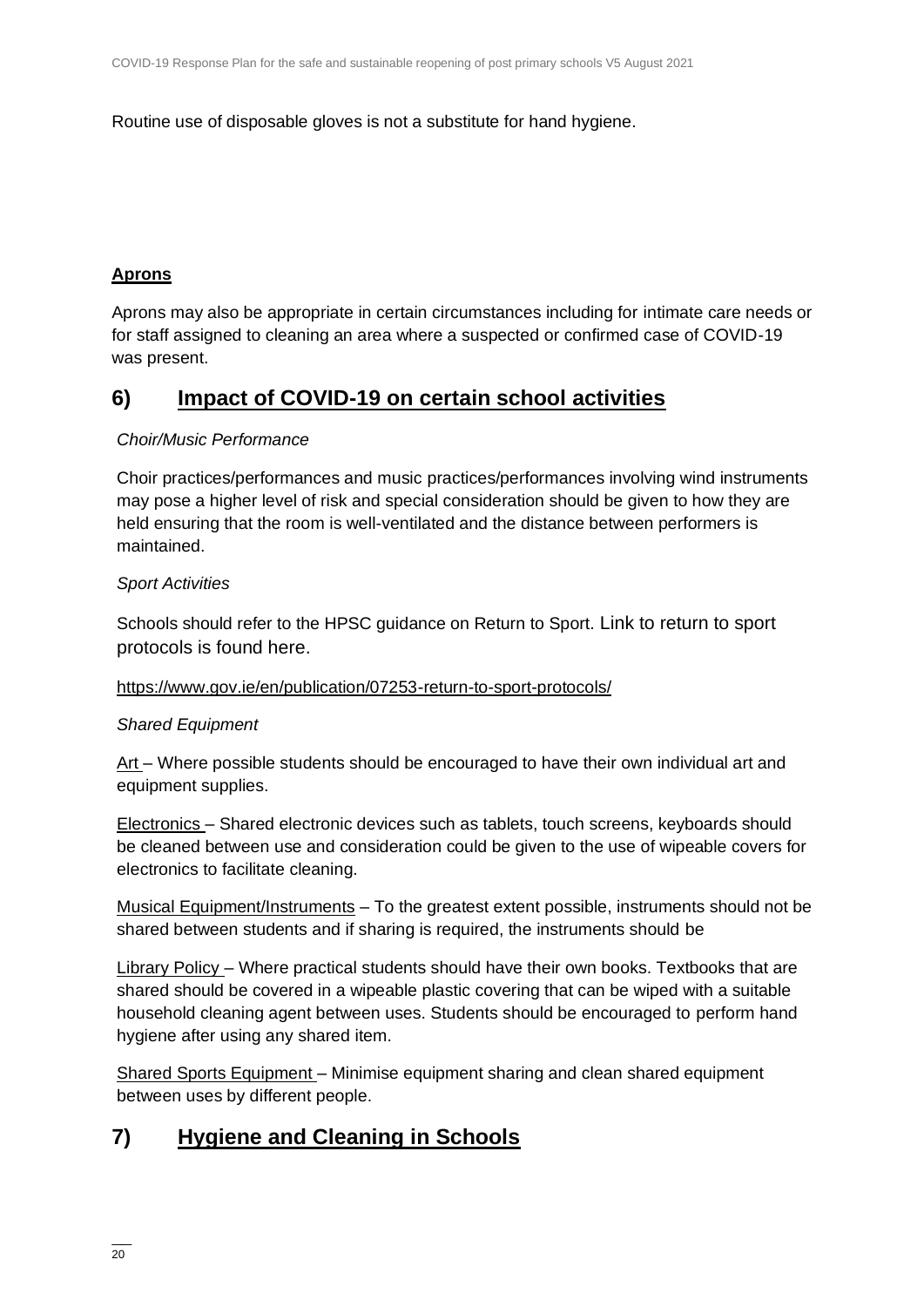The Department of Education has provide additional funding to schools to support the enhanced cleaning required to minimise the risks of COVID-19.

The specific advice in relation to school cleaning is set out in the HPSC advice and is covered in the induction training. This advice sets out the cleaning regime required to support schools to prevent COVID-19 infections and the enhanced cleaning required in the event of a suspected cases of COVID-19. Schools are asked to carefully read and understand the cleaning advice and to apply that to all areas of the school as appropriate.

Schools are reminded to take particular care of the hygiene arrangements for hand washing and toilet facilities.

In summary, each school setting should be cleaned at **least once per day**. Additional cleaning if available should be focused on frequently touched surfaces – door handles, hand rails, chairs/arm rests, communal eating areas, sink and toilet facilities.

If students are moving between classrooms consideration may be given to appropriate cleaning products being provided to enable them to wipe down their desk, chair and surface before leaving the room.

All staff will have access to cleaning products and will be required to maintain cleanliness of their own work area. Under no circumstances should these cleaning materials be removed from the building.

Staff should thoroughly clean and disinfect their work area before and after use each day.

There will be regular collection of used waste disposal bags from offices and other areas within the school facility**.** 

Shower facilities shall not be available for use by staff or students due to the increased risk associated with communal shower facilities and areas. This shall be reviewed in line with government guidance.

Staff must use and clean their own equipment and utensils (cup, cutlery, plate etc.).

#### *Cleaning/Disinfecting rooms where a student/staff member with suspected COVID-19 was present*

The rooms should be cleaned as soon as practicable possible.

Once the room is vacated the room should not be reused until it has been thoroughly cleaned and disinfected and all surfaces are dry.

Disinfection only works on things that are clean. When disinfection is required it is always in addition to cleaning.

Person/s assigned to cleaning should avoid touching their face while they are cleaning and household gloves and a plastic apron.

Clean the environment and furniture using disposable cleaning cloths and a household detergent followed by disinfection with a chlorine based product (household bleach).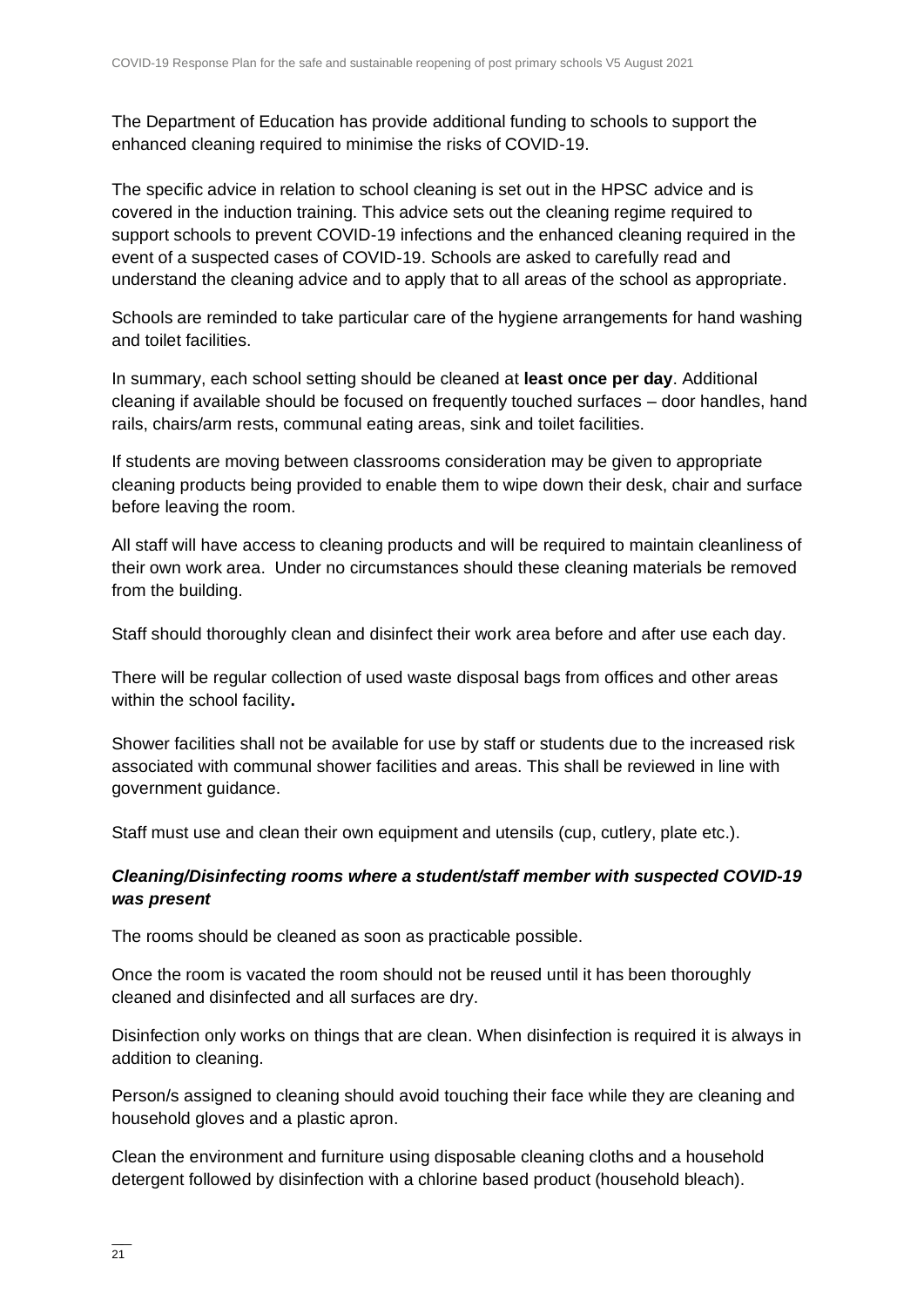Pay special attention to frequently touched surfaces, the back of chairs, couches, door handles and any surfaces that are visibly soiled with body fluids.

Once the room has been cleaned and disinfected and all surfaces are dry, the room can be reused.

If a student or staff diagnosed with COVID-19 spent time in a communal area like a canteen, play area or if they used the toilet or bathroom facilities, then the areas should be cleaned with household detergent followed by a disinfectant (as outlined in the HPSC interim health advice) as soon as is practically possible.

## **8) Dealing with a Suspected Case of COVID-19**

Staff or students should not attend school if displaying any symptoms of COVID-19. The following outlines how a school should deal with a suspected case that may arise in a school setting.

A designated isolation area should be identified within the school building. The 'uniform room ' and the board room have been nominated as the isolation rooms. Teachers are asked to phone the principal / deputy principal who will escort the student to the isolation room. The possibility of having more than one person displaying signs of COVID-19 should be considered and a contingency plan for dealing with additional cases put in place. The designated isolation area should be behind a closed door and away from other staff and students.

If a staff member/student displays symptoms of COVID-19 while at school the following are the procedures to be implemented:

- If the person with the suspected case is a student, the parents/guardians should be contacted immediately;
- Isolate the person and have a procedure in place to accompany the individual to the designated isolation area via the isolation route, keeping at least 2 metres away from the symptomatic person and also making sure that others maintain a distance of at least 2 metres from the symptomatic person at all times;
- The isolation area does not have to be a room but if it is not a room it should be 2m away from others in the room;
- If it is not possible to maintain a distance of 2m a staff member caring for a student should wear a face covering or mask. Gloves should not be used as the virus does not pass through skin;
- Provide a mask for the person presenting with symptoms He/she should wear the mask if in a common area with other people or while exiting the premises;
- Assess whether the individual who is displaying symptoms can immediately be directed to go home/be brought home by parents who call their doctor and continue self-isolation at home;
- Facilitate the person presenting with symptoms remaining in isolation if they cannot immediately go home and facilitate them calling their doctor. The individual should avoid touching people, surfaces and objects. Advice should be given to the person presenting with symptoms to cover their mouth and nose with the disposable tissue provided when they cough or sneeze and put the tissue in the waste bag provided;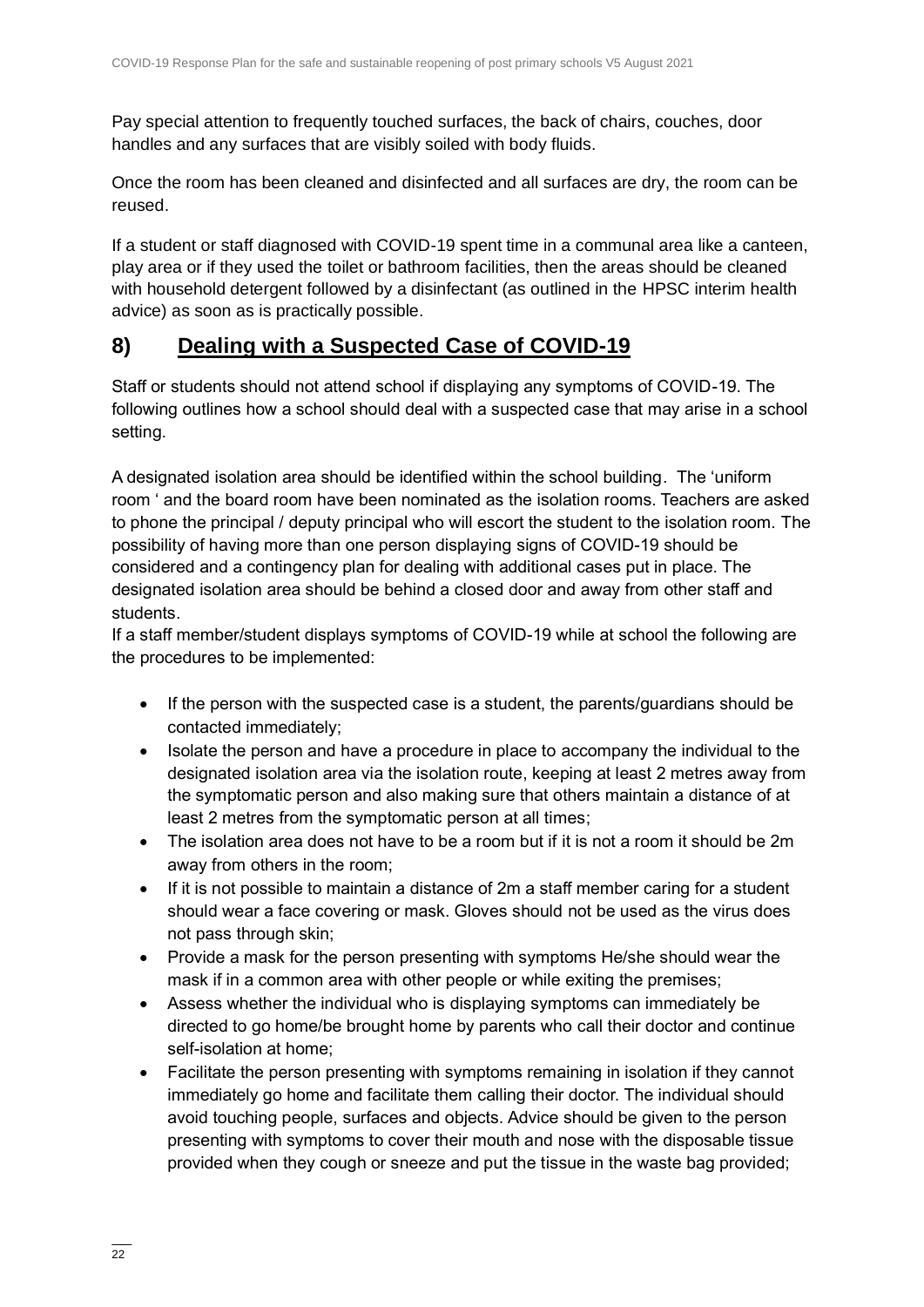- If the person is well enough to go home, arrange for them to be transported home by a family member, as soon as possible and advise them to inform their general practitioner by phone of their symptoms. Public transport of any kind should not be used;
- If they are too unwell to go home or advice is required, contact 999 or 112 and inform them that the sick person is a COVID-19 suspect;
- Carry out an assessment of the incident which will form part of determining follow-up actions and recovery;
- Arrange for appropriate cleaning of the isolation area and work areas involved (*details at Section 7*)

The HSE will inform any staff/parents who have come into close contact with a diagnosed case via the contact tracing process. The HSE will contact all relevant persons where a diagnosis of COVID-19 is made. The instructions of the HSE should be followed and staff and student confidentiality is essential at all times. School staff should be encouraged to download the HSE COVID-19 tracker app to assist Public Health for contract tracing purposes. Both in and out of the school setting (see section 5.1).

## **9) Staff Duties**

Staff have a statutory obligation to take reasonable care for their own health and safety and that of their colleagues and other parties.

The cooperation and assistance of all staff is essential to reduce the risk of spread of COVID19 and to protect health and safety as far as possible within the school. All staff have a key role to play.

In this regard and in order to facilitate a safe return to work, these duties include, but are not limited to, the following:

- Adhere to the School COVID-19 Response Plan and the control measures outlined.
- Complete the RTW form before they return to work.
- Must inform the Principal if there are any other circumstances relating to COVID-19, not included in the form, which may need to be disclosed to facilitate their safe return to the workplace.
- New staff must complete COVID-19 Induction Training and any other training required prior to their return to school.
- Must be aware of, and adhere to, good hygiene and respiratory etiquette. Coordinate practices and work with their colleagues to ensure that physical distancing is maintained.
- Make themselves aware of the symptoms of COVID-19 and monitor their own wellbeing.
- Self-isolate at home and contact their GP promptly for further advice if they display any symptoms of COVID-19.
- Not return to or attend school if they have symptoms of COVID-19 under any circumstances.
- Follow the HSE guidance if they are identified as a close contact.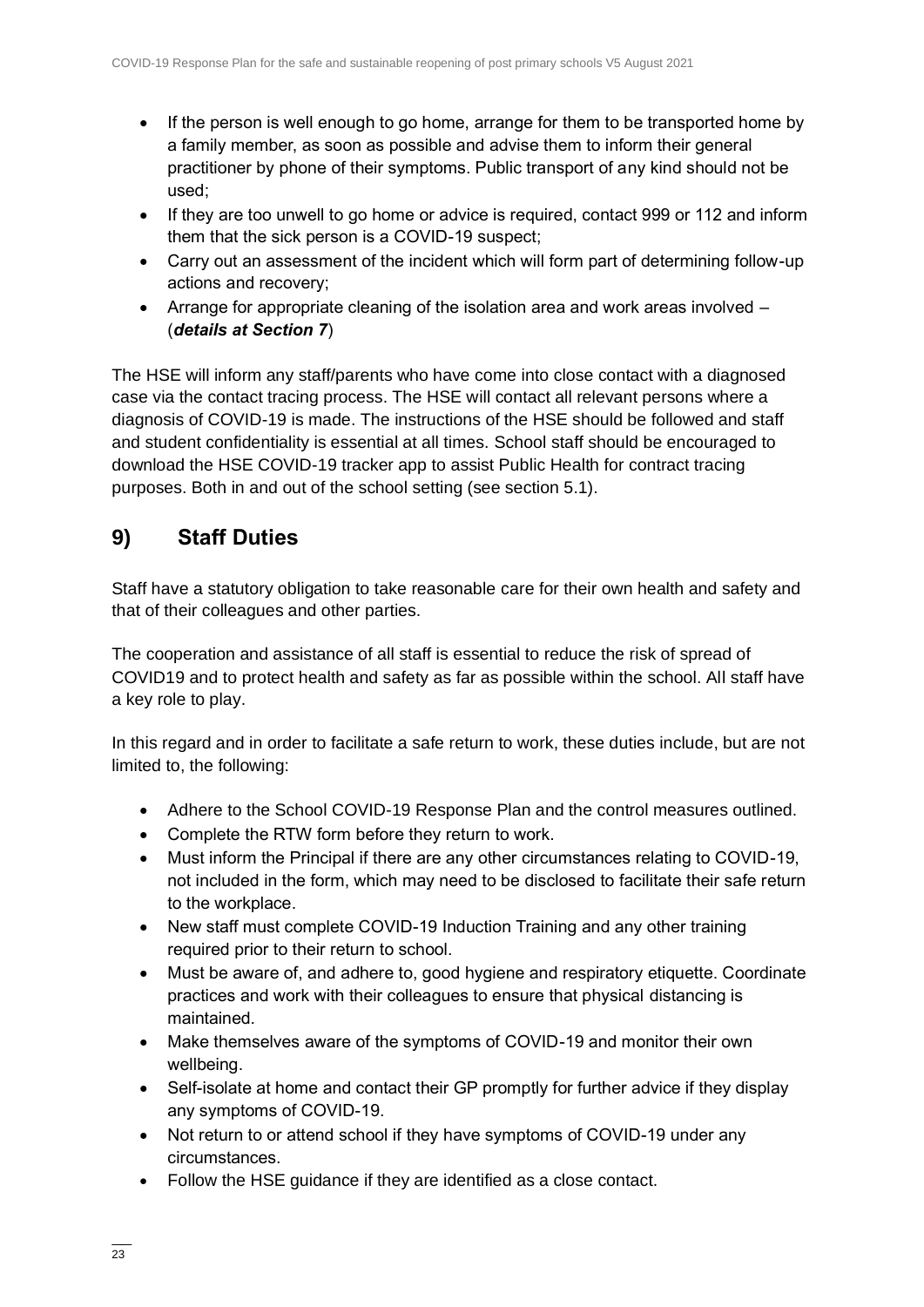- If they have travelled outside of Ireland; in such instances staff are advised to consult and follow latest Government advice in relation to foreign travel.
- If they develop any symptoms of COVID-19 whilst within the school facility, they should adhere to the procedure outlined above.
- Keep informed of the updated advice of the public health authorities and comply with same.
- Cooperate with any public health personnel and their school for contact tracing purposes and follow any public health advice given in the event of a case or outbreak in their school
- Undergo any COVID-19 testing that may be required as part of mass or serial testing as advised by Public Health

## **10) COVID-19 related absence management**

The management of a COVID-19 related absence will be managed in line with agreed procedures with the Department of Education.

## **11) Employee Assistance Service**

The Department recognises the need for school staff wellbeing and collective self-care. Support for school staff wellbeing will be provided by Department Support Services including the PDST and CSL, as well as by the HSE's Health Promotion Team. An [Occupational Health Strategy](https://www.education.ie/en/Education-Staff/Information/Occupational-Health-Strategy/) is in place as a supportive resource for individual staff members in schools. The aim of the Occupational Health Strategy is to promote the health and wellbeing of employees in the workplace, with a strong focus on prevention. The Occupational Health Strategy comprises the Employee Assistance Service and the Occupational Health Service. The Employee Assistance Service (EAS) is provided by Spectrum.Life under the logo of 'Wellbeing Together: Folláinne Le Chéile'.

The EAS is a self-referral service where employees have access to a dedicated free-phone confidential helpline 1800 411 057 available 24 hours a day, 365 days a year providing advice on a range of issues such as wellbeing, legal, financial, mediation, management support etc. The service is also available via SMS, WhatsApp, e-mail, live chat and call back request. All points of contact for the service are qualified, accredited and experienced mental health professionals.

Where required, short-term counselling is available to employees and their families (over the age of 18 years and living at home).

The EAS also provides advice and support to managers and delivers interventions to help them deal with health and wellbeing issues in the workplace.

A bespoke wellbeing portal and app is available which offers access to podcasts, blogs, live chats and videos on topics around wellbeing and mental health, family life, exercise and nutrition. E-Learning programmes across mental health, sleep and a range of wellbeing topics are also available. In addition online cognitive behavioural therapy is provided. As part of the services provided by Spectrum.Life, a Mental Health Promotion Manager is available to develop and deliver evidence based mental health and wellbeing initiatives to reduce stigma and improve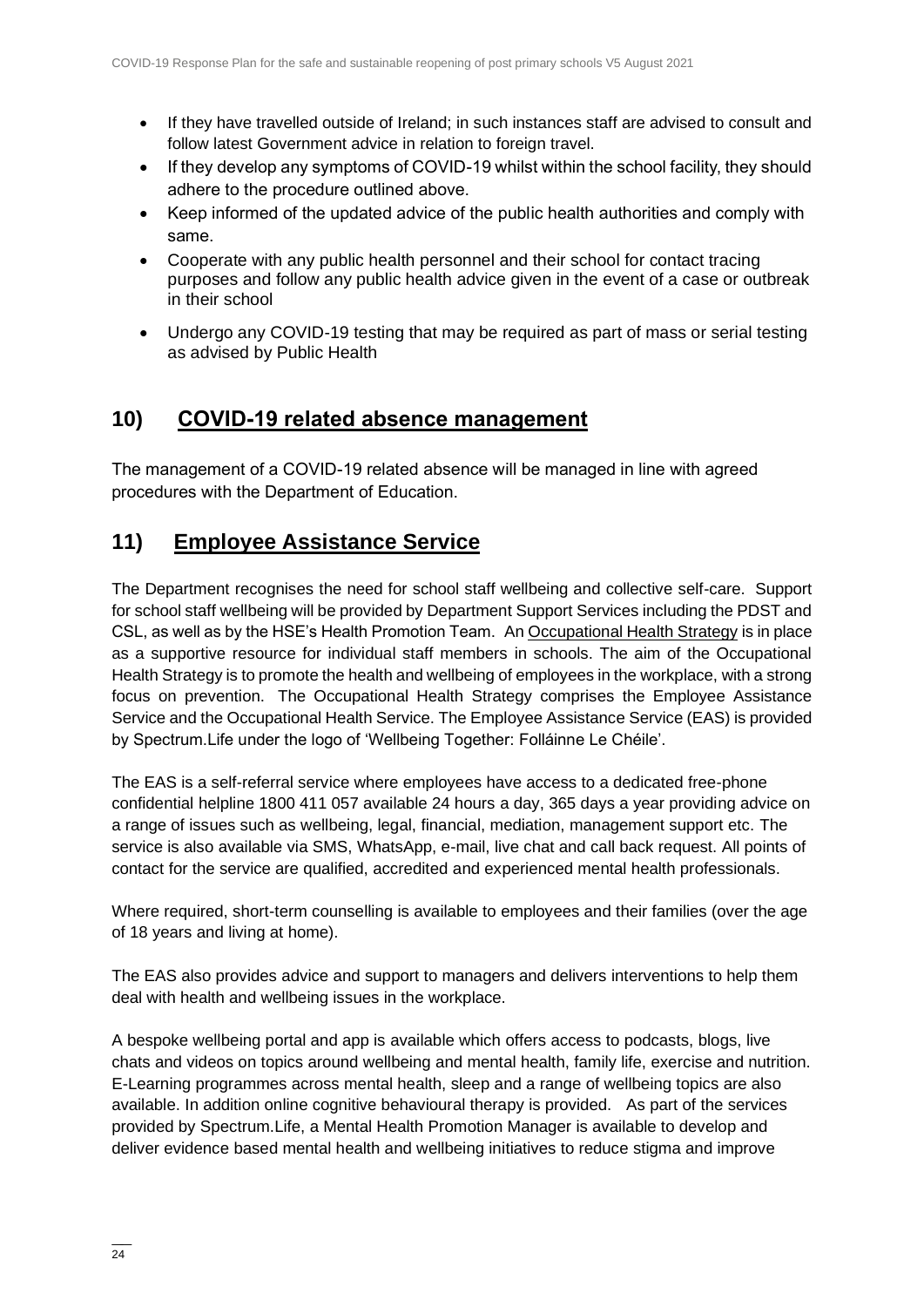mental health literacy and to increase engagement with the service. Spectrum.Life also provides a series of webinars and presentations to promote wellbeing in schools.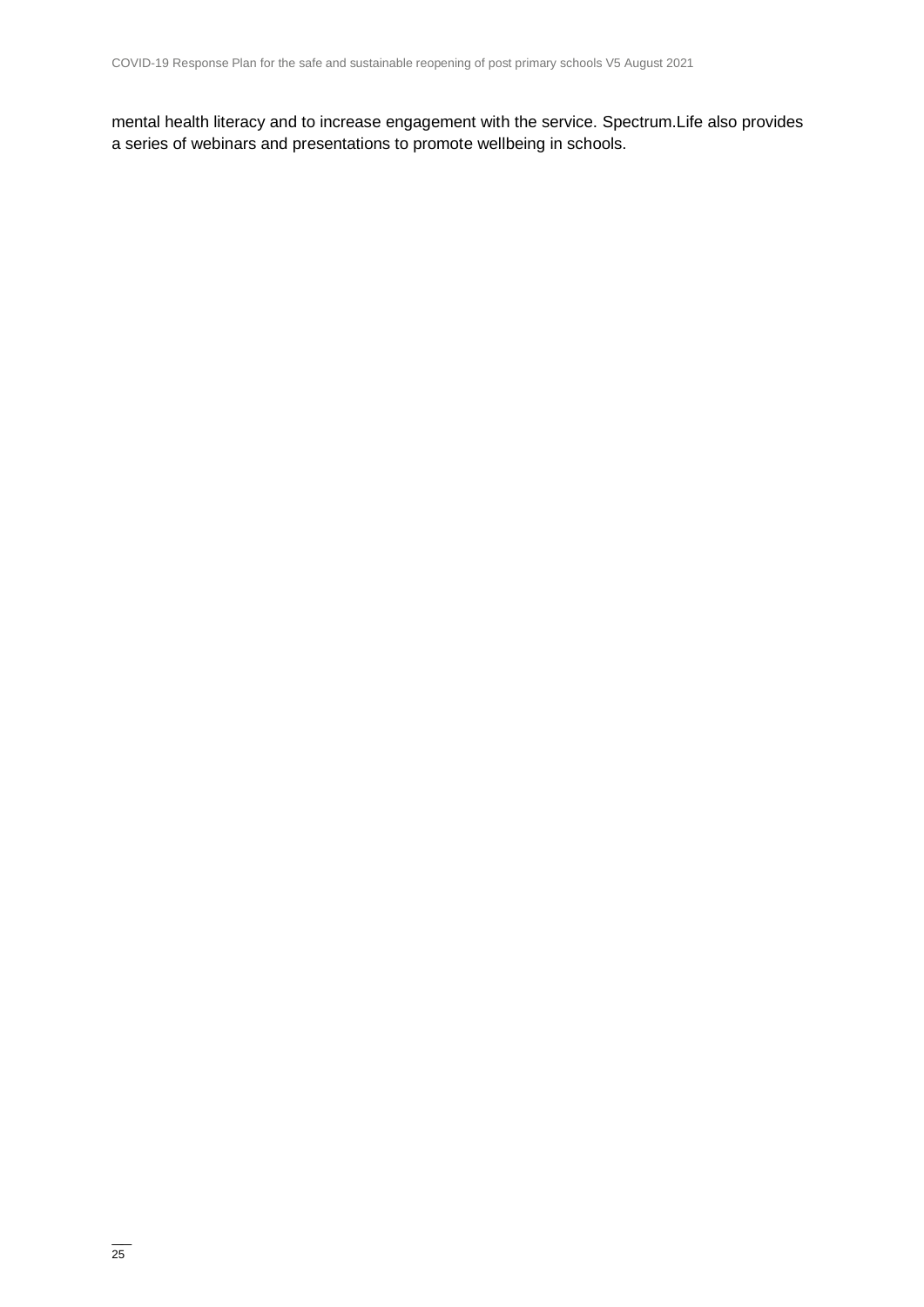## **APPENDIX 1 COVID-19 Policy Statement**

Beneavin De La Salle College is committed to providing a safe and healthy workplace for all our staff and a safe learning environment for all our students. To ensure that, we have developed and updated the following COVID-19 Response Plan. The board of management and all school staff are responsible for the implementation of this plan and a combined effort will help contain the spread of the virus. We will:

- continue to monitor our COVID-19 response and amend this plan in consultation with our staff
- provide up to date information to our staff and students on the Public Health advice issued by the HSE and Gov.ie
- display information on the signs and symptoms of COVID-19 and correct handwashing techniques
- agree with staff, a worker representative who is easily identifiable to carry out the role outlined in this plan
- inform all staff and students of essential hygiene and respiratory etiquette and physical distancing requirements
- adapt the school to facilitate physical distancing as appropriate in line with the public health guidance and direction of the Department of Education
- keep a contact log to help with contact tracing
- ensure staff and students engage with the induction / familiarisation briefing provided by the Department of Education
- implement the agreed procedures to be followed in the event of someone showing symptoms of COVID-19 while at school
- provide instructions for staff and students to follow if they develop signs and symptoms of COVID-19 during school time
- implement cleaning in line with Department of Education advice

All school staff will be consulted on an ongoing basis and feedback is encouraged on any concerns, issues or suggestions.

This can be done through the Lead Worker Representative(s), who will be supported in line with the agreement between the Department and education partners.

Chalean Coming<br>Signed: Date: August 2021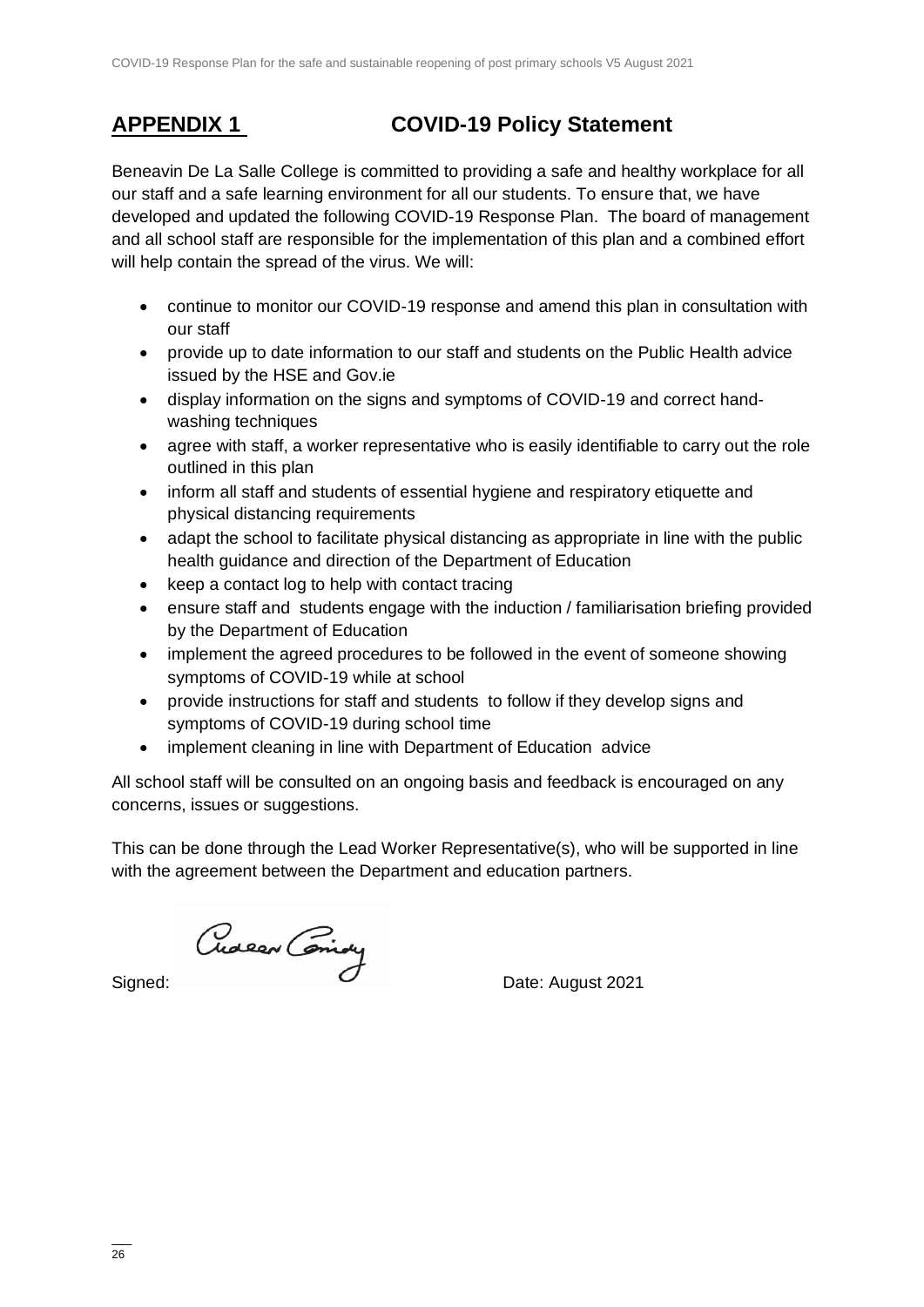## **Appendix 2 Return to Work Form**

This Return to Work Form must be completed by school staff in advance of returning to the workplace. If the answer is Yes to any of the below questions, you are advised to seek medical advice before returning to the workplace.

Name: \_\_\_\_\_\_\_\_\_\_\_\_\_\_\_\_\_\_\_\_\_\_\_\_ Name of School: \_\_\_\_\_\_\_\_\_\_\_\_\_\_\_\_\_\_\_\_\_\_\_\_

Name of Principal: \_\_\_\_\_\_\_\_\_\_\_\_\_\_\_\_\_\_\_\_\_\_\_\_

|                                                                                                   | <b>Questions</b>                                                                                    | <b>YES</b> | <b>NO</b> |  |  |
|---------------------------------------------------------------------------------------------------|-----------------------------------------------------------------------------------------------------|------------|-----------|--|--|
|                                                                                                   | Do you have symptoms of cough, fever, high temperature (38 degrees C or                             |            |           |  |  |
| 1.                                                                                                | above), difficulty breathing, loss or change in your sense of smell or taste now                    |            |           |  |  |
|                                                                                                   | or in the past 14 days?                                                                             |            |           |  |  |
| 2.                                                                                                | Have you been diagnosed with confirmed or suspected COVID-19 infection in                           |            |           |  |  |
|                                                                                                   | the last 14 days?                                                                                   |            |           |  |  |
| 3.                                                                                                | Are you awaiting the results of a COVID-19 test?                                                    |            |           |  |  |
|                                                                                                   | In the past 14 days, have you been in contact with a person who is a confirmed                      |            |           |  |  |
| 4.                                                                                                | or suspected case of COVID-19?                                                                      |            |           |  |  |
| 5.                                                                                                | Have you been advised to self-isolate at this time?                                                 |            |           |  |  |
|                                                                                                   |                                                                                                     |            |           |  |  |
| 6.                                                                                                | Have you been advised to restrict your movements at this time?                                      |            |           |  |  |
|                                                                                                   | Have you been categorised as 'Very High Risk' or 'High Risk' by the                                 |            |           |  |  |
| 7.                                                                                                | Occupational Health Service (OHS)                                                                   |            |           |  |  |
| Please provide details below of any other circumstances relating to COVID-19, not included in the |                                                                                                     |            |           |  |  |
|                                                                                                   | above, which may need to be considered to allow your safe return to work e.g. returning from travel |            |           |  |  |

abroad.

Signed: \_\_\_\_\_\_\_\_\_\_\_\_\_\_\_\_\_\_\_\_\_\_\_\_\_\_\_\_\_\_\_\_\_\_\_\_\_\_ Date: \_\_\_\_\_\_\_\_\_\_\_\_\_\_\_\_\_\_\_\_\_\_\_\_\_\_\_\_\_

\* If your situation changes after you complete and submit this Return to Work Form, please inform your employer.

\*\* Further information on people at very high risk (extremely vulnerable) or high risk from COVID-19 can be found at link[: https://www2.hse.ie/conditions/coronavirus/people-at-higher-risk.html.](https://www2.hse.ie/conditions/covid19/people-at-higher-risk/overview/) 

\*\*\* Details of current arrangements for travel overseas can be found set out at

<https://www.gov.ie/en/publication/77952-government-advice-on-international-travel/>

Please note: The school is collecting this sensitive personal data for the purposes of maintaining safety within the workplace in light of the COVID-19 pandemic. The legal basis for collecting this data is based on vital public health interests and maintaining occupational health and this data will be held securely in line with our retention policy.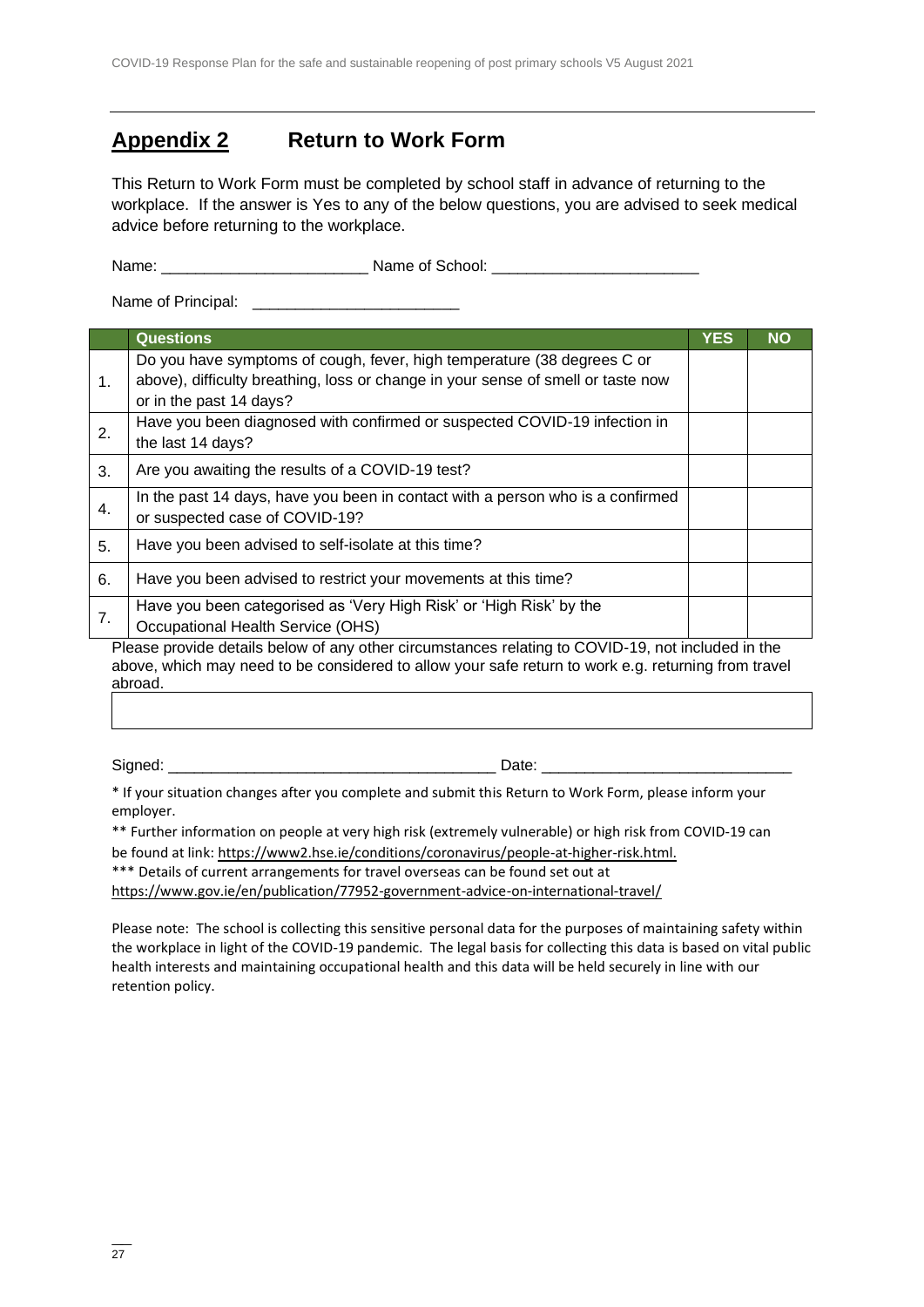## **Appendix 3 Lead Worker Representative – Post primary Schools**

The Work Safely Protocol is designed to support employers and workers to put measures in place that will prevent the spread of COVID-19 in the workplace. The Protocol was developed following discussion and agreement between the Government, Trade Unions and Employers at the Labour Employer Economic Forum.

The Protocol provides for the appointment of a Lead Worker Representative (LWR) in each workplace. The LWR will work in collaboration with the employer to assist in the implementation of measures to prevent the spread of COVID -19 and monitor adherence to those measures and to be involved in communicating the health advice around COVID-19 in the workplace.

The purpose of this section is to set out the provisions in respect of the LWR in schools. The operation of these arrangements will be kept under review by the parties.

This document should be read in conjunction with:

- The [Work Safely Protocol;](https://www.gov.ie/en/publication/22829a-return-to-work-safely-protocol/)
- the [Guidance and FAQs for Public Service Employers during COVID-19;](https://www.gov.ie/en/news/092fff-update-on-working-arrangements-and-leave-associated-with-covid-19-fo/)
- COVID-19 Response Plan for Post primary Schools (available on the Department of Education website).

#### **1. Collaborative Approach**

Responsibility for the development and implementation of the COVID-19 Response Plan and the associated infection prevention control measures lies primarily with the Board of Management/ Education and Training Board and school management.

Strong communication and a shared collaborative approach is key to protecting against the spread of COVID-19 in schools, and looking after the health, safety and wellbeing of staff and students. Adherence to the Work Safety Protocol will only be achieved if everyone has a shared obligation in implementing the measures contained within the Protocol in their place of work.

If a staff member has any concerns or observations in relation to the COVID-19 Response Plan, control measures or the adherence to such measures by staff, students or others, they should contact the LWR who will engage with school management.

#### **2. Role of the Lead Worker Representative**

In summary, the role of the LWR is to:

- Represent all staff in the workplace regardless of role, and be aware of specific issues that may arise in respect of different staff cohorts;
- Work collaboratively with school management to ensure, so far as is reasonably practicable, the safety, health and welfare of employees in relation to COVID-19;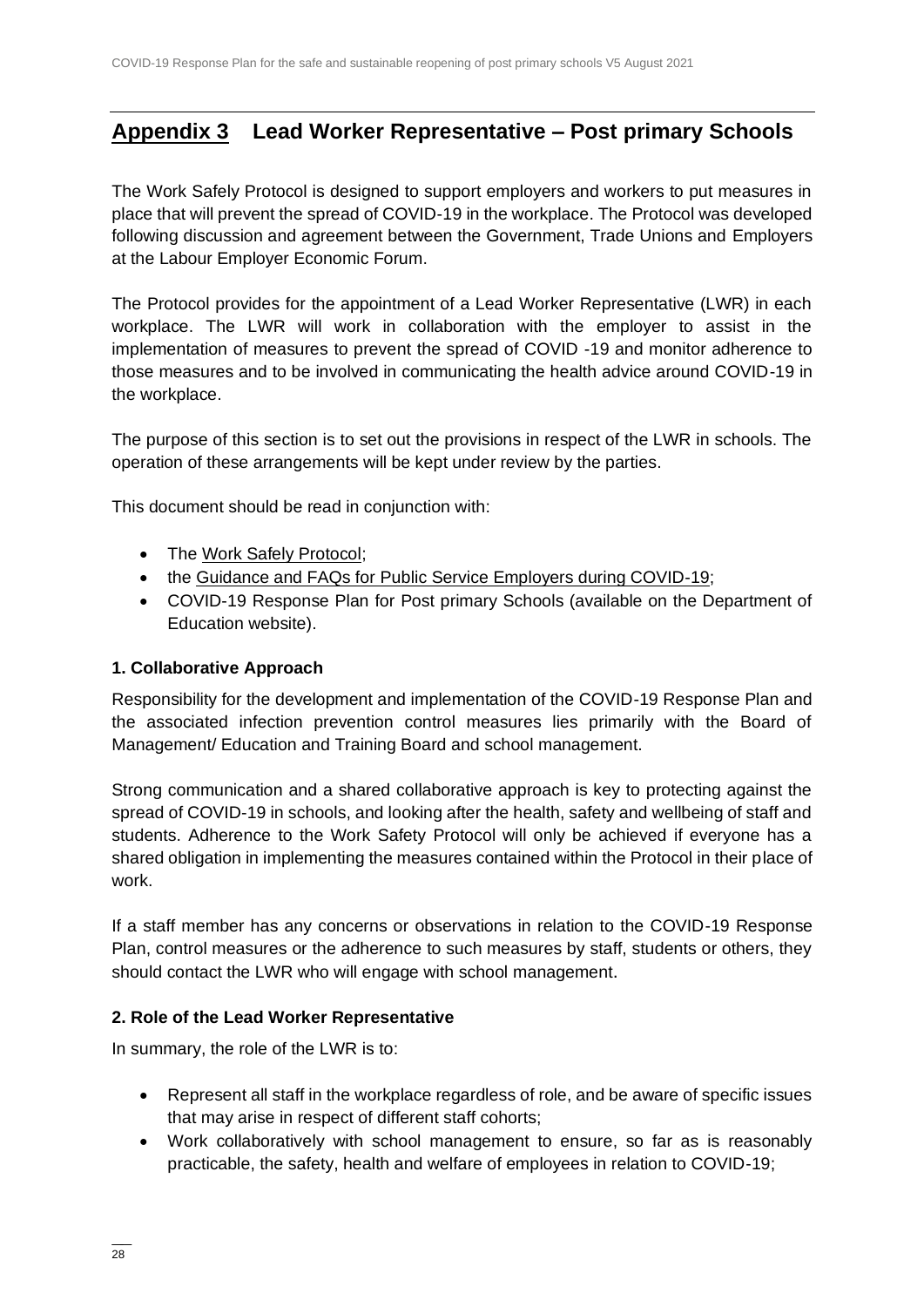- Keep up to date with the latest COVID-19 public health advice;
- In conjunction with school management, promote good hygiene practices such as washing hands regularly and maintaining good respiratory etiquette along with maintaining social distancing in accordance with public health advice;
- Assist school management with the implementation of measures to suppress COVID-19 in the workplace in line with the Work Safely Protocol and current public health advice;
- In conjunction with school management, monitor adherence to infection prevention control measures put in place to prevent the spread of COVID-19;
- Conduct regular reviews of safety measures;
- Report any issues of concern immediately to school management and keep records of such issues and actions taken to rectify them;
- Consult with the school management on the school's COVID-19 Response Plan in the event of someone developing COVID-19 while in school including the location of an isolation area and a safe route to that area;
- Following any incident assess with the school management any follow up action that is required;
- Consult with colleagues on matters relating to COVID-19 in the workplace;
- Make representations to school management on behalf of their colleagues on matters relating to COVID-19 in the workplace.

#### **3. What can a Lead Worker Representative Do?**

The LWR may consult with, and make representations to, school management on any issue of concern in relation to COVID-19. These include issues in relation to:

- Cleaning protocols and their implementation
- Physical Distancing
- Configuration/re-configuration of the school facilities, including classrooms, corridors, halls, open areas, entry and exit points, school grounds etc.
- Implementation of one-way systems in the school to ensure social distancing including when entering and exiting the school
- Hand Hygiene facilities including their location and whether they are stocked and maintained
- Hand sanitising
- Staff awareness around hand hygiene in the school
- Respiratory hygiene
- Personal Protective Equipment
- At Risk Groups
- Visitors/Contractors

#### **4. Does a LWR have any legal responsibilities?**

No. A Lead Worker Representative does not have any duties in relation to COVID-19 other than those that apply to employees generally. In other words, the LWR is not responsible for the control measures within an organisation, which remains the employer's responsibility.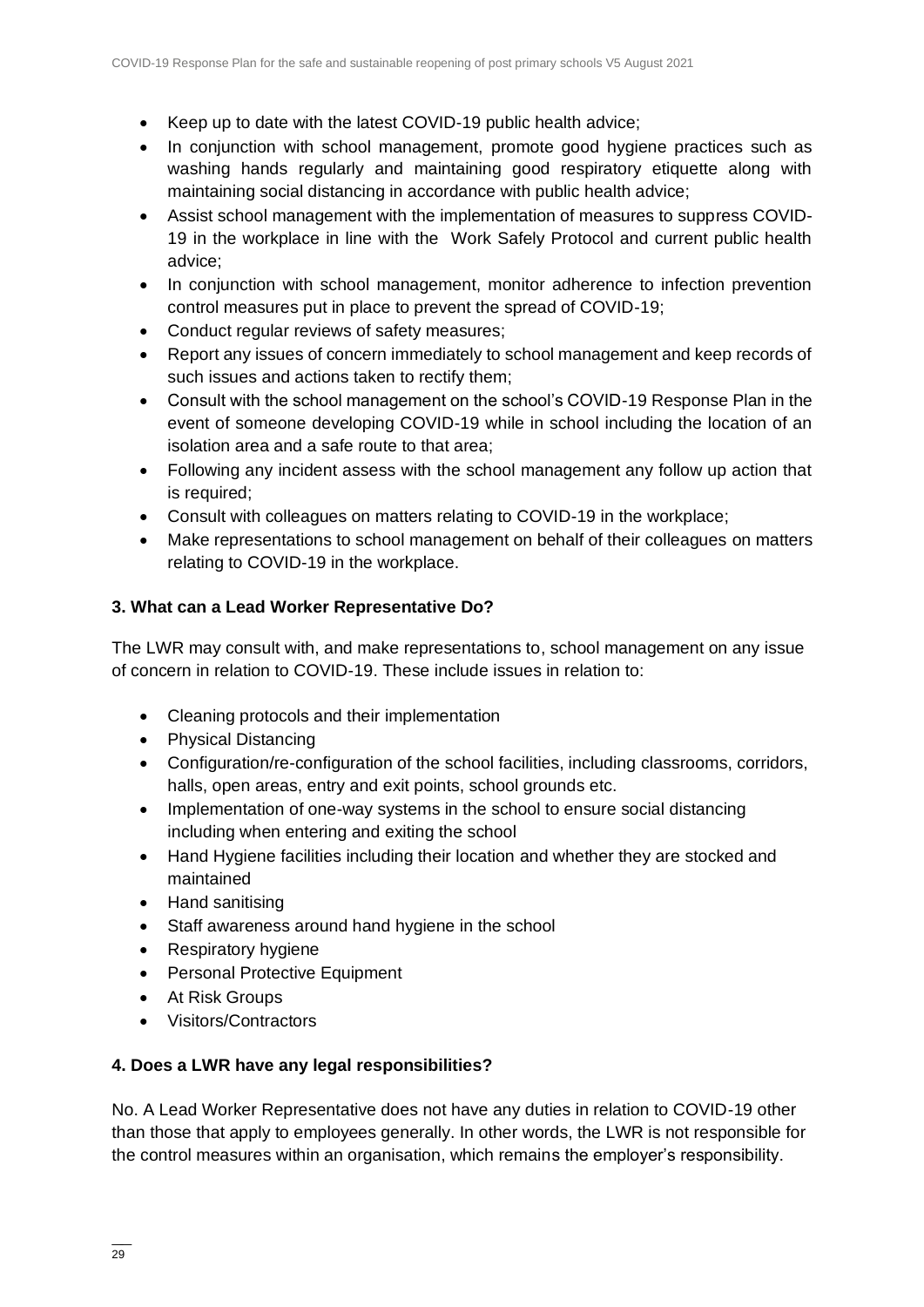#### **5. Lead Worker Representative(s)**

Every school will appoint one Lead Worker Representative.

In schools with more than 40 staff, a second Lead Worker Representative will be appointed.

#### **6. Selection of Lead Worker Representative(s)**

The school staff are entitled to select staff members for the LWR position(s). The LWR(s) represent all staff in the workplace regardless of role and must be aware of specific issues that may arise in respect of different staff cohorts. In this regard, where a school has two LWRs, the roles should be spread between teaching and non-teaching staff where feasible

All staff are entitled to volunteer for the LWR role and have their name put forward for election where necessary. The process for the selection and appointment of the LWR(s) is that management will seek expressions of interest from all staff in the first instance. A template email for this purpose is attached. If an election is necessary, all school staff members will have an equal vote to select the LWR(s)."

#### **7. Supports for the Lead Worker Representative/s**

The LWR(s) shall be entitled to:

- Be provided with information and training in respect of their role [*further detail to be provided*];
- Be consulted by school management on the control measures being put in place by the school to minimise the risk of being exposed to COVID-19;
- Regular communication with school management on issues related to COVID-19;
- Be informed of changes in practice arising from COVID-19 response measures;
- Have access to any risk assessments prepared or carried out in relation to COVID-19 and to details of incidents of suspected COVID-19 cases that have been notified to the HSE, where they occurred and any actions taken.
- Be provided with the necessary facilities to enable them to consult with employees or prepare any submissions or reports. These might include access to a meeting room, photocopier, communications and equipment.

Where the LWR is a teacher, the LWR will receive protected time of 2 hours per week from timetable to enable them to carry out their duties in that role. In the rare instances where the appointment of a teacher selected for the LWR would cause curricular/timetabling difficulties which cannot be resolved, school management will examine internal and external possibilities to enable the teacher's appointment as LWR. Where the matter cannot be resolved, management will set out the reasons why this is the case. In this circumstance, an alternative individual must be appointed as LWR.

Where the LWR is an SNA, 66 of the "72 hours" will be utilised by the LWR to carry out their duties in that role.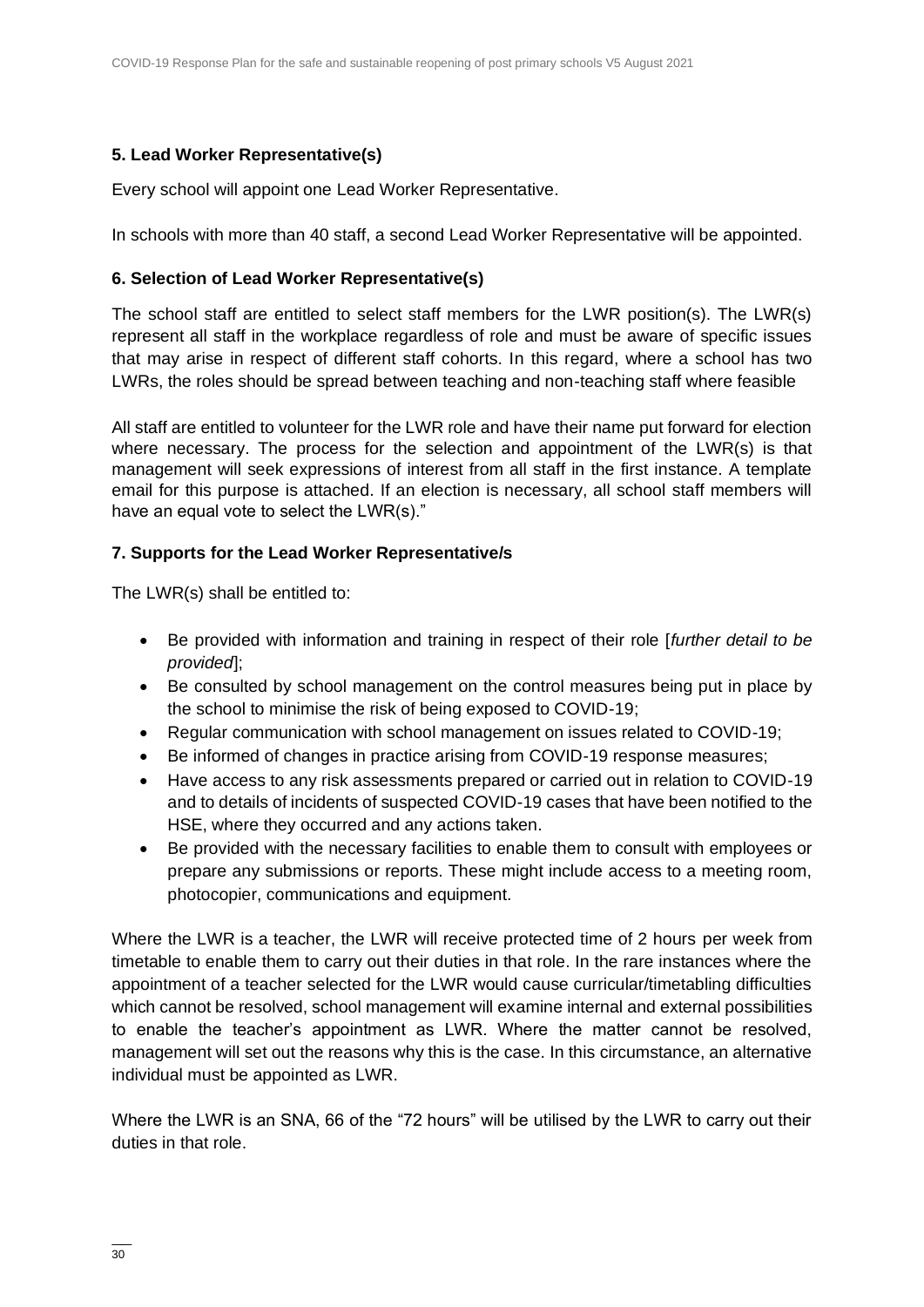Where the LWR is a Secretary or Caretaker, a re-prioritisation of duties by school management should be carried out to afford the staff member sufficient time to carry out their duties in that role within the scope of their normal contracted hours.

#### **8. Procedure for dealing with issues that arise**

Where an issue of concern is identified by the LWR (or is notified to the LWR by a staff member), the LWR should bring this to the attention of the Principal. Action points for addressing the issue should where possible be agreed between the LWR and the Principal. Staff should be informed of the outcome.

If agreement cannot be reached, the LWR should notify the Board of Management (Chairperson of the BoM in the first instance)/ Education and Training Board head office of the issue. Action points for addressing the issue should where possible be agreed between the LWR and the BoM/ETB head office. Staff should be informed of the outcome.

#### **9. Glossary of Terms**

- **COVID-19 Response Plan:** plan designed to support the staff and BOM/ ETB in putting infection prevention control measures in place that will prevent the spread of COVID-19 in the school environment. The plan details the policies and practices necessary for a school to meet the Work Safely Protocol, Department of Education and public health guidance to prevent the introduction and spread of COVID-19 in the school environment. COVID-19 Response Plans for Post primary Schools are available on the Department's website.
- **Labour Employer Economic Forum (LEEF):** the forum for high level dialogue between Government, Trade Union and Employer representatives on matters of strategic national importance - involves the Irish Congress of Trade Unions, Government & Employers.
- **Work Safety Protocol:** national protocol designed to support employers and workers to put measures in place that will prevent the spread of COVID-19 in the workplace.
- **Safety Representative:** Section 25 of the Safety, Health and Welfare at Work Act 2005 sets out the selection and role of the Safety Representative in the workplace. The rights of the Safety Representative are set out in legislation. (Note: A Safety Representative has rights and not duties under the 2005 Act). This role is separate to the LWR under COVID-19.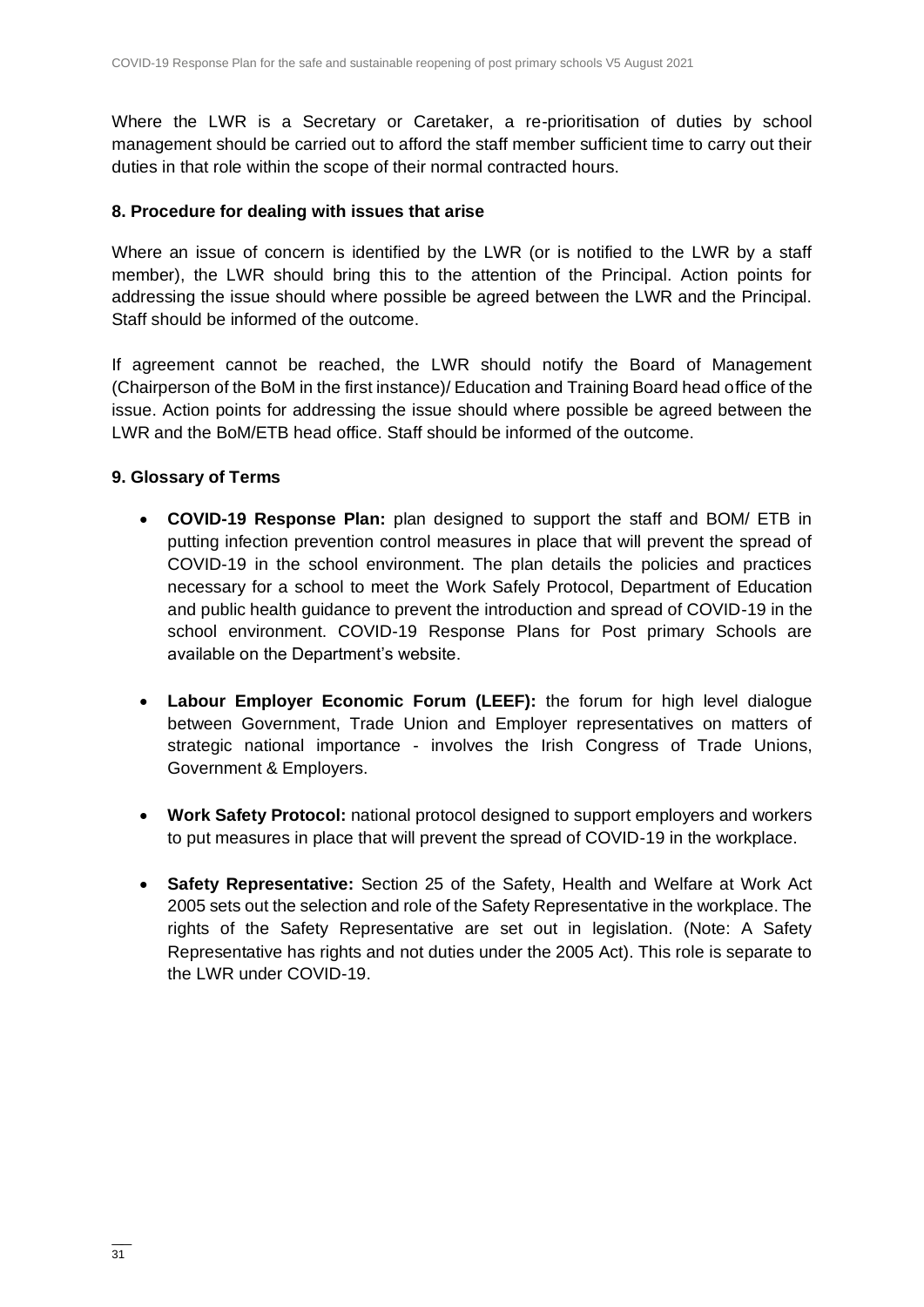### **Appendix 4 Risk Assessment**

COVID-19 Risk Template (List identifies COVID-19 as the hazard and outlines infection prevention control measures required to deal with this risk)

| <b>Hazards</b> | Is the<br>hazard<br>present?<br><b>Y/N</b> | What is<br>the<br>risk? | <b>Risk</b><br>rating<br>$H=High$<br>M=Medium<br>$L = Low$ | Controls<br>(When all controls are in place<br>risk will be reduced)                                                                               | Is this<br>control<br>$\mathsf{in}$<br>place? | Action/to do list/outstanding<br>controls<br>*Risk rating applies to<br>outstanding controls<br>outlined in this column                                                                                                                                                                                                                              | Person<br>responsible                                                                                                                                                                                                               | Signature<br>and date<br>when<br>action<br>completed |
|----------------|--------------------------------------------|-------------------------|------------------------------------------------------------|----------------------------------------------------------------------------------------------------------------------------------------------------|-----------------------------------------------|------------------------------------------------------------------------------------------------------------------------------------------------------------------------------------------------------------------------------------------------------------------------------------------------------------------------------------------------------|-------------------------------------------------------------------------------------------------------------------------------------------------------------------------------------------------------------------------------------|------------------------------------------------------|
| COVID-19       | $\mathsf{N}$                               | Illness                 | H                                                          | School Covid19 Response Plan in place<br>in line with Department of Education<br>guidance and the Work Safely Protocol<br>and public health advice |                                               | Follow public health guidance<br>from HSE re hygiene and<br>respiratory etiquette<br>Complete School COVID-19<br><b>Policy Statement</b><br>Return to Work Forms received<br>and reviewed<br>Induction Training provided<br>Contact log in place<br>Complete checklists as<br>required:<br>School Management<br>How to deal with a suspected<br>case | All staff<br>Principal<br><b>ALL Staff</b><br><b>All Staff</b><br>Provided to all<br>visitors by the<br>office staff<br>Staff phone the<br>Principal/Deputy<br>Principal and<br>the person is<br>escorted to the<br>isolation room. |                                                      |
|                |                                            |                         |                                                            |                                                                                                                                                    |                                               | Two Lead workers appointed                                                                                                                                                                                                                                                                                                                           | <b>Colm O'Neill</b><br>and David                                                                                                                                                                                                    |                                                      |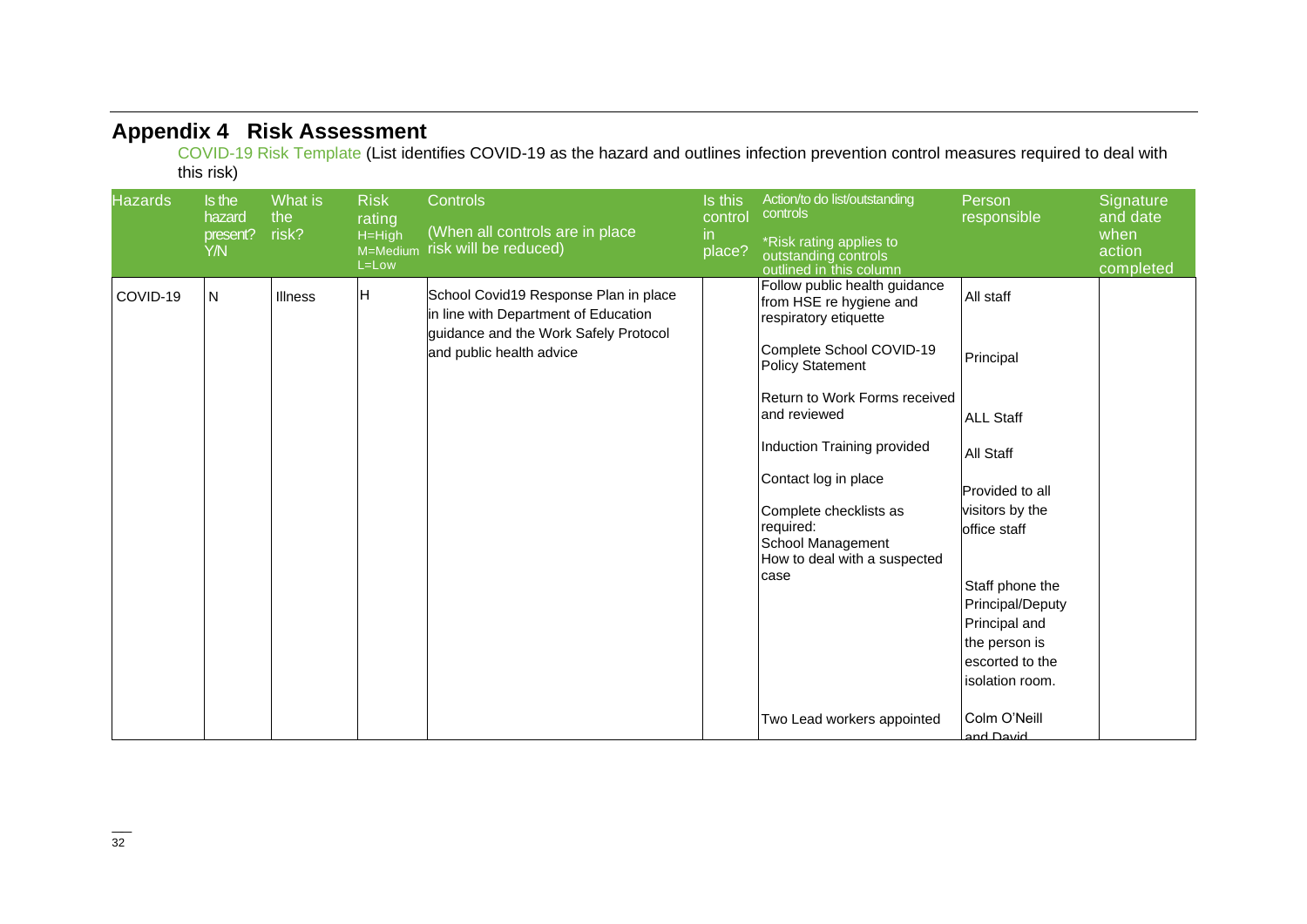If there is one or more High Risk (H) actions needed, then the risk of injury could be high and immediate action should be taken. Medium Risk (M) actions should be dealt with as soon as possible. Low Risk (L) actions should be dealt with as soon as practicable.

Risk Assessment carried out by: Chocean Coming

© All rights reserved.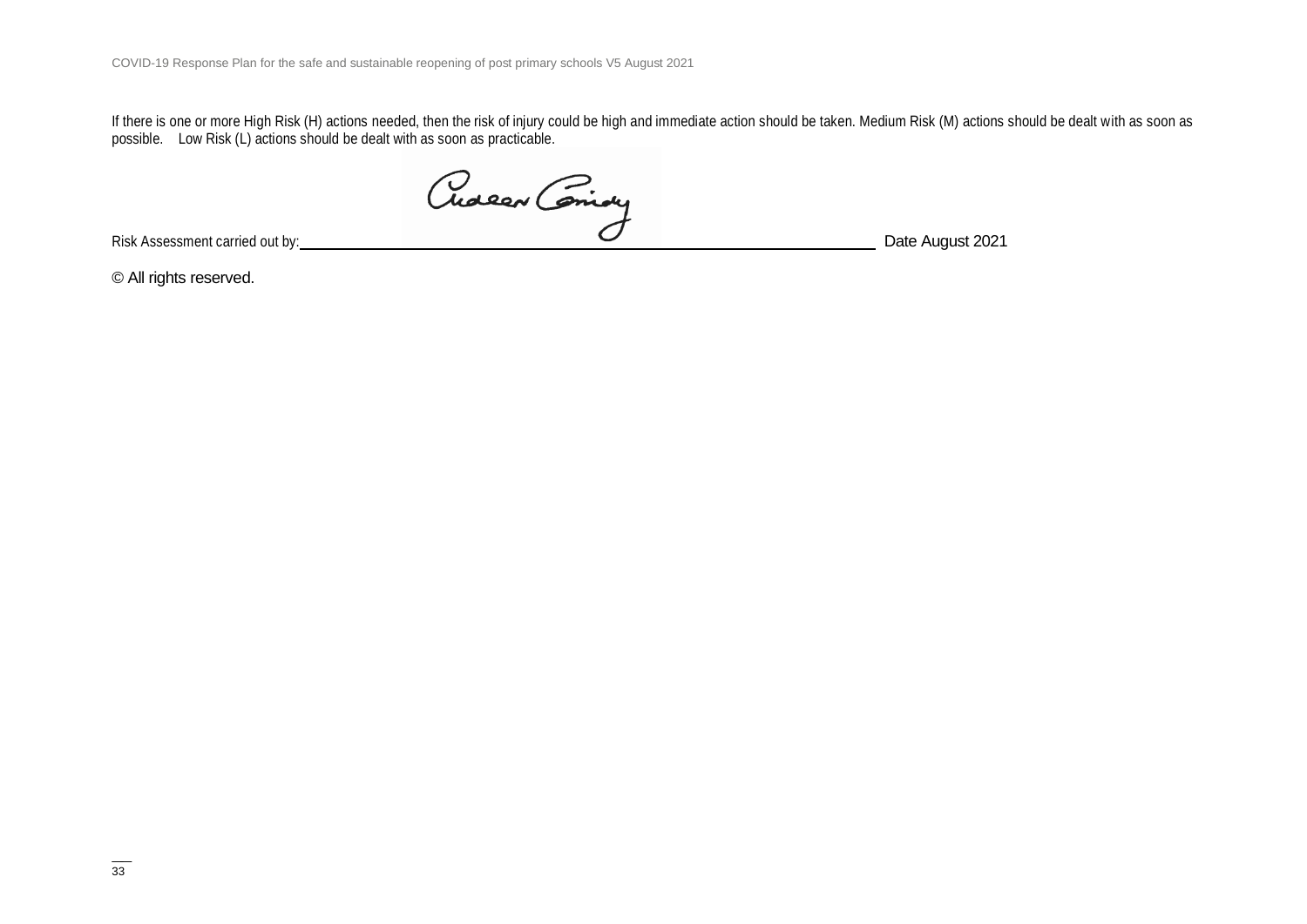| <b>Appendix 5</b>                       |                                                                                                                                                                                                                                                                                                                                                                                                                                 |                   | <b>Contact Tracing Log</b> |       |                                           |                                                              |                                              |
|-----------------------------------------|---------------------------------------------------------------------------------------------------------------------------------------------------------------------------------------------------------------------------------------------------------------------------------------------------------------------------------------------------------------------------------------------------------------------------------|-------------------|----------------------------|-------|-------------------------------------------|--------------------------------------------------------------|----------------------------------------------|
| Name of<br><b>School</b>                |                                                                                                                                                                                                                                                                                                                                                                                                                                 |                   |                            |       | <b>School Contact</b><br>Person           |                                                              |                                              |
| <b>Address of</b><br><b>School</b>      |                                                                                                                                                                                                                                                                                                                                                                                                                                 |                   |                            |       | For Queries only:<br><b>Phone No</b>      |                                                              |                                              |
|                                         |                                                                                                                                                                                                                                                                                                                                                                                                                                 |                   |                            |       | <b>Email</b>                              |                                                              |                                              |
| Name of<br><b>Visitor</b>               |                                                                                                                                                                                                                                                                                                                                                                                                                                 |                   |                            |       |                                           | Was the visit pre-arranged with the Principal?<br>Yes □ No □ |                                              |
| <b>Date of Visit</b>                    | $\frac{\frac{1}{2}}{1-\frac{1}{2}}=\frac{1}{2-\frac{1}{2}}\left( \frac{1}{2-\frac{1}{2}}\right) =\frac{1}{2-\frac{1}{2}}\left( \frac{1}{2-\frac{1}{2}}\right) =\frac{1}{2-\frac{1}{2}}\left( \frac{1}{2-\frac{1}{2}}\right) =\frac{1}{2-\frac{1}{2}}\left( \frac{1}{2-\frac{1}{2}}\right) =\frac{1}{2-\frac{1}{2}}\left( \frac{1}{2-\frac{1}{2}}\right) =\frac{1}{2-\frac{1}{2}}\left( \frac{1}{2-\frac{1}{2}}\right) =\frac{1$ |                   | <b>Time</b>                | Entry | to school $\_\_\_\_\$ am $\Box$ pm $\Box$ | Exit<br>from School $\_\_\_\_\_\$ am $\Box$ pm $\Box$        |                                              |
| <b>Visitor Status</b>                   | Contractor $\square$                                                                                                                                                                                                                                                                                                                                                                                                            | Parent/Guardian □ |                            |       |                                           |                                                              |                                              |
| <b>Contact</b><br>details of<br>visitor | Company Name<br>(if applicable)                                                                                                                                                                                                                                                                                                                                                                                                 |                   |                            |       |                                           |                                                              |                                              |
|                                         | Address                                                                                                                                                                                                                                                                                                                                                                                                                         |                   |                            |       |                                           |                                                              |                                              |
|                                         | Contact No.                                                                                                                                                                                                                                                                                                                                                                                                                     |                   |                            |       | <b>Email Address</b>                      |                                                              |                                              |
|                                         | Reason for Visit                                                                                                                                                                                                                                                                                                                                                                                                                |                   |                            |       |                                           |                                                              |                                              |
|                                         | Who the visitor met (separate line required for each person the visitor met)                                                                                                                                                                                                                                                                                                                                                    |                   |                            |       |                                           |                                                              |                                              |
| <b>Name of Person visited</b>           |                                                                                                                                                                                                                                                                                                                                                                                                                                 |                   |                            |       |                                           | school                                                       | Length of time spent with each person in the |
|                                         |                                                                                                                                                                                                                                                                                                                                                                                                                                 |                   |                            |       |                                           |                                                              |                                              |
|                                         |                                                                                                                                                                                                                                                                                                                                                                                                                                 |                   |                            |       |                                           |                                                              |                                              |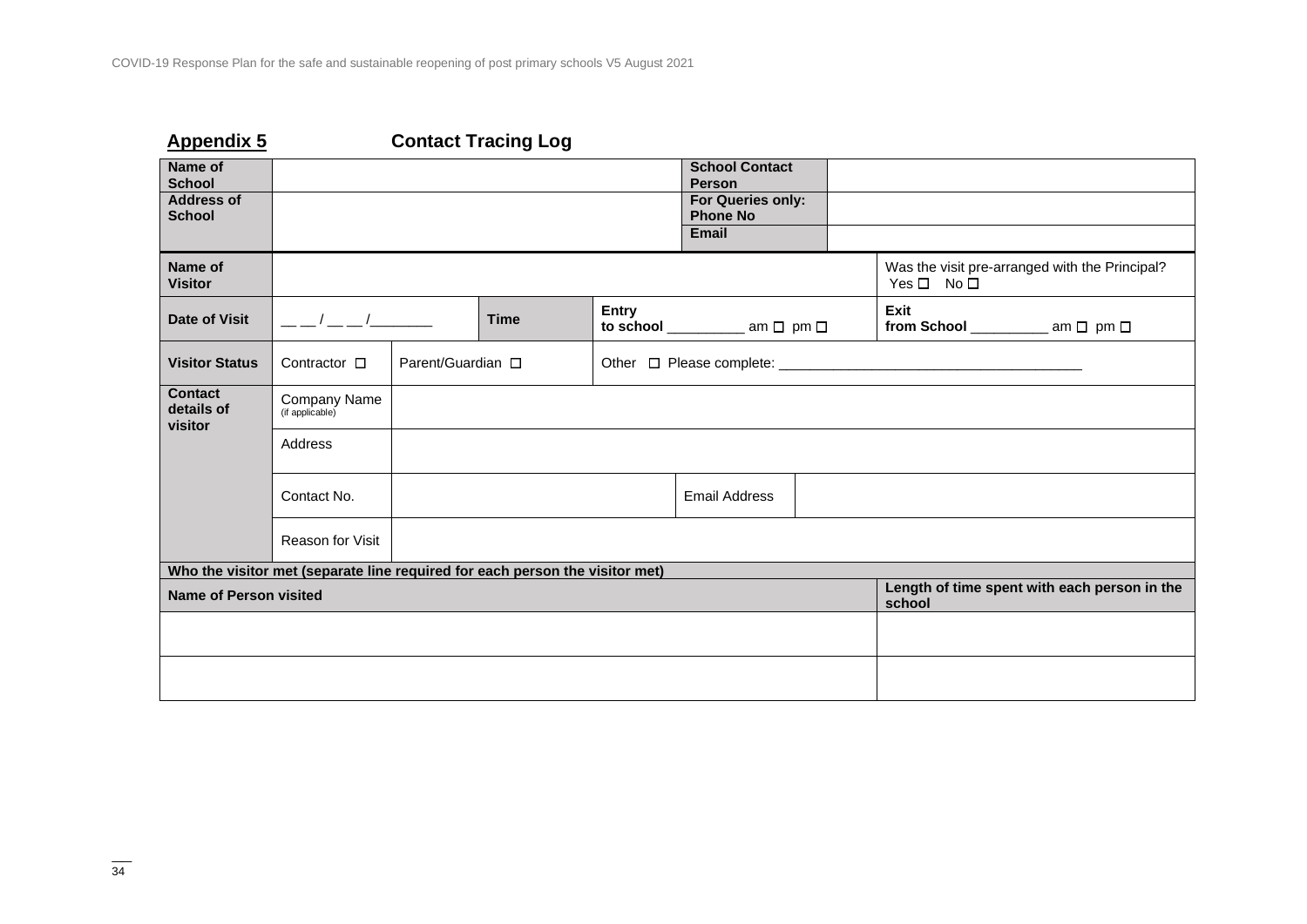## **Appendix 6 Checklist for School Management**

#### **Composite Checklist for Schools**

This checklist supports planning and preparation, control measures and induction needed to support a safe return to school for students, staff, parents and others.

For completion by the agreed person with overall responsibility of managing the implementation of the COVID-19 Response plan in line with the supports as agreed with Department of Education.

#### **Planning and Systems**

- **1.** Is there a system in place to keep up to date with the latest advice from Government and Department of Education, to ensure that advice is made available in a timely manner to staff and students and to adjust your plans and procedures in line with that advice?
- **2.** Have you prepared a school COVID-19 response plan and made it available to staff and students? *Department guidance and templates provided*
- **3.** Have you a system in place to provide staff and students with information and guidance on the measures that have been put in place to help prevent the spread of the virus and what is expected of them?
- **4.** Have you displayed the COVID-19 posters in suitable locations highlighting the signs and symptoms of COVID-19?
- **5.** Have you told staff of the purpose of the COVID-19 contact log?
- **6.** Have you a COVID-19 contact log in place to support HSE tracing efforts if required? *(Contact log template attached).*
- **7.** Have you informed staff on the measures and provided a system for them to raise issues or concerns and to have them responded to?
- **8.** Have you reviewed and updated risk assessments in line with DES advice to take account of any controls to help prevent the spread of COVID-19? *(Risk template attached)*
- **9.** Have you updated emergency plans, if necessary to take account of the COVID-19 response plan?

#### **Staff**

- **10.** Have you made available to each staff member a COVID-19 return-to-work form to be completed and returned before they return to the workplace? *(Template attached)*
- **11.** Have you requested confirmation that the details in the Return to Work Form remain unchanged following periods of closure such as school holidays.
- **12.** Are you aware of staff members who are at very high risk under the HSE guidance on people most at risk (HSE guidance on people most at-risk) and advised them of the DES agreed arrangements for management of those staff?
- **13.** Have you advised staff and students they must stay at home if sick or if they have any [symptoms of COVID-19?](https://www2.hse.ie/conditions/coronavirus/symptoms.html)
- **14.** Have you advised staff and students to follow public health advice if they are identified by the HSE as a close contact of a confirmed case of COVID-19 or if they live with someone who has symptoms of the virus.
- **15.** Have you advised staff and students to consult and follow latest Government advice in relation to foreign travel.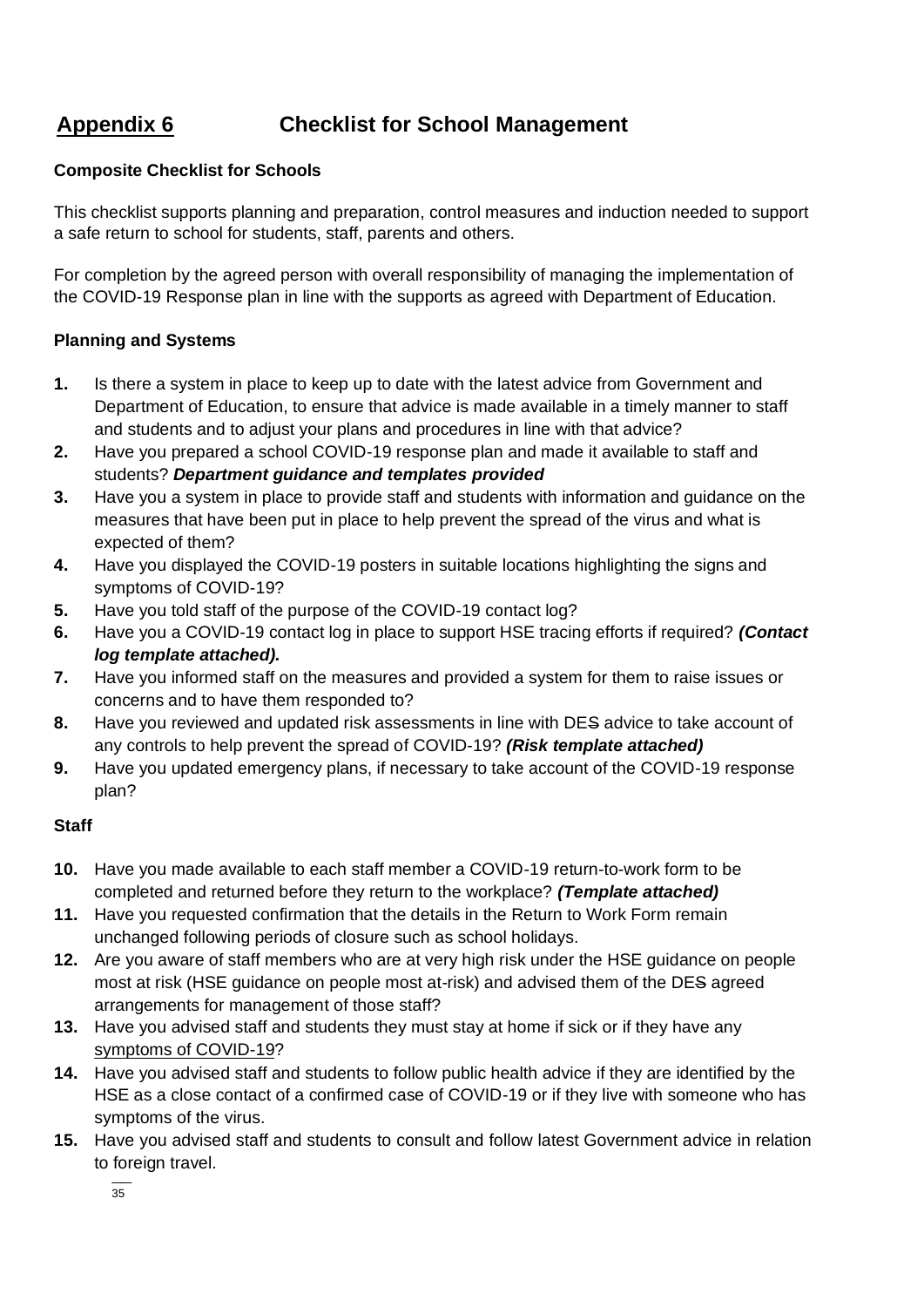- **16.** Have you told staff and students what to do and what to expect if they start to develop symptoms of COVID-19 in school, including where the isolation area is?
- **17.** Have you advised staff and pupils to cooperate with any public health officials and the school for contact tracing purposes and follow any public health advice in the event of a case or outbreak in the school;
- **18.** Have you advised staff of the availability of the supports of the occupational health and wellbeing programme through Spectrum Life?
- **19.** Has a lead worker representative been identified (in line with the process agreed with the DE and education partners) and detailed at Section 4.3 of this plan to help advise staff and to monitor compliance with COVID-19 control measures in the school and taken measures to ensure all staff know who the representative is?

#### **Training and Induction**

- **20.** Have you advised new staff and students to view the Department of Education's training materials which are available online?
- **21.** Have you taken the necessary steps to update your school induction / familiarisation training to include any additional information relating to COVID-19 for your school?
- **22.** Have first aiders, if available, been given updated training on infection prevention and control re: hand hygiene and use of PPE as appropriate?

#### **Buildings / Equipment**

- **23.** If you have mechanical ventilation does it need cleaning or maintenance before the school reopens after periods of closure?
- **24.** Does your water system need flushing at outlets following low usage to prevent Legionnaire's Disease?
- **25.** Have you visually checked, or had someone check, all equipment in the school for signs of deterioration or damage before being used again?
- **26.** Have you arranged for the school, including all equipment, desks, benches, doors and frequent touched surfaces points, to be cleaned once a day?

#### **Infection Prevention Control Measures in place**

#### **Hand / respiratory hygiene**

- **27.** Have you accessed supplies of hand sanitisers and any necessary PPE equipment in line with the interim HPSC health guidance from the national framework provided by the Department?
- **28.** Are there hand washing/hand sanitising stations in place to accommodate staff, students and visitors adhering to hand hygiene measures in accordance with Department guidance?
- **29.** Have arrangements been made for staff and students to have regular access to handwashing/hand sanitising facilities as appropriate?
- **30.** Are hand sanitisers easily available and accessible for all staff, students and visitors e.g. in each classroom and at entry and exit points to school buildings?
- **31.** Have you made arrangements to ensure hand hygiene facilities are regularly checked and well-stocked?
- **32.** Does the alcohol-based hand sanitiser have at least 60% ethanol or 70% isopropanol as the active ingredient?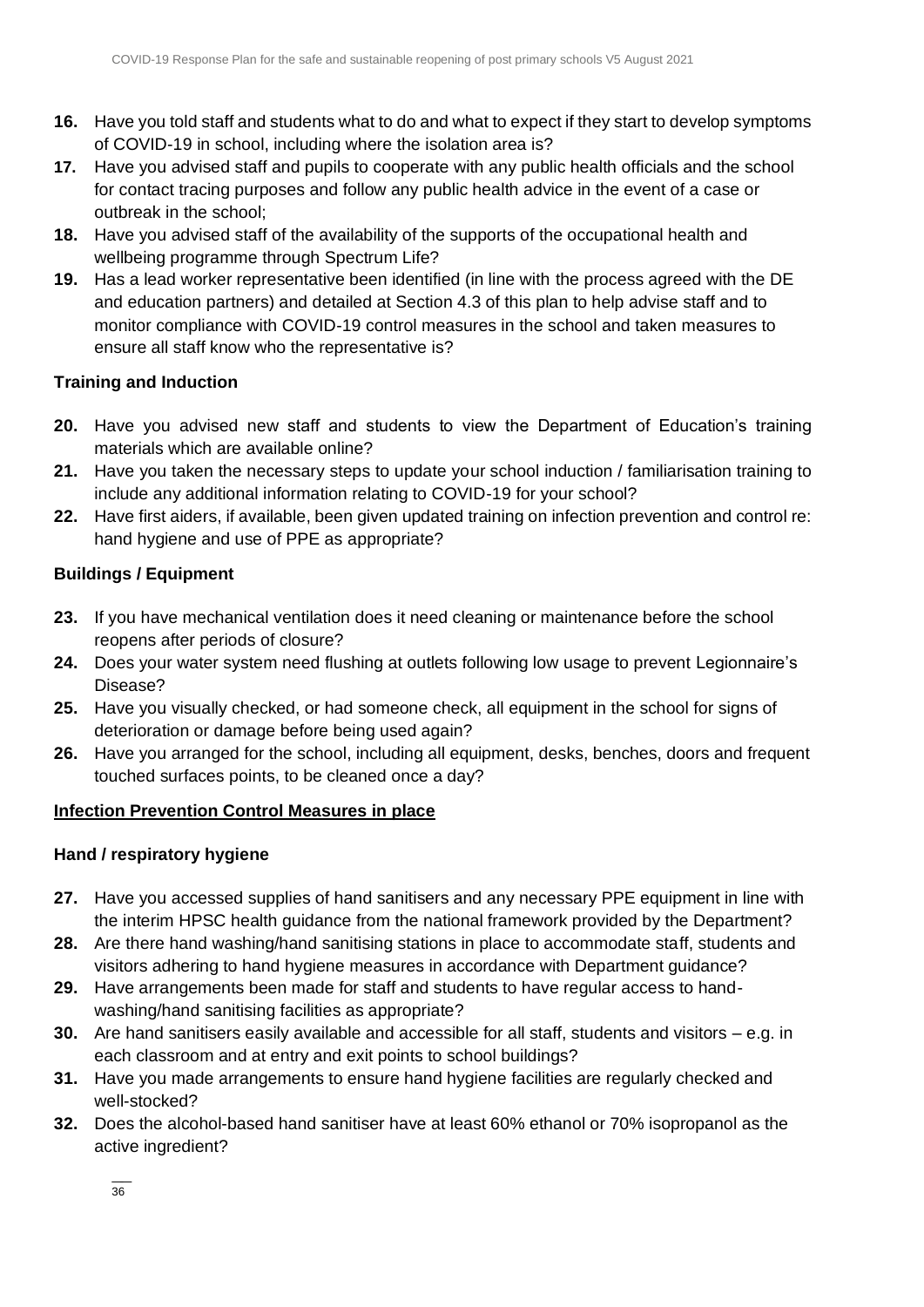- **33.** Have you informed staff about the importance of hand washing?
- **34.** Have you arranged for new staff to view [how to wash their hands](https://www2.hse.ie/wellbeing/how-to-wash-your-hands.html) (with soap and water for at least 20 seconds) and dry them correctly through the use of the HSE video resource?
- **35.** Have you shown new staff and students how to use hand sanitiser correctly and where handsanitising stations are located?
- **36.** Have you [displayed posters](https://www.gov.ie/en/collection/ee0781-covid-19-posters-for-public-use/) on how to wash hands correctly in appropriate locations?
- **37.** Have you told staff and students when they need to wash their hands or use hand sanitiser? This includes:
	- $\triangleright$  before and after eating and preparing food
	- $\triangleright$  after coughing or sneezing
	- $\triangleright$  after using the toilet
	- $\triangleright$  where hands are dirty
	- $\triangleright$  before and after wearing gloves
	- $\triangleright$  before and after being on public transport
	- $\triangleright$  before leaving home
	- $\triangleright$  when arriving/leaving the school /other sites
	- $\triangleright$  when entering and exiting vehicles
	- $\triangleright$  after touching potentially contaminated surfaces
	- $\triangleright$  if in contact with someone displaying any COVID-19 symptoms
- **38.** Have you told staff and students of the importance of good respiratory measures to limit the spread of the virus?
	- $\triangleright$  avoid touching the face, eyes, nose and mouth
	- $\triangleright$  cover coughs and sneezes with an elbow or a tissue
	- $\triangleright$  dispose of tissues in a covered bin

#### **Physical Distancing:**

- **39.** Have you identified all available school space to be used to maximise physical distancing?
- **40.** Have you reviewed the templates provided by the Department of Education which show options for revised layout of school rooms to meet physical distancing requirements?
- **41.** Have you arranged to revise the layout of the rooms and furniture as per the Department quidelines?
- **42.** Have you arranged in each room that the teacher's desk should be at least 1m (and where possible 2m) away from student desks?
- **43.** Have you arranged in each room that students would be, at least 1m and (where possible 2m) away from each other?
- **44.** Have you where possible and practicable assigned students to main class cohorts to minimise the risk of infection from COVID-19?
- **45.** Have you arranged the timetable to facilitate double classes where possible and practicable?
- **46.** Have you advised staff and students that when students are moving to an elective subject they would, where practicable be seated with members of their main class cohort?
- **47.** Have you made arrangements to limit interaction on arrival and departure from school and in other shared areas?
- **48.** Have you encouraged walking or cycling to school as much as possible?
- **49.** Have you made arrangements, in so far as possible, to open additional access points to school to reduce congestion?
- **50.** Can you provide a one system for entering and exiting the school, where practical?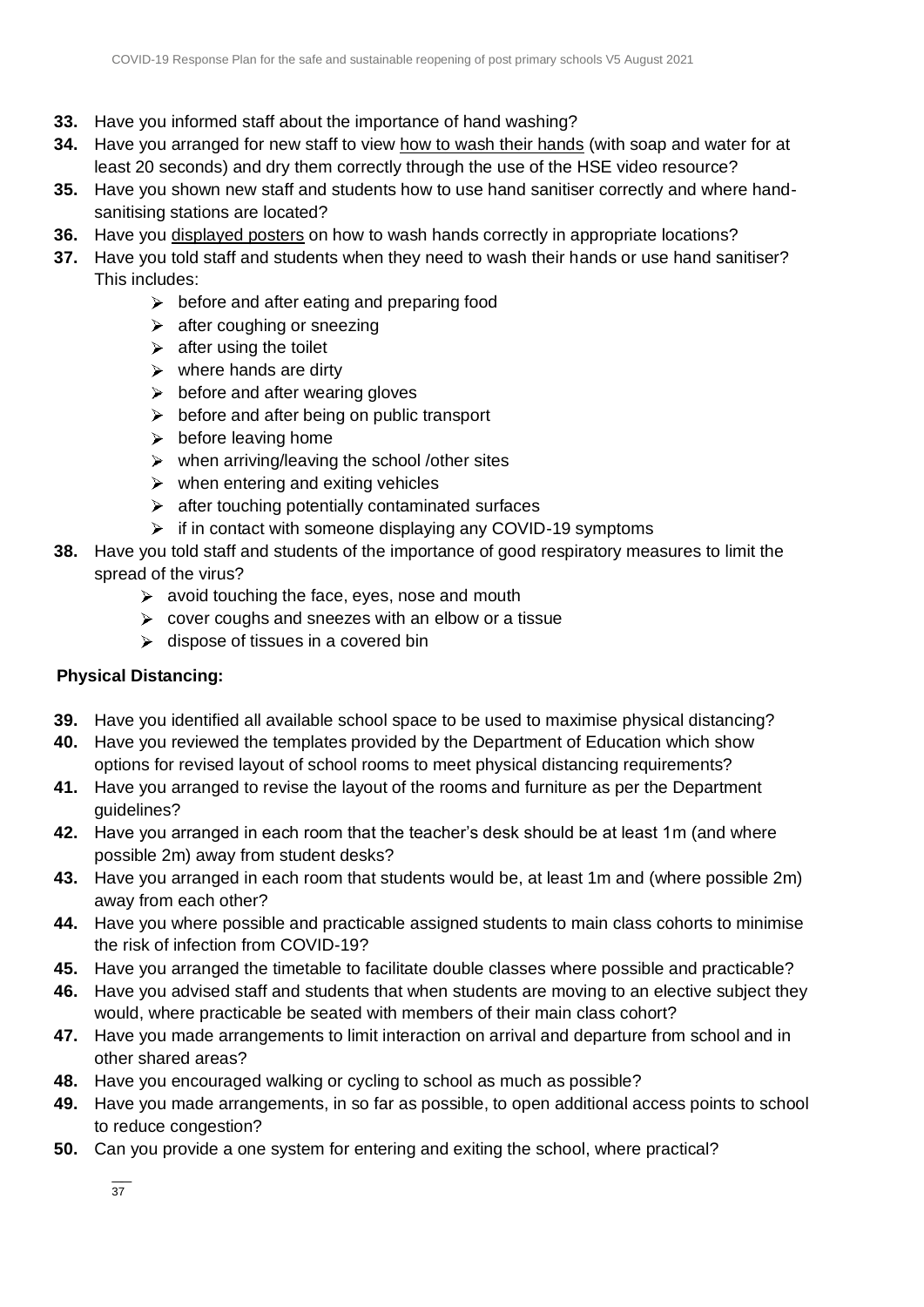- **51.** Have you arranged for staff meetings to be held remotely or in small groups or in large spaces to facilitate physical distancing?
- **52.** Have you taken steps to minimise rotation of staff between classes where possible?
- **53.** Have you a system to regularly remind staff and students to maintain physical distancing?
- **54.** Have you advised staff and students not to shake hands and to avoid any physical contact?
- **55.** Have you stopped all non-essential travel for school activities?
- **56.** Have you advised staff of the Department's guidance to achieve good ventilation
- **57.** Have you checked any mechanical ventilation systems to ensure an adequate supply of fresh air is used

#### **Visitors to Schools**

- **58.** Have you identified the activities that involve interacting with essential visitors to the school, made arrangements to minimise the number of such visitors and put in place measures to prevent physical contact, as far as possible?
- **59.** Are there arrangements in place to inform essential visitors to schools of the measures to help prevent the spread of infection?
- **60.** Have you a system in place for all visitors who do need to come to the school to make appointment, arrange to contact a central point and to record their visit using the contact tracing log?

## **Appendix 7 Checklist for dealing with a suspected case of COVID-19**

Staff members will be required to manage a suspected case in line with the protocol and training.

A nominated member of the school management team ( Principal and Deputy Principal) will be nominated as the designated contact person for ensuring that all aspects of the protocol to deal with suspected cases have been adhered to.

#### **Isolation Area**

- **1.** Have you identified a place that can be used as an isolation area, preferably with a door that can close? 'Uniform room and Board Room'
- **2.** The isolation area does not have to be a separate room but if it is not a room it should be 2m away from others in the room.
- **3.** Is the isolation area accessible, including to staff and students with disabilities?
- **4.** Is the route to the isolation area accessible?
- **5.** Have you a contingency plan for dealing with more than one suspected case of COVID-19?
- **6.** Are the following available in the isolation area(s)?
	- $\triangleright$  Tissues
	- $\triangleright$  Hand sanitiser
	- $\triangleright$  Disinfectant/wipes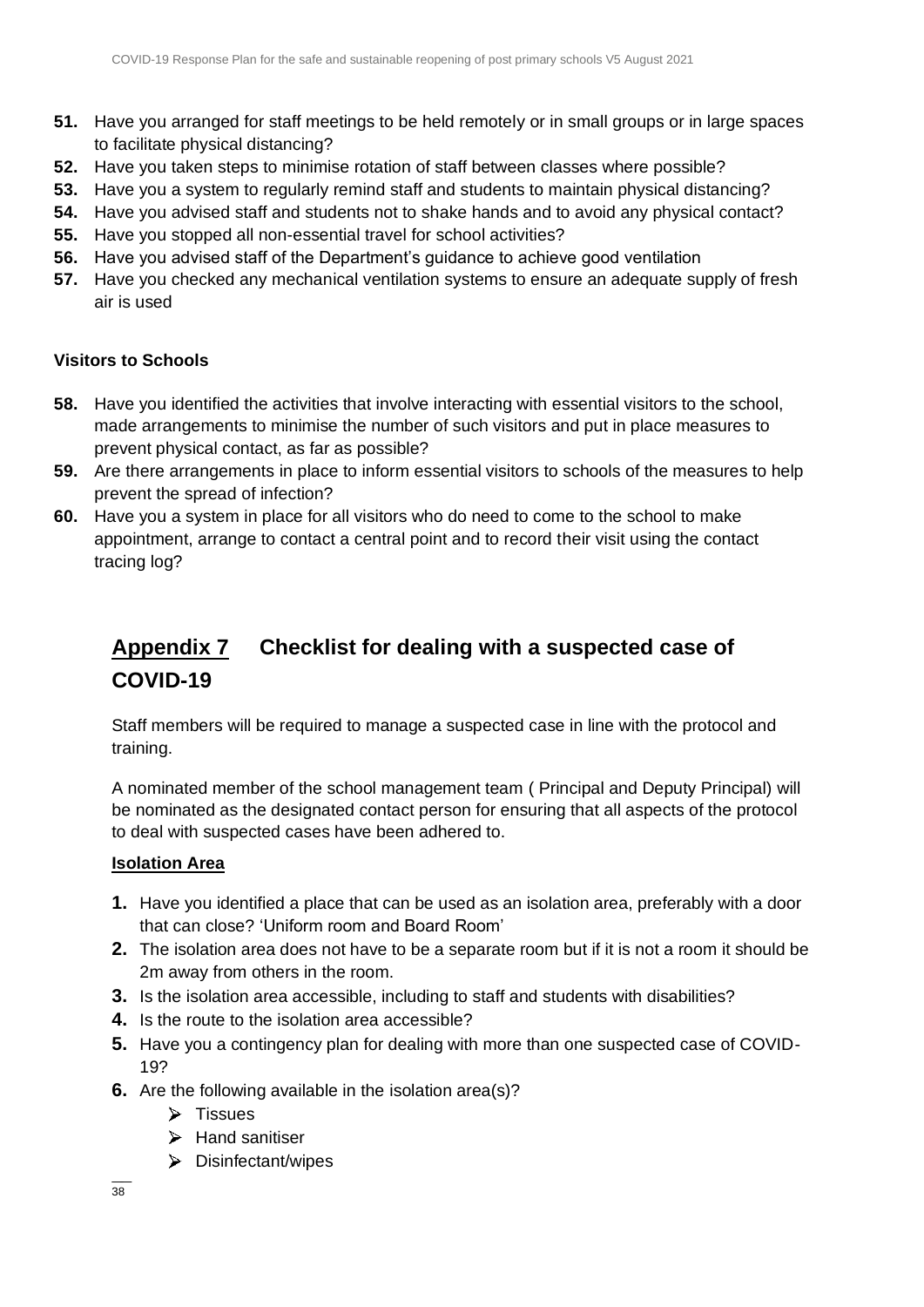- Siloves/Masks
- **▶** Waste Bags
- $\triangleright$  Bins

#### **Isolating a Person**

- **7.** Are procedures in place to accompany the infected person to the isolation area, along the isolation route with physical distancing from them?
- **8.** Are staff familiar with this procedure?
- **9.** Have others been advised to maintain a distance of at least 2m from the affected person at all times?
- **10.**Is there a disposable mask to wear for the affected person while in the common area and when exiting the building?

#### **Arranging for the affected person to leave the School**

- **11.**Staff have you established by asking them if the staff members feel well enough to travel home?
- **12.**Student have you immediately contacted their parents/guardians and arranged for them to collect their student? Under no circumstances can a student use public or school transport to travel home if they are a suspected case of COVID-19.
- **13.**The affected person should be advised to avoid touching other people, surfaces and objects.
- **14.**The affected person should be advised to cover their mouth and nose with disposable tissue(s) when they cough or sneeze, and to put the tissue in the bin.
- **15.**Has transport home or to an assessment centre been arranged if the affected person has been directed to go there by their GP?
- **16.**Has the affected person been advised not to go to their GP's surgery or any pharmacy or hospital?
- **17.**Has the affected person been advised they must not use public transport?
- **18.**Has the affected person been advised to continue wearing the face mask until they reach home?

#### **Follow up**

- **19.**Have you carried out an assessment of the incident to identify any follow-up actions needed?
- **20.**Are you available to provide advice and assistance if contacted by the HSE?

#### **Cleaning**

- **21.**Have you taken the isolation area out-of-use until cleaned and disinfected?
- **22.**Have you made arrangements to clean and disinfect any classroom space where the staff or pupils were located? Our COVID Cleaner cleans the room following an isolation.
- **23.**Have you arranged for cleaning and disinfection of the isolation area and any other areas involved, as soon as practical after the affected person has left the building?
- **24.**Have the cleaners been trained in dealing with contaminated areas and supplied with the appropriate PPE?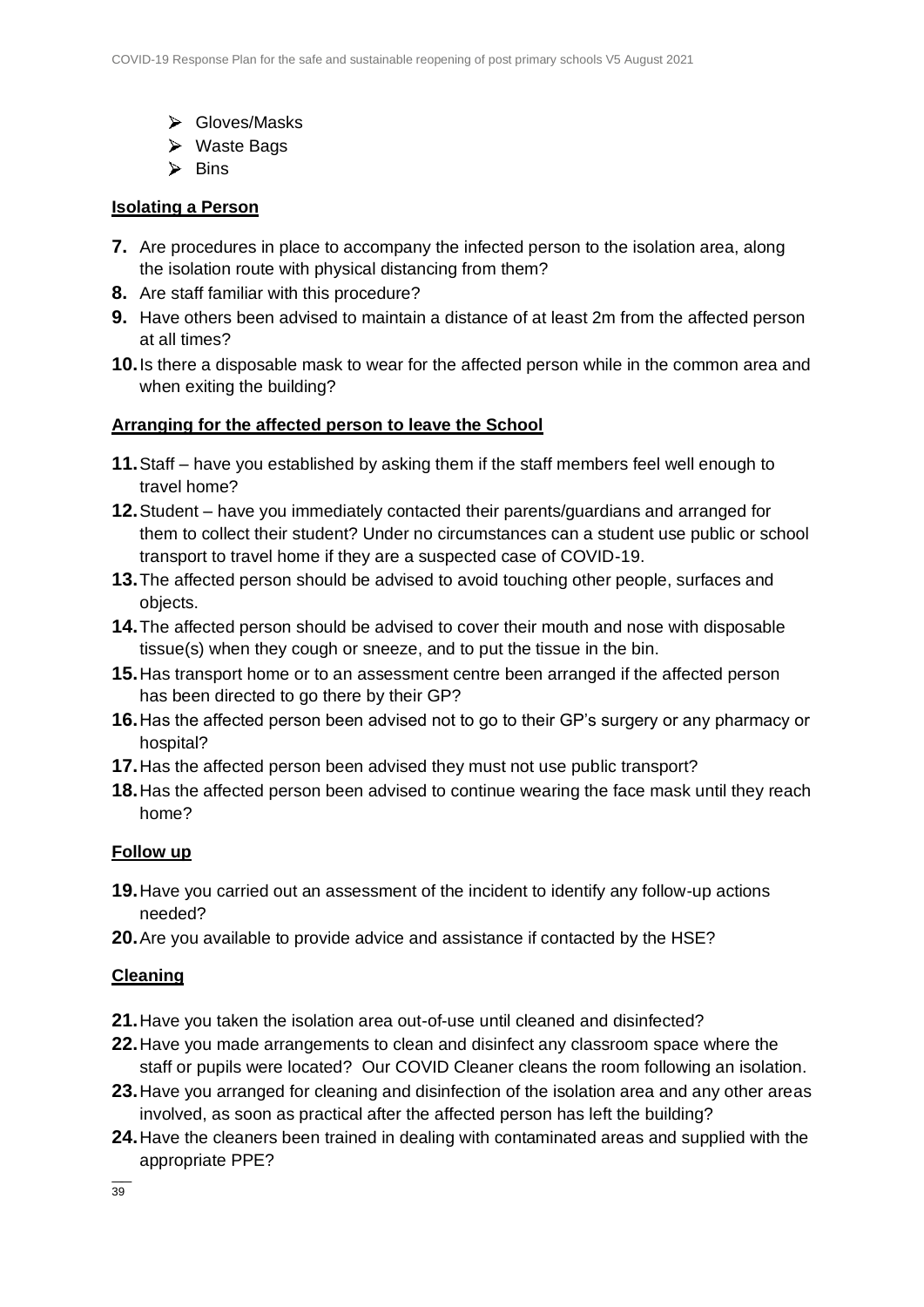## **Appendix 8 Checklist Lead Worker Representative**

- **1.** Have you agreed with your school to act as a Lead worker representative for your school?
- **2.** Have you been provided with information and training in relation to the role of lead worker representative if you are new to the role?
- **3.** Are you keeping up to date with the latest COVID-19 advice from Government?
- **4.** Are you aware of the [signs and symptoms of COVID-19?](https://www2.hse.ie/conditions/coronavirus/symptoms.html)
- **5.** Do you know [how the virus is spread?](https://www2.hse.ie/conditions/coronavirus/how-coronavirus-is-spread.html)
- **6.** Do you know how to help prevent the spread of COVID-19?
- **7.** Have you watched and do you understand the online Induction Training provided by the Department of Education before returning to school?
- **8.** Are you helping in keeping your fellow workers up to date with the latest COVID-19 advice from Government?
- **9.** Have you completed the COVID-19 return-to-work form and given it to your school? *(Department template Return-to-Work form available)*
- **10.**Are you aware of the control measures your school has put in place to minimise the risk of you and others being exposed to COVID-19? (*Checklist for School Management available)*
- **11.**Did your school consult with you when putting control measures in place? *Control measures have been agreed centrally between the Department and education partners. Consultation at school level should take place on any specific local arrangements necessary to implement the protocol*
- **12.**Have you a means of regular communication with the person with overall responsibility for the school COVID-19 plan?
- **13.**Are you co-operating with your school to make sure these control measures are maintained?
- **14.**Have you familiarised yourself with the cleaning requirements needed to help prevent cross contamination? (*Checklist for Cleaning and Disinfection available*)
- **15.**Have you been asked to walk around and check that the control measures are in place and are being maintained?
- **16.**Are you reporting immediately to the person with overall responsibility for the school COVID-19 plan any problems, areas of non-compliance or defects that you see?
- **17.**Are you keeping a record of any problems, areas of non-compliance or defects and what action was taken to remedy the issue?
- **18.**Are you familiar with what to do in the event of someone developing the symptoms of COVID-19 while at school?
- **19.**Are you co-operating with your school in identifying an isolation area and a safe route to that area? (*Checklist for dealing with suspected case of COVID-19 available)*
- **20.**Are you helping in the management of someone developing symptoms of COVID-19 while at school?
- **21.**Once the affected person has left the school, are you helping in assessing what followup action is needed?
- **22.**Are you helping in maintaining the contact log?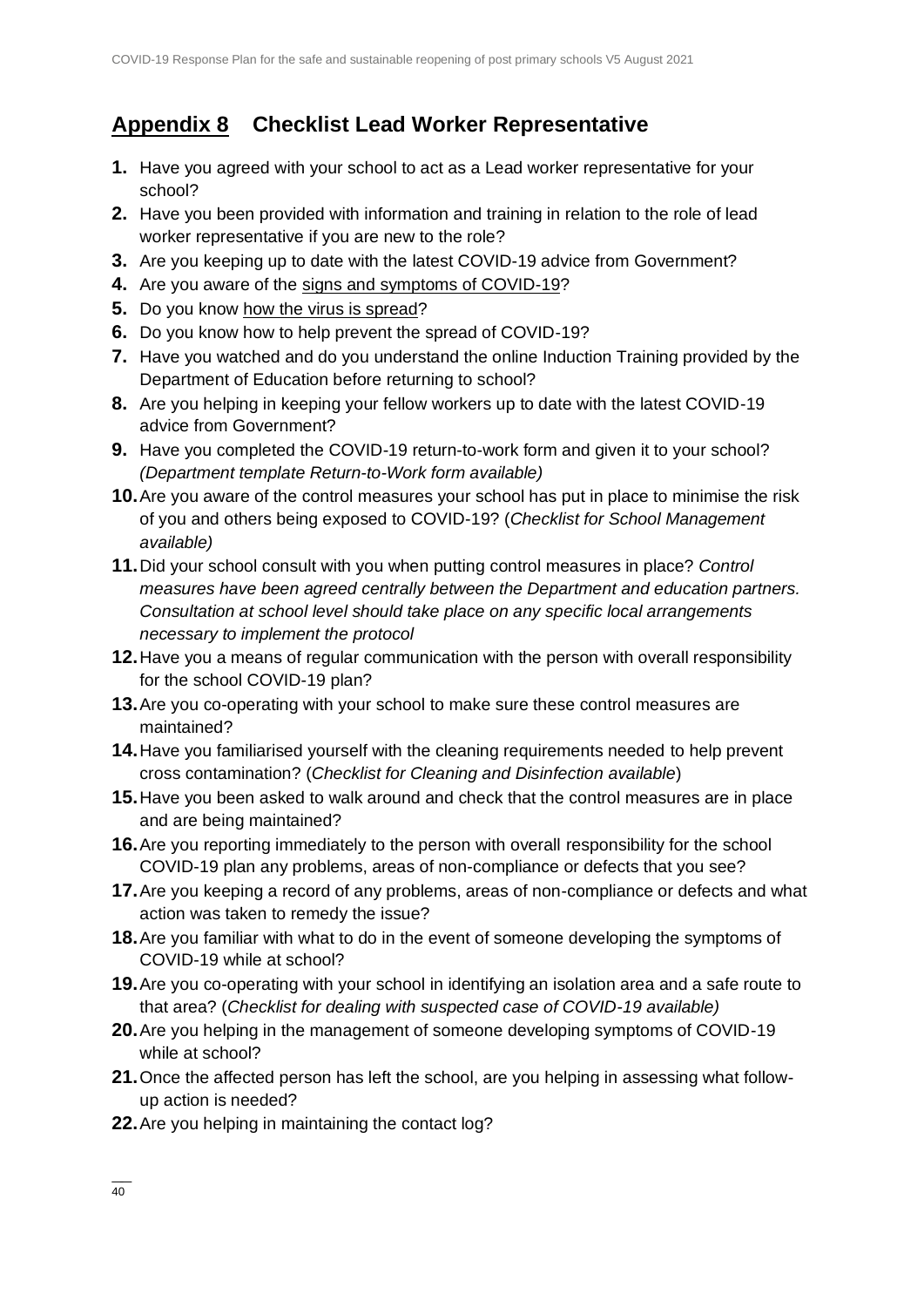- **23.**Have you been made aware of any changes to the emergency plans or first aid procedures for your school?
- **24.**Are you making yourself available to fellow staff to listen to any COVID-19 control concerns or suggestions they may have?
- **25.**Are you raising those control concerns or suggestions with your school and feeding back the response to the worker who raised the issue?
- **26.** Are you aware of the availability of the Spectrum Life Wellbeing Together Programme?
- **27.**Have you been provided by the Principal/ school management with the supports to which you are entitled in your role as Lead Worker Representative?
- **28.**If you are a teacher, have you been provided with the 2 hours per week of protected time off class contact hours, as provided for in the protocol?
- **29.**If you are a school secretary or a caretaker have your duties been re-prioritised by school management to afford you sufficient time to carry out your duties as LWR within the scope of your normal contracted hours, as provide for in the protocol?

## **Appendix 9 Checklist for Cleaning**

- **1.** Have you a system in place for checking and keeping up to date with the latest public health advice from Government and the Department of Education, to ensure that advice is made available in a timely manner in order to adjust your cleaning procedures in line with that advice?
- **2.** Have you reviewed the HPSC interim health advice for the safe reopening of schools, in particular *Section 5.6 Environmental Hygiene*?
- **3.** Have you explained the need for the enhanced cleaning regime to staff?
- **4.** Are you aware that cleaning is best achieved using a general purpose detergent and warm water, clean cloths, mops and the mechanical action of wiping and cleaning, following by rinsing and drying?
- **5.** Have you sufficient cleaning materials in place to support the enhanced cleaning regime?
- **6.** Have you provided training for cleaning staff on the enhanced cleaning regime?
- **7.** Have you made arrangements for the regular and safe emptying of bins?
- **8.** Are you familiar with the cleaning options for school settings set out in the interim HPSC health advice for schools for surfaces, toilets, cleaning equipment, PPE and waste management?
- **9.** Are you aware that each school setting should be cleaned once per day?
- **10.**Have you provided cleaning materials to staff so that they can clean their own desk or immediate workspace?
- **11.**Have you advised staff that they are responsible for cleaning personal items that have been brought to work and are likely to be handled at work or during breaks (for example, mobile phone and laptops) and to avoid leaving them down on communal surfaces or they will need to clean the surface after the personal item is removed?
- **12.**Have you advised staff and students to avoid sharing items such as cups, bottles, cutlery, and pens?
- **13.**Have you put in place a written cleaning schedule to be made available to cleaning staff including: